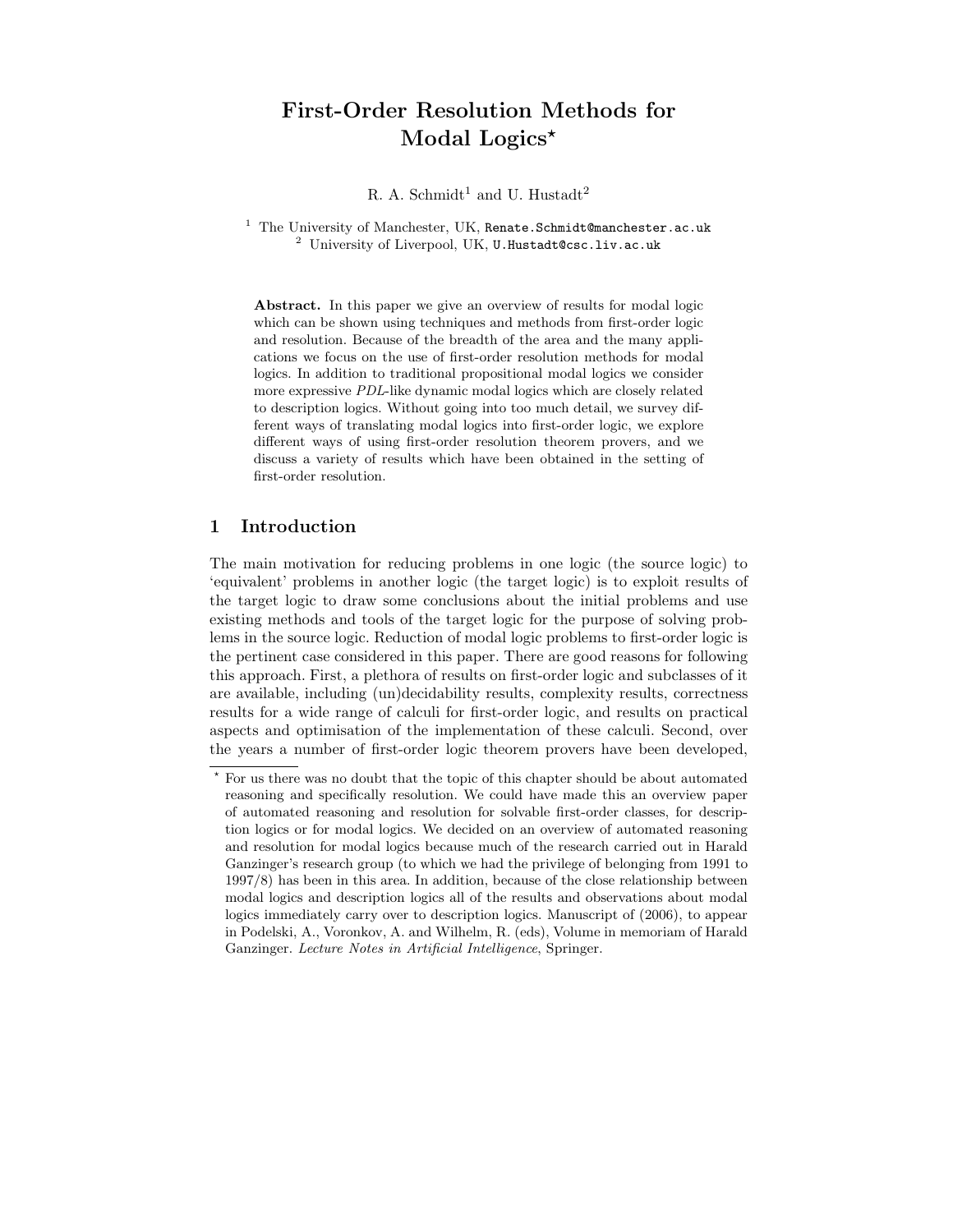and the current generation of provers have reached a high level of sophistication and have been extensively tuned for efficiency. These two points together make first-order logic a natural choice as a target logic, in particular, for source logics reducible to first-order logic. A wide range of non-classical logics, either in the guise of modal logics or description logics, fall into this category. For these logics, the advantage of using a translation approach is that no major implementation effort is necessary, most often all that is required is the implementation of translation routines. This contrasts with special-purpose approaches for which either an implementation needs to be developed from scratch or requires an existing implementation to be adapted and extended for each new logic. In the case of modal logic a number of translation approaches are already implemented in mspass [54, 83] so that in this case no implementation overhead is needed, because mspass can be used directly as a modal logic theorem prover.

There are however not only practical advantages to using translation-based approaches. There are also significant theoretical advantages. By using translations it is often possible to transfer results and insights about one logic to another logic, similarly it is possible to transfer knowledge about certain classes of problems to other classes of problems. For example, in logic and computer science decidability and undecidability results are often shown by methods of translation, then usually referred as methods of interpretation or reduction methods. Complexity theory is another example where translations play a key role. In this case reductions are used for obtaining worst-case complexity results. This allows for the classification of decidable problems into broad complexity classes. Mathematicians and logicians usually just use interpretation methods and reductions as tools for proving, say, decidability, undecidability or complexity results, but are not normally interested in developing algorithms or proof procedures which could exploit these methods. Often the reductions are indeed not practically feasible, but when they are constructive then there is a possibility that these can be turned into efficient, implemented algorithms. There are few examples where such possibilities have been seriously explored. It is therefore perhaps not surprising that some authors are put off by the idea of using a translation approach for automated deduction. Such attitudes are however completely unjustified. From the perspective of computer science, adopting the translation approach is like using compilers to convert programs into machine code instructions for execution (or like converting text files into dvi files). It is generally acceptable to use compilers and interpreters in programming and we see no reason why the use of translation approaches for reasoning should not be equally acceptable. If we think about it then all inference steps of any calculus are just transformation steps anyway.

In this paper it is our intention to give an overview of some of the many uses of translation approaches and techniques at the heart of automated reasoning. Over the years a powerful and versatile framework of first-order resolution has evolved, which is increasingly applied to obtain strong results in numerous fields, both inside as well as outside, of automated reasoning. Recent results suggest that the modern framework of (first-order) resolution provides perhaps the most suc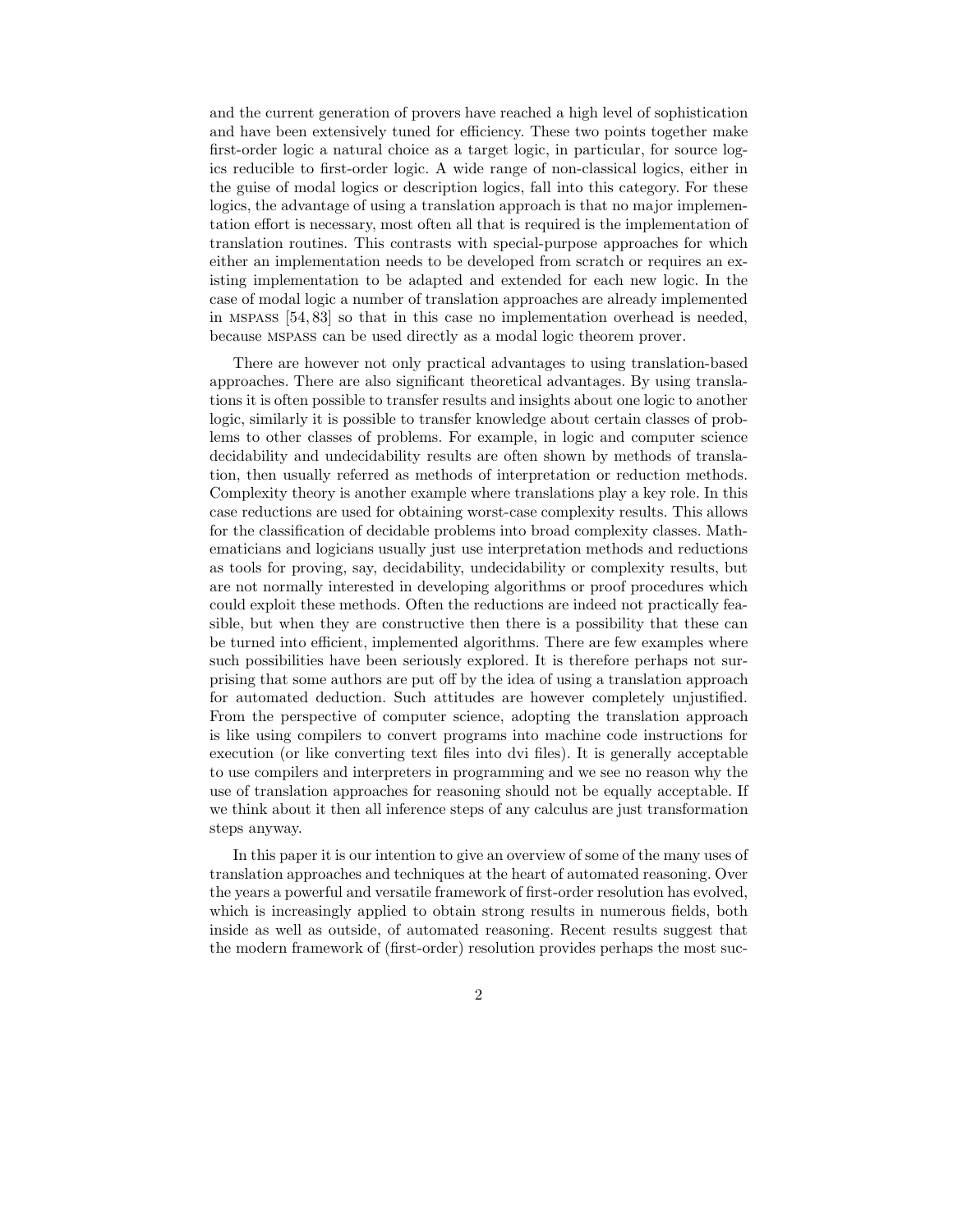cessful, current approach for developing practical decision procedures, certainly within the scope of first-order logic. Very many modal logics and expressive description logics are decidable by resolution. Moreover, the same refinements of resolution that decide these logics can be seen to decide very expressive fragments of first-order logic (guarded fragments, the two-variable fragment, fluted logic, Maslov's class K, the Bernays-Schönfinkel class). It can be shown that there is a one-to-one correspondence between most tableau methods for modal logics, including description logics, and a certain kind of first-order resolution method. This simulation by resolution has a number of fundamental consequences. It provides valuable insight into the similarities and differences of resolution and tableau methods. Since for the present day modal logic and description logic systems simulations in the other direction are currently absent this also shows that resolution-based methods are very powerful, and in many cases provably more powerful. Simulation results show a close connection between different styles of proof methods and can also be used as a basis for systematically developing specialised reasoning methods. In this way it has been possible to develop completely new tableau-like calculi for expressive modal and description logics within the resolution framework. Many results which are traditionally proved using model-theoretical constructions can in fact be proved within the resolution framework (soundness and completeness of special-purpose proof systems, finite model property, correspondence properties, interpolation, etc). First-order logic theorem proving tools are therefore not only useful for solving reasoning problems in modal logics, but can be exploited for realising and testing theoretical results about modal logics. In contrast to special-purpose approaches no major implementation effort is necessary; often all that is required is the implementation of translation routines. Decision procedures and simulations of other styles of deduction can then be obtained by simply selecting a correct set of parameters for the first-order prover. All this makes the combination of the translation approach and resolution very attractive for solving all kinds of problems requiring reasoning within and about modal logics (but not just modal logics).

The purpose of this overview paper is to show the application of first-order resolution methods for a large class of modal logics. In addition to traditional propositional modal logics we also consider more expressive *PDL*-like dynamic modal logics which are closely related to description logics. We review a variety of the different uses of first-order resolution for these logics. In particular, we focus on the development of practical inference methods, for studying specific issues such as decidability, the finite model property, the automatic generation of models, automated correspondence theory, and the relationships to other deduction approaches such as tableaux.

The paper is structured as follows. In Section 2 we recall standard definitions of resolution-based first-order theorem proving. Section 3 defines the essential concepts of the modal logics considered in this paper, namely syntax, the standard relational semantics and the corresponding relational translation method. These are defined for two kinds of modal logics: traditional style modal logics (Section 3.1) and dynamic modal logics (Section 3.2). Section 4 describes numer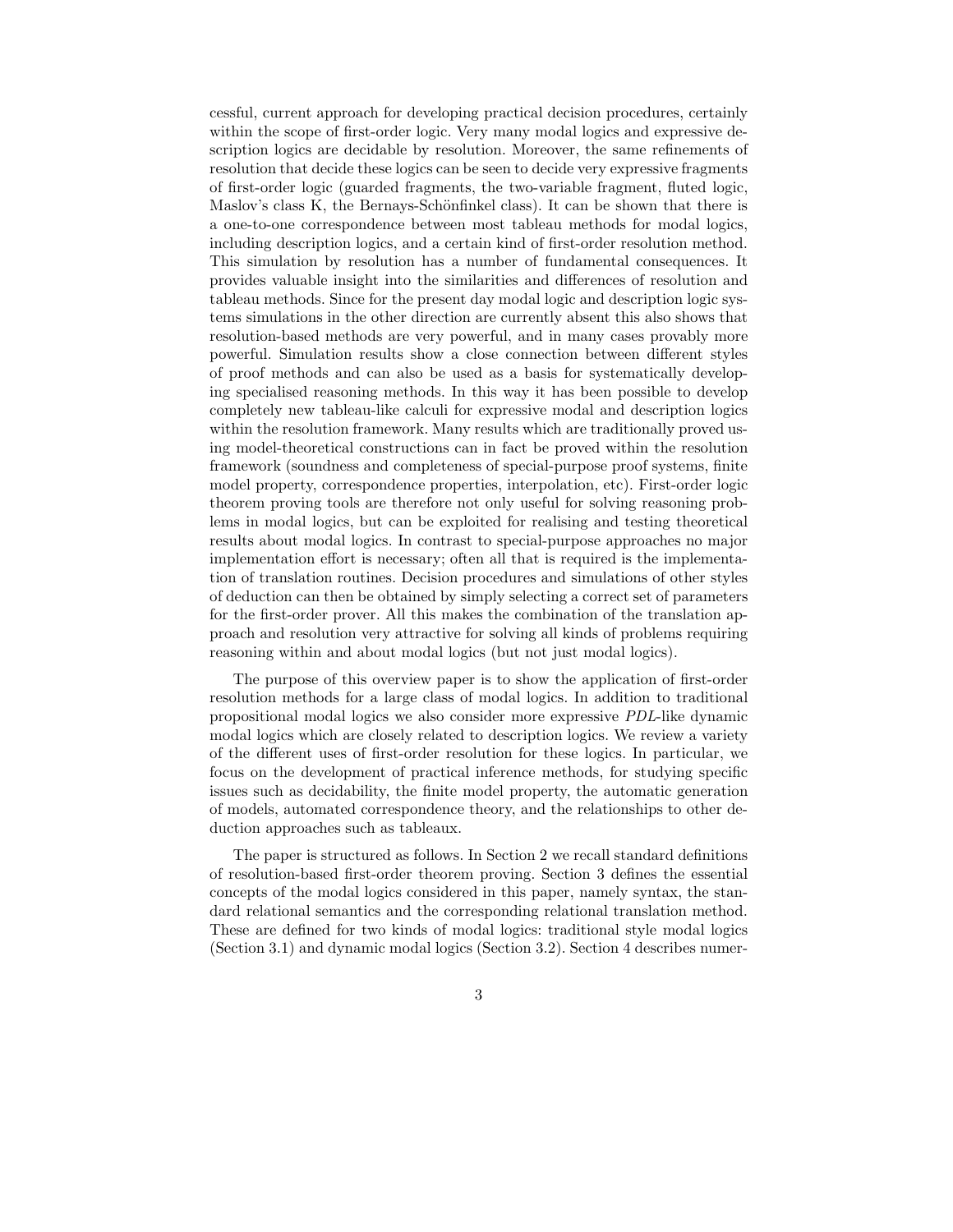ous alternative translations methods which are classified as syntactic approaches (Section 4.1), semantic approaches (in particular, approaches based on functional translations, Section 4.2), and approaches combining syntactic and semantic elements (in particular, the axiomatic translation approaches, Section 4.3). Section 5 reviews solvable first-order fragments and solvable clausal classes to which modal logics can be mapped using these different translation approaches. In particular, fragments and classes relevant to the relational translation (Section 5.2), the semi-functional translation (Section 5.3), the optimised functional translation (Section 5.4), and the axiomatic translation methods (Section 5.5) are discussed in turn. The topic of Section 6 is decision procedures. Various kinds of resolution decision procedures ranging from decision procedures not relying on any kind of refinements (Section 6.1), decision procedures based on ordering refinements (Section 6.2) and selection-based refinements (Section 6.3) are considered. Section 7 focusses on the connection between resolution and tableaux, in particular, how this connection has been exploited to simulate, develop and study modal tableau proof approaches. Resolution-based methods are also suitable for automatically generating Herbrand models. The application of such methods to modal logics is discussed in Section 8. Section 9 discusses resolution-based algorithms capable of transforming modal logic axioms into their corresponding first-order frame properties. Finally, in the Conclusion we give pointers to survey papers on related topics and summarise the direct contributions of Harald Ganzinger to modal logic theorem proving.

## 2 The modern resolution framework

The resolution calculus operates on sets of clauses. Clauses are quantifier free disjunctions of literals which may contain function symbols. The variables are implicitly assumed to be universally quantified. Any first-order formula can be transformed into an satisfiability equivalent set of clauses.

Theorem 1. *There is a polynomial or linear reduction* Cls *of any first-order formula to clause logic such that*  $\varphi$  *valid in first-order logic iff* Cls( $\neg \varphi$ ) *is unsatisfiable.*

The clausal form is obtained by transformation to conjunctive normal form, Skolemisation and crucially involves structural transformation which introduces new predicate symbols and definitions. Since resolution is a refutation calculus, instead of proving theoremhood, resolution attempts to refute the negation of a given formula.

The basic (unrefined) resolution calculus is very simple and consists of two inference rules, the resolution rule and the factoring rule, and no axioms. For propositional logic the resolution rule is just the operation that infers a clause  $C\vee$ D from two clauses  $C\vee A$  and  $D\vee\neg A$ . The factoring rule is a form of simplification which eliminates multiple copies of the same literal from one clause, that is, it infers C∨A from C∨A∨A. These two rules suffice to give us a sound and complete calculus for propositional logic and sets of ground clauses. We obtain a sound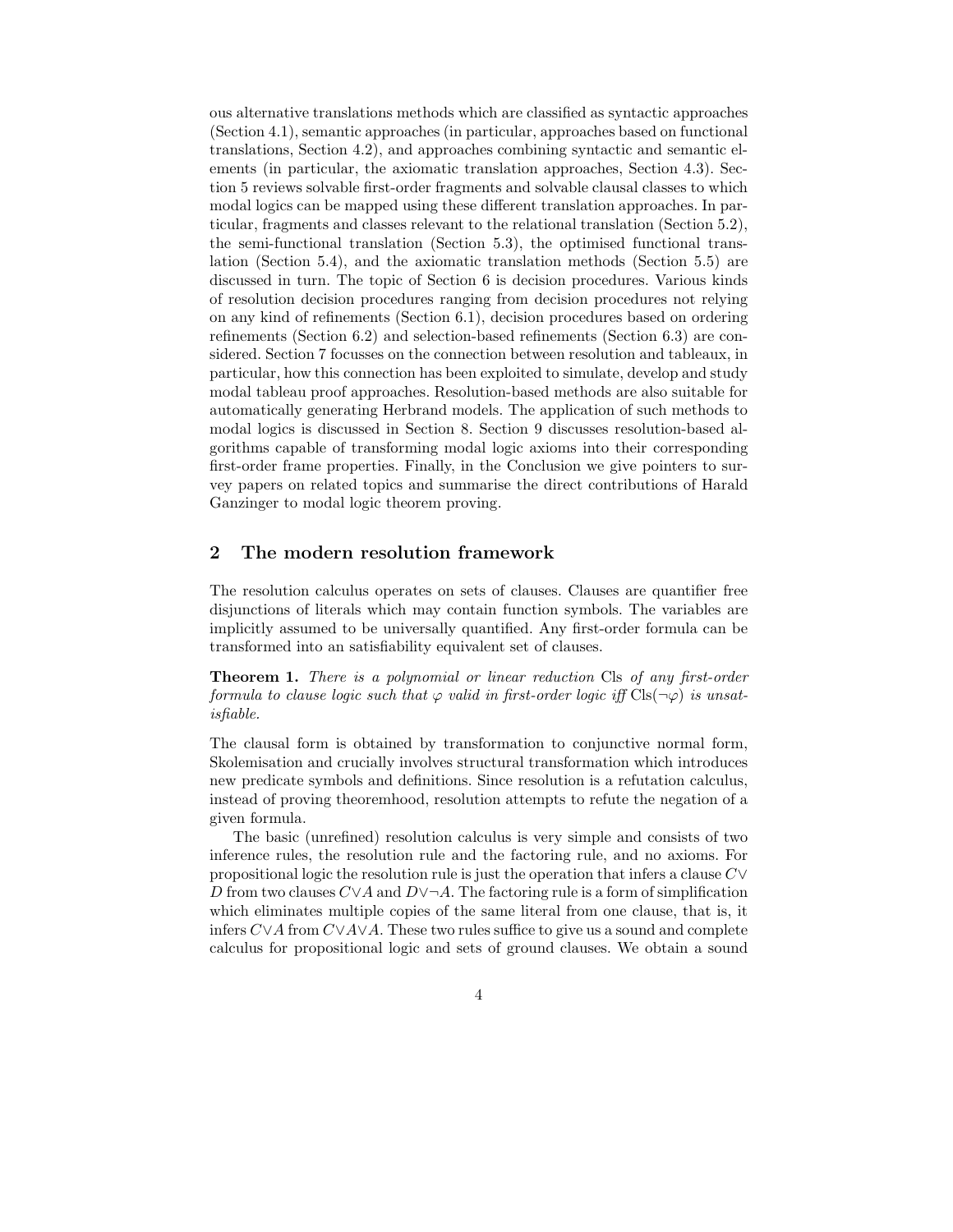and complete inference system for full first-order logic and clause logic, if we augment the rules with unification. This calculus, the *basic resolution calculus*, due to Robinson [79] is sound and complete for full first-order logic and clause logic. It is however hopelessly inefficient. This was already noticed in the very early stages of the development of first-order resolution methods (by Robinson and others). The first papers on refinements of resolution appeared in the same year that Robinson published his famous paper which introduced resolution. Since the mid-sixties the advances have been impressive. The current generation of theorem provers, which include spass [93], E [89] and vampire [77] (in order of creation), are based on the modern framework of resolution and superposition to whose development Harald Ganzinger has made important contributions. In the following, when we refer to *resolution* we mean the resolution (and superposition) framework described in a series of papers by Bachmair and Ganzinger [5–7], see also, e.g. [62].

The main ingredients of this framework are refinements of the inference rules which restrict their applicability and a general notion of redundancy. Refinements of inference rules are defined in terms of two parameters: an ordering ≻ and a selection function S. The idea is that inferences do not need to be performed (but can) unless they are on literals maximal under the given ordering or on (negative) literals selected by the selection function  $S$ . The selection function can override the ordering. That is, if a literal is selected then it is the preferred candidate for an inference step even though there may be 'larger' literals in the clause. The ordering and selection function are used to limit the number of possible inferences. It is clear that, in general, if we can reduce the number of possible inferences without losing completeness then a proof can be found more quickly as the search space for the proof is reduced. There is a general completeness proof due to Bachmair and Ganzinger which requires only weak conditions for the admissibility of orderings and selection functions.

Simplification and deletion rules are important regardless of the style of deduction one uses. In the resolution framework these are based on a general notion of redundancy, which is based on considerations of the model construction which is at the centre of the completeness proof of the framework. Standard simplification rules like elimination of duplicate literals within a clause, tautology deletion, subsumption deletion (forward and backward subsumption deletion), condensing, etc, are instances of this notion [7].

Let  $\mathcal{R}^{\text{red}}_{\text{sp}}$  be the resolution calculus defined by the rules of Figure 1. (The meaning of 'red' in the notation is 'with redundancy' and the meaning of 'sp' is 'with splitting'.) In our presentation we distinguish four kinds of rules. The Deduce rules are the ordered resolution and positive factoring rules. The ordering  $\succ$  is a parameter which can be any admissible ordering and S is any selection function of negative literals. The Delete and Simplify rules are deletion and replacement rules compatible with the general notion of redundancy of [7, 8]. Essentially, a ground clause is redundant with respect to a set N and the ordering  $\succ$  if it follows from smaller instances of clauses in N, and a nonground clause is redundant in  $N$  if all its ground instances are redundant in  $N$ .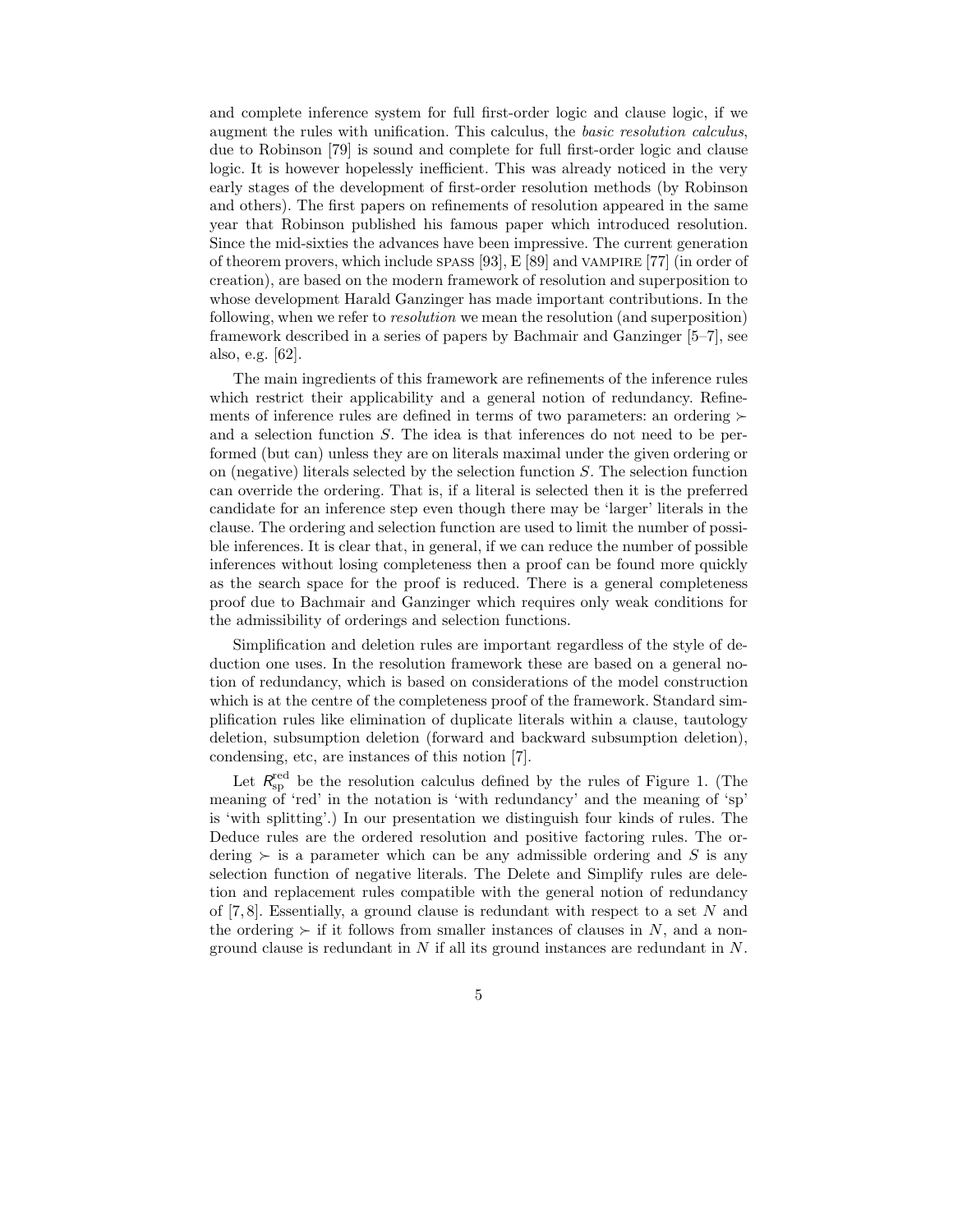| Deduce: | $\frac{N}{N \cup \{C\}}$ | if $C$ is a factor or resolvent of premises in $N$ . |
|---------|--------------------------|------------------------------------------------------|
| Delete: | $\frac{N \cup \{C\}}{N}$ | if $C$ is redundant with respect to $N$ .            |

if  $(N\Lambda)/N'$  is satisfiable when N is satisfiable and every clause in  $M$  is redundant with respect to  $(N\backslash M)\cup M'$ .

**Split:** 
$$
\frac{N \cup \{C \vee D\}}{N \cup \{C\} \mid N \cup \{D\}}
$$
 if *C* and *D* are variable-disjoint.

Resolvents and factors are computed with:

 $(M)$  ∪  $M'$ 

Simplify:

**Ordered resolution:** 
$$
\frac{C \vee A \neg B \vee D}{(C \vee D)\sigma}
$$

provided (i)  $\sigma$  is the most general unifier of A and B, (ii) no literal is selected in C, and  $A\sigma$  is strictly ≻-maximal with respect to  $C\sigma$ , and (iii)  $\neg B$  is either selected, or  $\neg B\sigma$  is maximal with respect to  $D\sigma$  and no literal is selected in D.

| Ordered factoring: | $C \vee A \vee B$  |
|--------------------|--------------------|
|                    | $(C \vee A)\sigma$ |

provided (i)  $\sigma$  is the most general unifier of A and B, and (ii) no literal is selected in C and  $A\sigma$  is ≻-maximal with respect to  $C\sigma$ .

# Fig. 1. The calculus  $R_{\rm sp}^{\rm red}$

Tautology deletion is a familiar instance of the Delete rule. Other examples are the forward and backward subsumption deletion rules. A clause D *subsumes* a clause C iff there exists a substitution  $\sigma$  such that  $D\sigma \subseteq C$  (strictly speaking, in the framework  $D\sigma \subset C$  has to hold). Condensing is an instance of the Simplify rule. The *condensation* cond(C) of a clause C is a minimal multiple (positive or negative) factor of  $C$  which subsumes  $C$  (minimality is with respect to the number of literals in the clause). A clause C is *condensed* if there is no proper subclause of  $C$  which is a factor of  $C$ . Testing for redundancy in its general form is an expensive operation; in first-order logic general redundancy elimination is undecidable. For this reason one does not find theorem provers that implement redundancy elimination in the full generality. Only effectively computable instances of the Delete and Simplify rules are normally implemented in theorem provers. The Split rule is a rule familiar from DPLL algorithms and tableau calculi. Instead of refuting  $N \cup \{C \vee D\}$  one refutes both  $N \cup \{C\}$  and  $N \cup \{D\}$  [15] (alternatively, it is possible to use the complement splitting rule, which means that instead of refuting  $N \cup \{C \vee D\}$  one refutes both  $N \cup \{C\}$ and  $N \cup \{\neg C, D\}$ . The splitting rule is don't know non-deterministic and usually requires backtracking. However, in the resolution framework splitting can be simulated by transformation steps which introduce new propositional symbols. If  $C \vee D$  is a clause that can be split into two split components C and D, then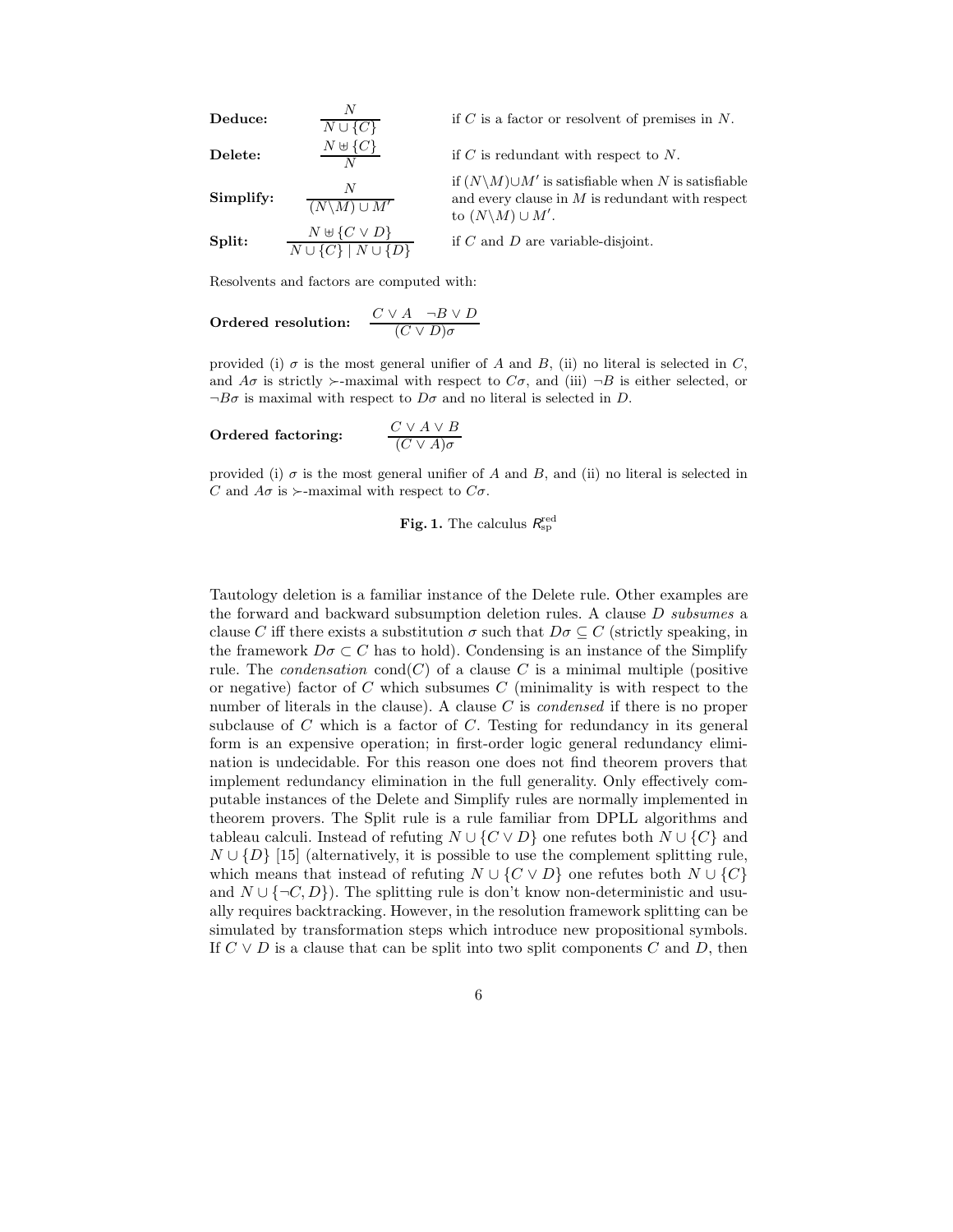$\textbf{Ordered hyperresolution:} \quad \frac{C_1 \lor A_1 \quad \ldots \quad C_n \lor A_n \quad \neg B_1 \lor \ldots \lor \neg B_n \lor D}{(C_1 \lor \ldots \lor C_n \lor D) \sigma}$ 

provided (i)  $\sigma$  is the most general unifier such that  $A_i\sigma = B_i\sigma$  for every i,  $1 \leq i \leq n$ , (ii)  $A_i\sigma$  is strictly ≻-maximal with respect to  $C_i\sigma$ , and the  $C_i$  are positive clauses, for every i,  $1 \leq i \leq n$ , and (iii) for every i,  $1 \leq i \leq n$ ,  $\neg B_i$  is selected and D is a positive clause.

# Ordered factoring:

 $\frac{C \vee A \vee B}{(C \vee A)\sigma}$ 

provided (i)  $\sigma$  is the most general unifier of A and B, and (ii) C is positive and  $A\sigma$  is  $\succ$ -maximal with respect to  $C\sigma$ .

Fig. 2. The Deduce rules of ordered hyperresolution

it is possible to replace  $C \vee D$  by two clauses  $C \vee q$ , and  $\neg q \vee D$ . The new symbol q is made minimal in the ordering  $\succ$ , and  $\neg q$  is selected [19,78]. In most cases this is easier to implement than the full splitting rule, but has also other advantages.

The calculus without the splitting rule is denoted by  $R^{\text{red}}$  and R is the calculus with just Deduce rules.

**Theorem 2** ([7,8]). *(i)*  $R_{sp}^{\text{red}}$  *is a sound and complete refutation system for clause sets. (ii)*  $R^{red}$  *(no splitting) is a sound and complete refutation system for clause sets.*

#### Corollary 1. R *is a sound and complete refutation system for clause sets.*

The *(ordered) hyperresolution calculus* is based on maximal selection of negative literals. This means the selection function selects exactly the set of all negative literals in any non-positive clause. Let  $\mathcal{O}H_{\text{sp}}^{\text{red}}$  be the calculus based on maximal selection and an ordering ≻, where the Deduce rules are given by the rules in Figure 2. This means the rules are the above hyperresolution rule, positive factoring, redundancy elimination and splitting. Similar as above,  $OH<sup>red</sup>$ , respectively  $OH$ , denotes the calculus  $OH<sup>red</sup><sub>sp</sub>$  but without the splitting rule, respectively the calculus just consisting of Deduce rules. For completeness an ordering refinement is optional. We use the notation  $H_{\text{sp}}^{\text{red}}$ ,  $H^{\text{red}}$ , and H for the unordered versions.

Corollary 2. OH<sup>red</sup>, OH,  $H_{\text{sp}}^{\text{red}}$ ,  $H_{\text{sp}}^{\text{red}}$ ,  $H_{\text{em}}^{\text{red}}$  and H are sound and complete *refutation systems for clause sets.*

# 3 Modal logic and the classical relational translation

We are interested in a broad class of modal logics. These include the *traditional modal logics* which have been extensively studied since the 1960ies and even well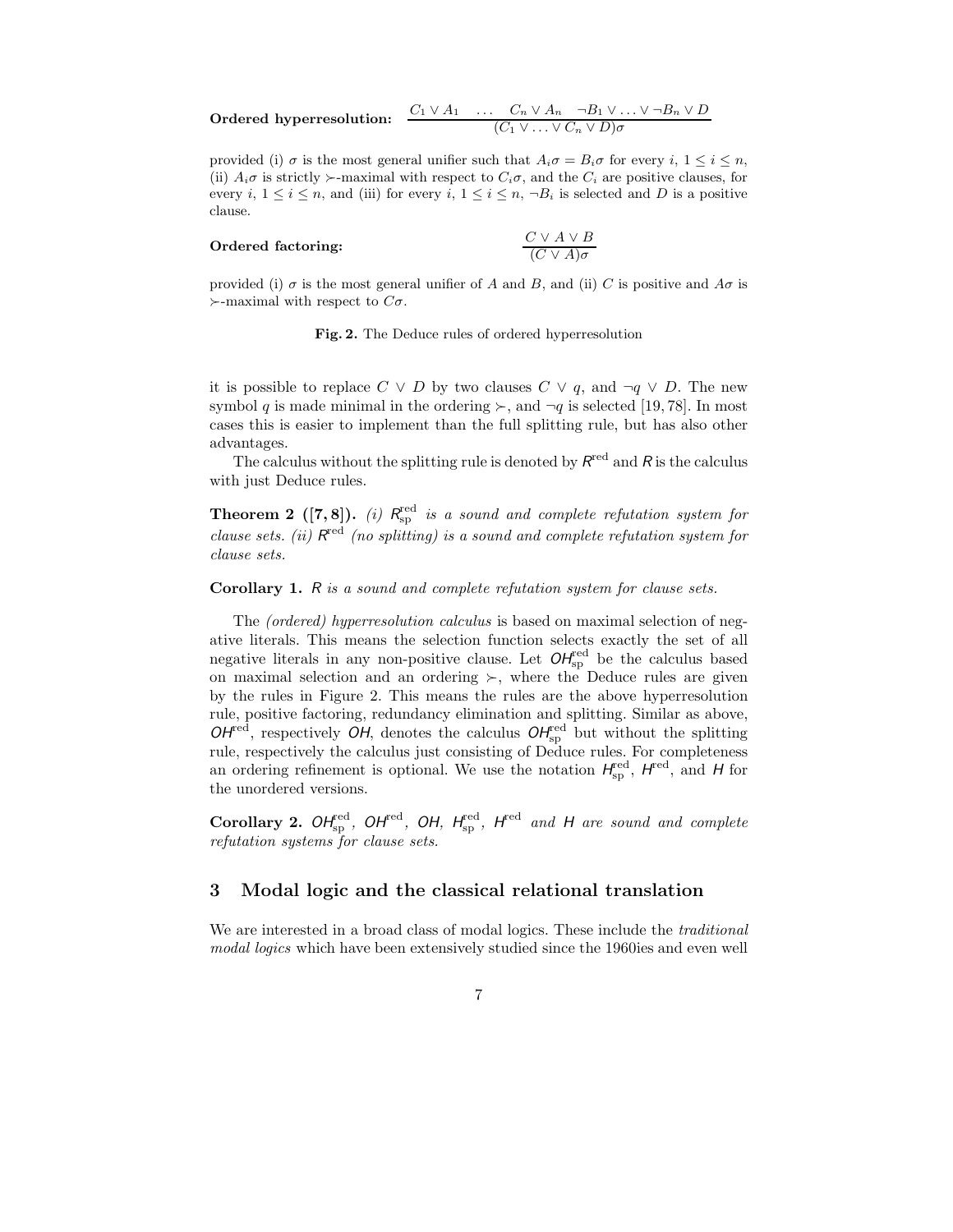|                | Axiom $A$                                  | Correspondence property |                                                                   |
|----------------|--------------------------------------------|-------------------------|-------------------------------------------------------------------|
| T              | $\Box_i p \rightarrow p$                   | reflexivity             | $\forall x R_i(x,x)$                                              |
| $\overline{B}$ | $\Diamond_i \Box_i p \rightarrow p$        | symmetry                | $\forall xy \left( R_i(x, y) \rightarrow R_i(y, x) \right)$       |
| $\overline{D}$ | $\Box_i p \rightarrow \Diamond_i p$        | seriality               | $\forall x \exists y R_i(x,y)$                                    |
| $\lambda$      | $\Box_i p \rightarrow \Box_i \Box_i p$     | transitivity            | $\forall xyz (R_i(x, y) \land R_i(y, z) \rightarrow R_i(x, z))$   |
| $alt_1$        | $\Diamond_i p \rightarrow \Box_i p$        | functionality           | $\forall xyz (R_i(x, y) \land R_i(x, z) \rightarrow y \approx z)$ |
| -5             | $\Diamond_i \Box_i p \rightarrow \Box_i p$ | Euclideanness           | $\forall xyz (R_i(x, y) \land R_i(x, z) \rightarrow R_i(y, z))$   |

Fig. 3. Axioms and relational background theories

before then. There are also PDL-like modal logics, which we refer to as *dynamic modal logics*, because they have a dynamic component (i.e. relational operators) which traditional modal logics do not have. Dynamic modal logics are of particular interest because of the close relationship to description logics. Description logics are popular in the area of knowledge representation and have become a topic of much interest in connection with the semantic web and ontologies.

#### 3.1 Traditional modal logics

The language of modal logic is an extension of the language of propositional logic with a family of unary modal operators  $\Box_i$  (the box operators). More precisely, given a countably finite set of propositional variables  $p, p_1, p_2, \ldots$ , modal formulae are defined inductively as follows. Every propositional variable is a modal formula. If  $\phi$  and  $\psi$  are modal formulae, then so are  $\neg \phi$ ,  $\phi \wedge \psi$ , and  $\Box_i \phi$ . Other familiar connectives such as  $\bot$ ,  $\top$ ,  $\lor$ ,  $\to$  and  $\leftrightarrow$  can then be defined as expected. As usual we let  $\Diamond_i \phi = \text{def } \neg \Box_i \neg \phi$ . A *substitution*  $\sigma$  is a mapping from propositional variables to modal formulae which can be lifted to modal formulae in the standard way. The application of  $\sigma$  to a modal formula  $\phi$  is denoted by  $\phi\sigma$  and φσ is called an *instance* of φ. A *modal axiom (schema)* is a modal formula φ representing the set of all instances of  $\phi$ .

A *(normal) modal logic* is defined by a set of modal formulae which includes all propositional tautologies and the axiom  $\Box_i(p \to q) \to (\Box_i p \to \Box_i q)$ , called the axiom K, for each  $\Box_i$  modality in the language. In addition this set is closed under the rule of uniform substitution (if  $\vdash p$  and  $\sigma$  is a substitution, then  $\vdash p\sigma$ ), modus ponens (if  $\vdash p$  and  $\vdash p \rightarrow q$  then  $\vdash q$ ) and the rule of necessitation (if  $\vdash p$ then  $\vdash \Box_i p$ ).  $K_{(m)}$  is the weakest multi-modal logic, that is, the logic given by the smallest set of modal formulae constituting a normal modal logic. Other modal logics commonly considered in the literature and used in applications are extensions of the logic  $K_{(m)}$  with additional axioms such as those listed in Figure 3. In this paper we refer to these logics as *traditional modal logics* to distinguish them from the dynamic modal logics considered in the next section. Let  $\Delta$  denote a finite set of formulae. By  $K_{(m)}\Delta$  we denote the smallest modal logic extending  $K_{(m)}$  which includes all substitution instances of formulae in  $\Delta$ (the formulae in  $\Delta$  are the extra axioms) and is closed under the inference rules. A modal formula  $\varphi$  is a *theorem* of  $K_{(m)}$  or one of its extensions iff  $\varphi$  can be derived by using the axioms and the rules of the logic.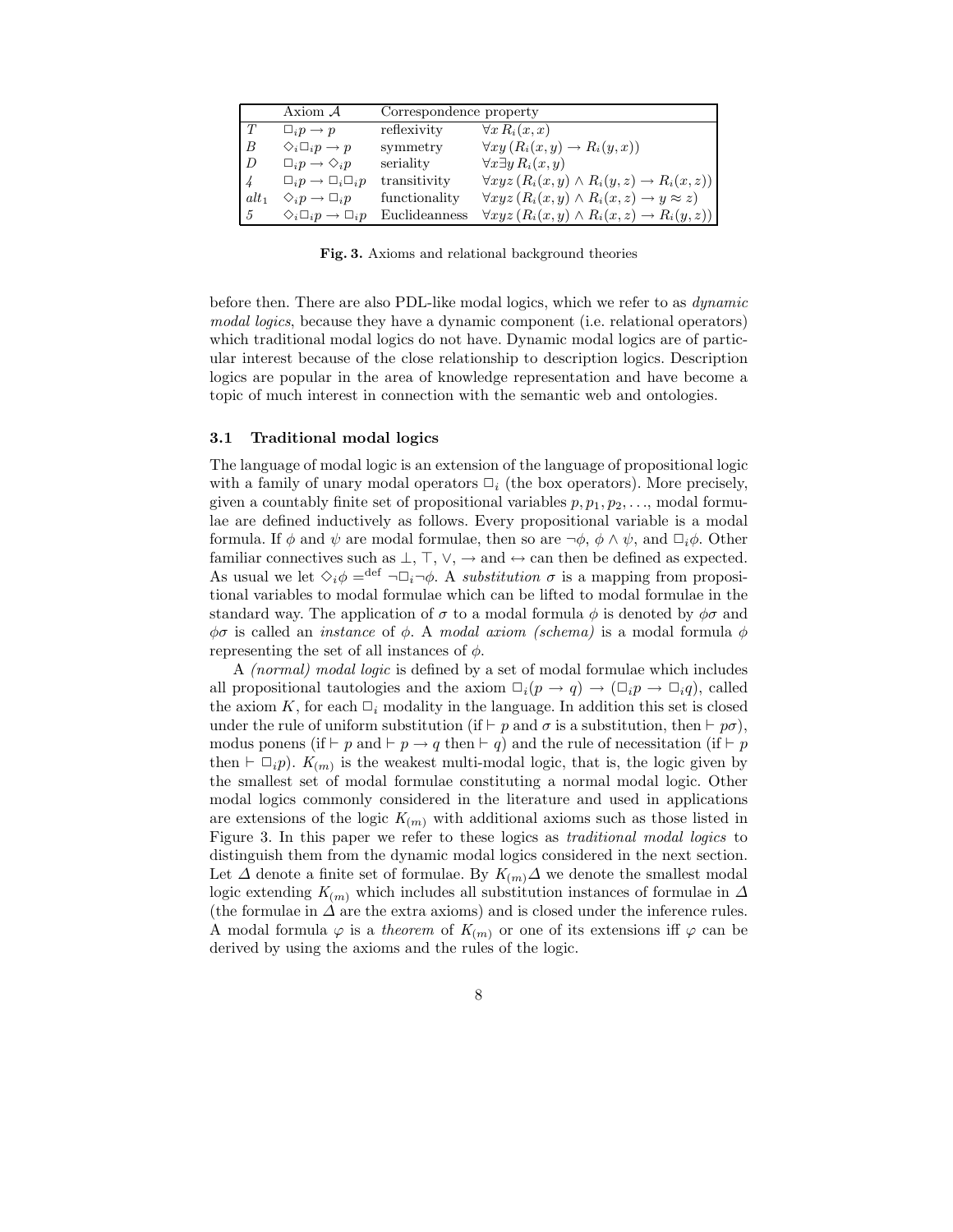The standard semantics of propositional modal logics, known as the *Kripke semantics* or *possible world semantics*, is given in terms of relational structures called *frames*. A frame of a modal logic is a pair  $\mathcal{F} = (W, \{R_i\}_i)$  of a non-empty set of worlds W and a family of binary accessibility relations  $R_i$  over W. The defining class of frames of a modal logic determines, and is determined by, a corresponding class of models. A *(relational)* model is a pair  $\mathcal{M} = (\mathcal{F}, v)$  of a frame  $\mathcal F$  and a *valuation* function  $v$ .  $v$  assigns subsets of W to atomic propositional variables. The model M is therefore said to be *based on the frame* F. *Truth* in any model  $\mathcal{M} = (W, \{R_i\}_i, v)$  and any world  $x \in W$  is defined inductively by:

> $\mathcal{M}, x \models p \text{ iff } x \in v(p)$   $\mathcal{M}, x \models \neg \phi \text{ iff } \mathcal{M}, x \not\models \phi$  $\mathcal{M}, x \models \phi \land \psi$  iff both  $\mathcal{M}, x \models \phi$  and  $\mathcal{M}, x \models \psi$  $\mathcal{M}, x \models \Box_i \phi$  iff  $(x, y) \in R_i$  implies  $\mathcal{M}, y \models \phi$ , for any  $y \in W$

If  $\mathcal{M}, x \models \varphi$  holds then we say  $\varphi$  is true at x in M and that M *satisfies*  $\varphi$ . A modal formula  $\varphi$  is *satisfiable* iff there exists a model M and a world x in M such that  $M, x \models \varphi$ . A modal formula is *valid in a frame* iff it is valid in all models based on the frame. The basic multi-modal logic  $K_{(m)}$  is completely determined by the class of all frames.

Normal modal logics can be studied systematically by considering the classes of frames they define. In general, these are subclasses of the class of all frames which define the basic modal logic  $K_{(m)}$ . A modal logic  $K_{(m)}\Delta$  is said to be *sound* (respectively *complete*) *with respect to a class of frames* iff for any modal formula  $\varphi$ , any frame in the class validates  $\varphi$  if (respectively iff)  $\varphi$  is a theorem in  $K_{(m)}\Delta$ . A modal logic is said to be *complete* iff it is complete with respect to some class  $\mathfrak F$  of frames.<sup>3</sup> Given a modal logic  $K_{(m)}\Delta$  and a class  $\mathfrak F$  of frames for which it is sound and complete,  $\mathfrak F$  can be characterised by a second-order formula  $\Psi$ , that is, there is a second-order formula  $\Psi$  such that a frame  $\mathcal F$  is in  $\mathfrak F$  iff  $\Psi$  is true for  $\mathcal F$ . In some cases, but not always, the second-order formula  $\Psi$  is equivalent to a first-order formula  $\psi$  and  $\psi$  is then called a *first-order correspondence property* for  $K_{(m)}\Delta$ . A class of frames comprising of all frames satisfying a set of first-order conditions is an *elementary* class. Figure 3 lists the first-order correspondence properties satisfied by classes of frames for extensions  $K_{(m)}\Delta$  for a selection of common axioms.

When given a modal formula  $\varphi$ , the problem of determining whether there exists a model M and a world x in M such that  $\varphi$  is true at x in M is also called the *local satisfiability problem*. By contrast, the *global satisfiability problem* is the problem of determining whether there exists a model  $\mathcal M$  such that for every world x in M, the given  $\varphi$  is true at x in M.

We are also interested in inference problems relative to finite sets of assumptions or *background theories*. We use the notation Γ for background theories. The modal formulae in Γ are referred to as *non-logical axioms*, because by definition they are formulae true in every world of a model but are not logical axioms which

<sup>&</sup>lt;sup>3</sup> Note in modal logic the notion of completeness is used differently than in other logical disciplines.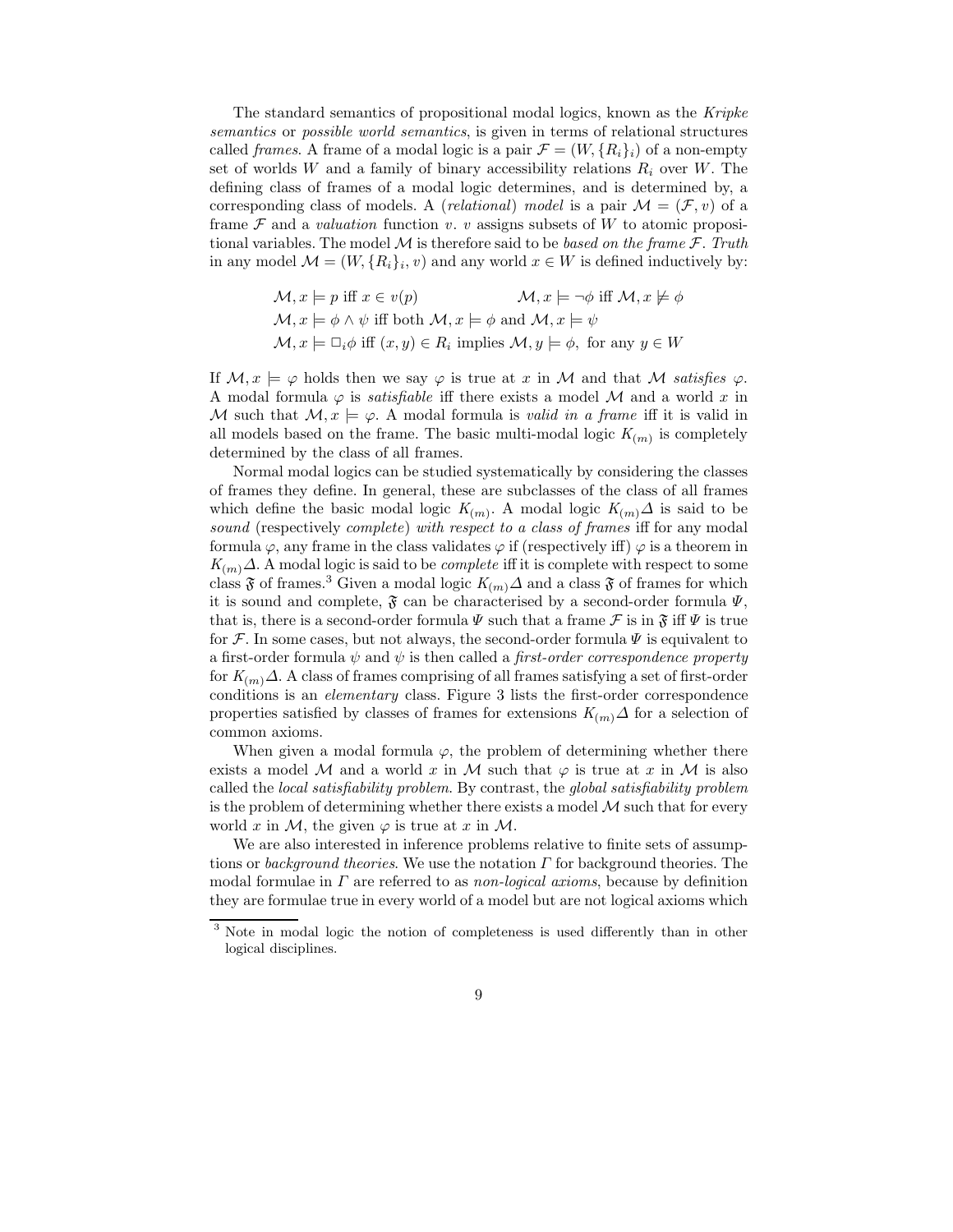are required to be true in every world in every model of a class. A model  $\mathcal M$ (globally) satisfies a background theory  $\Gamma$  if, for each world  $x$  in  $\mathcal M$  and each  $\rho \in \Gamma$ , it is the case that  $\mathcal{M}, x \models \rho$ . We can then consider the local satisfiability of a modal formula  $\varphi$  with respect to a background theory  $\Gamma$ , i.e., whether there exists a model M and a world x in this model so that  $\varphi$  is true in x and T is globally true in  $M$ . Global satisfiability with respect to a background theory is defined as expected.

The standard interpretation of (first-order definable) modal logics inside firstorder logic is given by the *classical (relational) translation* mapping, here denoted by  $\pi_r$ . It maps modal formulae to first-order formulae by uniquely associating each propositional variable  $p$  with unary predicate symbol  $Q_p$  and simply mimicking the semantic definitions of the operators.

$$
\pi_r(p,x) = Q_p(x) \qquad \pi_r(\phi \land \psi, x) = \pi_r(\phi, x) \land \pi_r(\psi, x)
$$
  

$$
\pi_r(\neg \phi, x) = \neg \pi_r(\phi, x) \qquad \pi_r(\Box_i \phi, x) = \forall y (R_i(x, y) \to \pi_r(\phi, y))
$$

Let Corr( $\Delta$ ) denote the set of first-order frame properties of the axioms in  $\Delta$ .

Theorem 3. *Let* L *be a first-order definable propositional multi-modal logic*  $K_{(m)}\Delta$  *which is complete with respect to the class of frames satisfying* Corr( $\Delta$ ). *Then, for any formula*  $\varphi$  *and any finite set*  $\Gamma$  *of non-logical axioms, (i)*  $\pi_r$  *can be computed in linear time, (ii)*  $\varphi$  *is locally satisfiable in* L *iff* Corr( $\Delta$ ) ∧  $\bigwedge_{\rho \in \Gamma} \forall x \, \pi_r(\rho, x) \land \exists x \, \pi_r(\varphi, x)$  *is satisfiable in first-order logic, and (iii)*  $\varphi$  *is* globally satisfiable in L iff  $Corr(\Delta) \wedge \bigwedge_{\rho \in \Gamma} \forall x \pi_r(\rho, x) \wedge \forall x \pi_r(\varphi, x)$  is satisfi*able in first-order logic.*

#### 3.2 Dynamic modal logics

Dynamic modal logics provide another kind of extension of the basic modal logic  $K_{(m)}$ . They are *PDL*-like modal logics in which the modal operators are parameterised by relational formulae. These can be used to formalise dynamic notions such as actions or programs and are useful in linguistic or AI applications. Logics which belong to this family of logics, or are closely related, are propositional dynamic logic *PDL* itself, but also Boolean modal logic *BML* [34], tense logic, information logics [23], dynamic modal logic [21], logics expressing inaccessibility and sufficiency [35, 47, 48] as well as a large class of description logics.

The strongest logic in the class of dynamic modal logics we consider in this paper is called *Peirce logic*. Peirce logic subsumes all the logics mentioned in the previous paragraph except for *PDL* (but can be easily extended to also subsume *PDL*). Peirce logic is a logical formalisation of representable Peirce algebras [60, 88] and is closely related to de Rijke's dynamic modal logic [21].

Formally, Peirce logic is the modal logic defined over relations which form a relation algebra. The language of Peirce logic consists of two syntactic types: dynamic modal formulae and relational formulae. The logical connectives are (i) the connectives of the modal logic  $K_{(m)}$ , with the difference that the modal operators are indexed with relational formulae, instead of just numbers, (ii) the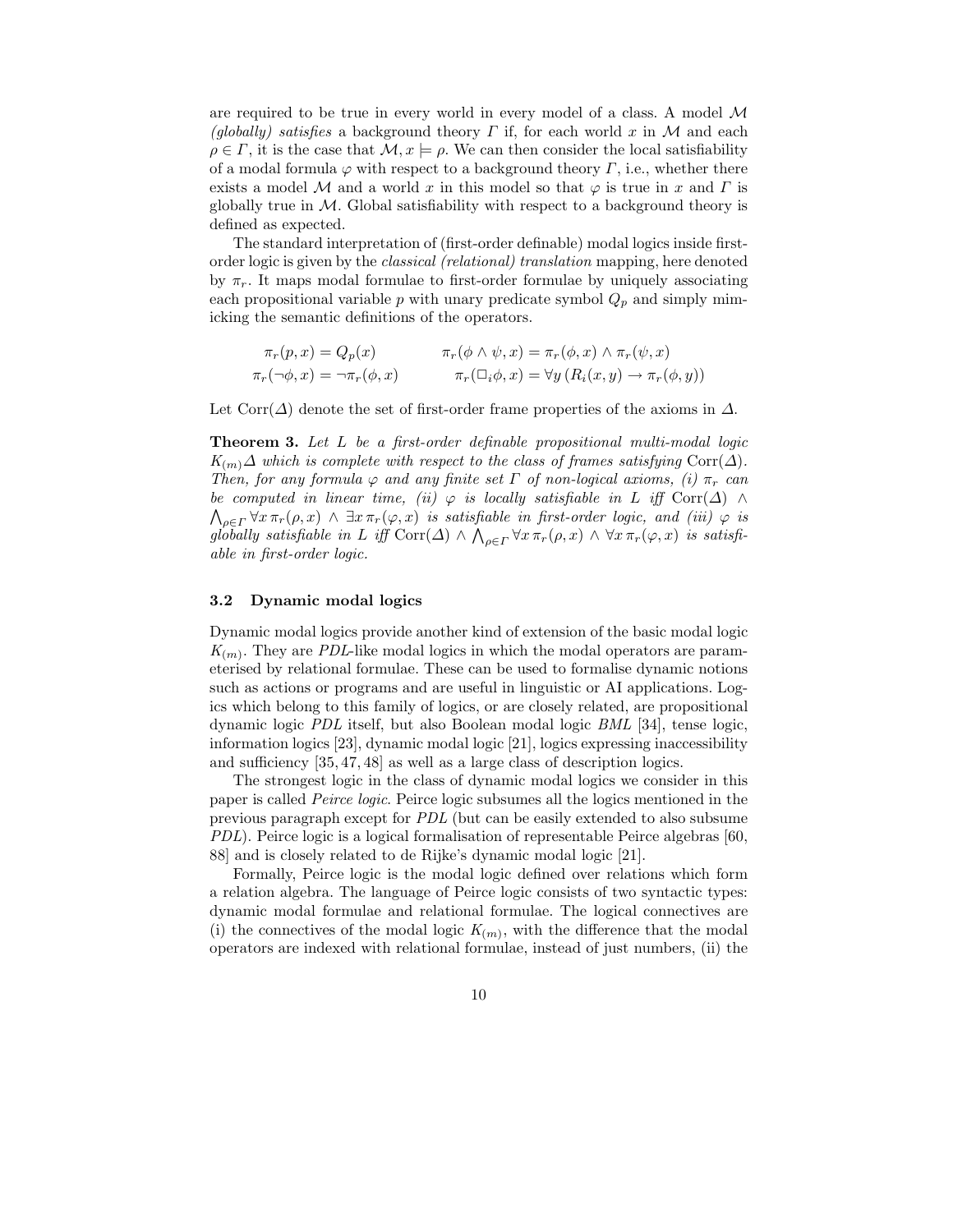standard connectives of relational logics, namely: ; (composition),  $\sim$  (converse),  $id$  (identity), and (iii) a left cylindrification operator  $c$ . (Instead of the left cylindrification operator one could have chosen the test operator of *PDL*, domain restriction, range restriction, or cross product, cf. [16]; the symbol *id* is a logical constant which is interpreted as the identity relation.) Given countably many propositional variables denoted by  $p_i$  as before, and countably many relational variables, denoted by  $r_i$ , *dynamic modal formulae* and *relational formulae* are defined inductively as follows. Every propositional variable is a dynamic modal formula and every relational variable is a relational formula. If  $\phi$ ,  $\psi$  are dynamic modal formulae and  $\alpha$ ,  $\beta$  are relational formulae, then  $\neg \phi$ ,  $\phi \wedge \psi$ ,  $[\alpha] \phi$  are dynamic modal formulae and *id*,  $\neg \alpha$ ,  $\alpha \wedge \beta$ ,  $\alpha$ ;  $\beta$ ,  $\alpha^{\vee}$ ,  $\phi^c$  are relational formulae.

We define the set of *formulae* of Peirce logic to be the set of dynamic modal formulae. The definition in [88] allows also relational formulae as first-class citizens, but these can be expressed in terms of dynamic modal formulae (see below). This variation in the definition is thus inconsequential.

The semantics of Peirce logic is defined in terms of frames, where a frame is a tuple  $(W, R)$  of a non-empty set W (of worlds) and a mapping R from relational formulae to binary relations over  $W$  satisfying:

$$
R_{\neg\alpha} = W^2 \backslash R_{\alpha} \qquad R_{\alpha \wedge \beta} = R_{\alpha} \cap R_{\beta} \qquad R_{\alpha \, ; \, \beta} = R_{\alpha} \, ; R_{\beta}
$$
  
\n
$$
R_{\alpha^{\vee}} = R_{\alpha}^{\vee} \qquad R_{id} = Id_W \qquad R_{\phi^c} = \{ (x, y) \in W^2 \, | \, x \in v(\phi) \}.
$$

Here and in the rest of the paper we prefer to use the notation  $R_{\alpha}$  instead of  $R(\alpha)$ .  $Id_W$  denotes the identity relation on the set W, while  $R<sup>o</sup>$  denotes the converse (or inverse) of a relation R. A model is now given by a triple  $\mathcal{M} = (W, R, v)$ , where  $(W, R)$  is a frame and  $v$  is a mapping from propositional variables to subsets of W satisfying the same conditions as before with the following change.

$$
\mathcal{M}, x \models [\alpha] \phi
$$
 iff  $(x, y) \in R_\alpha$  implies  $\mathcal{M}, y \models \phi$ , for any  $y \in W$ 

The definitions of the notions of satisfiability and validity remain the same. The notions of local satisfiability, global satisfiability and satisfiability with respect to a set of non-logical axioms are also defined as for traditional modal logics.

There is a natural hierarchy of dynamic modal logics in which  $K_{(m)}$  forms the weakest logic and Peirce logic forms the strongest logic. It is not difficult to see that  $K_{(m)}$  is just the reduct of Peirce logic in which relational formulae are limited to m relational variables  $r_j$ . *Dynamic modal logics* are defined over the language of  $K_{(m)}$  but include in addition to the operators of  $K_{(m)}$  and relational variables also finitely many relational operators  $\star_1, \ldots, \star_k$ . We assume that these relational operators are definable in terms of the operators of Peirce logic. A logic  $K_{(m)}(\star_1,\ldots,\star_k)$  is then defined to be the multi-modal logic defined over relations closed under the set-theoretic operations corresponding to the relational operators  $\star_1, \ldots, \star_k$ . The class of dynamic modal logics forms therefore a lattice in which  $K_{(m)}$  is the weakest logic and every other logic is obtained by enhancing the language with one or more relational operators  $\star_i$ . Clearly some of the logics in this lattice are expressively equivalent. Peirce logic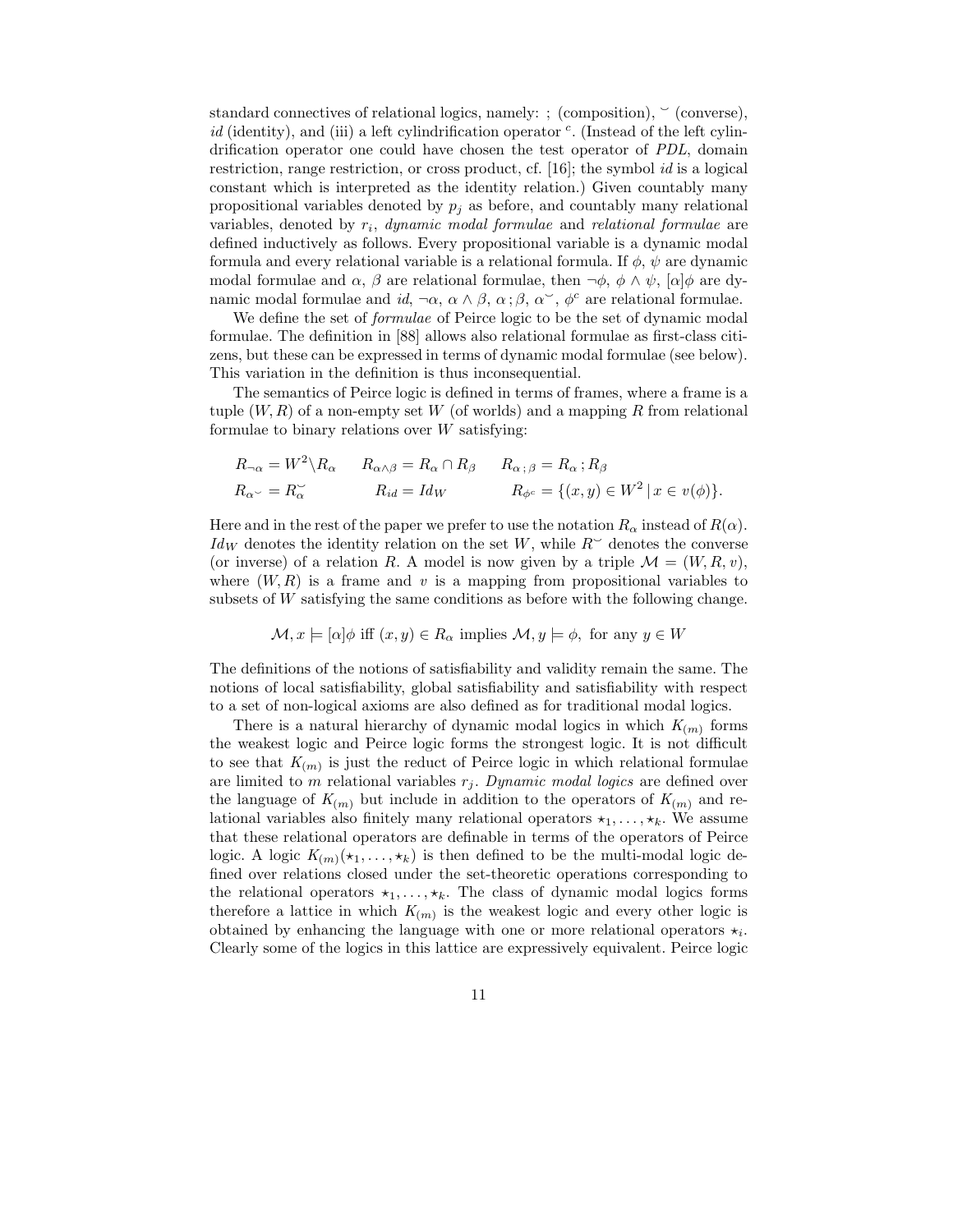|             | Property of $R_r$ Relational formula                                                               |               | <b>Property of <math>R_r</math></b> Relational formula |
|-------------|----------------------------------------------------------------------------------------------------|---------------|--------------------------------------------------------|
| reflexivity | $id \rightarrow r$                                                                                 | transitivity  | $r:r\rightarrow r$                                     |
| symmetry    | $r \rightarrow r^{\vee}$                                                                           | functionality | $r^{\sim} : r \rightarrow id$                          |
| seriality   | $\top \to r$ ; $\top$ or $\top \to \langle r \rangle \top$ Euclideanness $r$ ; $r \check{ } \to r$ |               |                                                        |

Fig. 4. Relational properties expressed as relational formulae. (The relational operators are assumed to have higher priority than  $\rightarrow$ .)

is equivalent to the top element in the lattice. Tense logic coincides with the logic  $K_{(m)}(\sim)$ , *BML* coincides with  $K_{(m)}(\sim)$ , and the description logic  $\mathcal{ALB}$  [53] coincides with  $K_{(m)}(\neg, \wedge, \vee, \neg)$ . The operator  $\neg$  is the domain restriction operator, i.e.  $\alpha \phi = \text{def } \alpha \wedge \phi^c$ . Range restriction may be defined by  $\alpha \downharpoonright \phi = \text{def } (\alpha^{\vee} \upharpoonright \phi)^{\vee}$ .

Relational formulae as 'independent' formulae are implicit in all dynamic modal logics with relational negation and relational conjunction or disjunction. For example, implication between relational formulae can be defined by  $(\alpha \to \beta) =^{\text{def}} \top \to [\alpha \wedge \neg \beta] \bot$ . Then it is also possible to specify properties of the underlying accessibility relations. Figure 4 gives some properties of the accessibility relation associated with  $r$  which can be specified by relational formulae in Peirce logic. If  $r$  is a relational variable then the universal modality can be defined by either  $[\top]\phi = \text{def } [r \vee \neg r]\phi$  or  $[\top]\phi = \text{def } [\neg(r \wedge \neg r)]\phi$ . The test operator of *PDL* can be defined by  $\phi$ ? =<sup>def</sup> *id*  $\wedge$   $\phi$ <sup>c</sup>. We also define the operator  $id(\cdot)$  by  $id(\alpha) = \text{def } \alpha \wedge id$ .

The standard (relational) translation of Peirce logic into first-order logic is specified by the following.

For dynamic modal formulae:

$$
\pi_r(p, x) = Q_p(x) \qquad \pi_r(\phi \land \psi, x) = \pi_r(\phi, x) \land \pi_r(\psi, x)
$$

$$
\pi_r(\neg \phi, x) = \neg \pi_r(\phi, x) \qquad \pi_r([\alpha]\phi, x) = \forall y (\tau(\alpha, x, y) \to \pi_r(\phi, y))
$$
relational formulae.

For relational formulae:

$$
\tau(r, x, y) = Q_r(x, y) \qquad \tau(\alpha \wedge \beta, x, y) = \tau(\alpha, x, y) \wedge \tau(\beta, x, y)
$$
  
\n
$$
\tau(\neg \alpha, x, y) = \neg \tau(\alpha, x, y) \qquad \tau(\alpha; \beta, x, y) = \exists z (\tau(\alpha, x, z) \wedge \tau(\beta, z, y))
$$
  
\n
$$
\tau(\alpha^{\vee}, x, y) = \tau(\alpha, y, x) \qquad \tau(\phi^c, x, y) = \pi_r(\phi, x)
$$
  
\n
$$
\tau(id, x, y) = x \approx y
$$

**Theorem 4.** Let L be a logic in the lattice of dynamic modal logics and let  $\Sigma$ *be a (possibly empty) set of first-order relational frame properties. Then, for any formula*  $\varphi$ *, (i)*  $\pi_r(\varphi, x)$  *can be computed in linear time, and (ii)*  $\varphi$  *is satisfiable in* L with respect to  $\Sigma$  *iff*  $\Sigma \wedge \exists x \pi_r(\varphi, x)$  *is first-order satisfiable.* 

## 4 Different translation methods

The standard translation of propositional modal logics and dynamic modal logics presented in the previous section is just one among many other reductions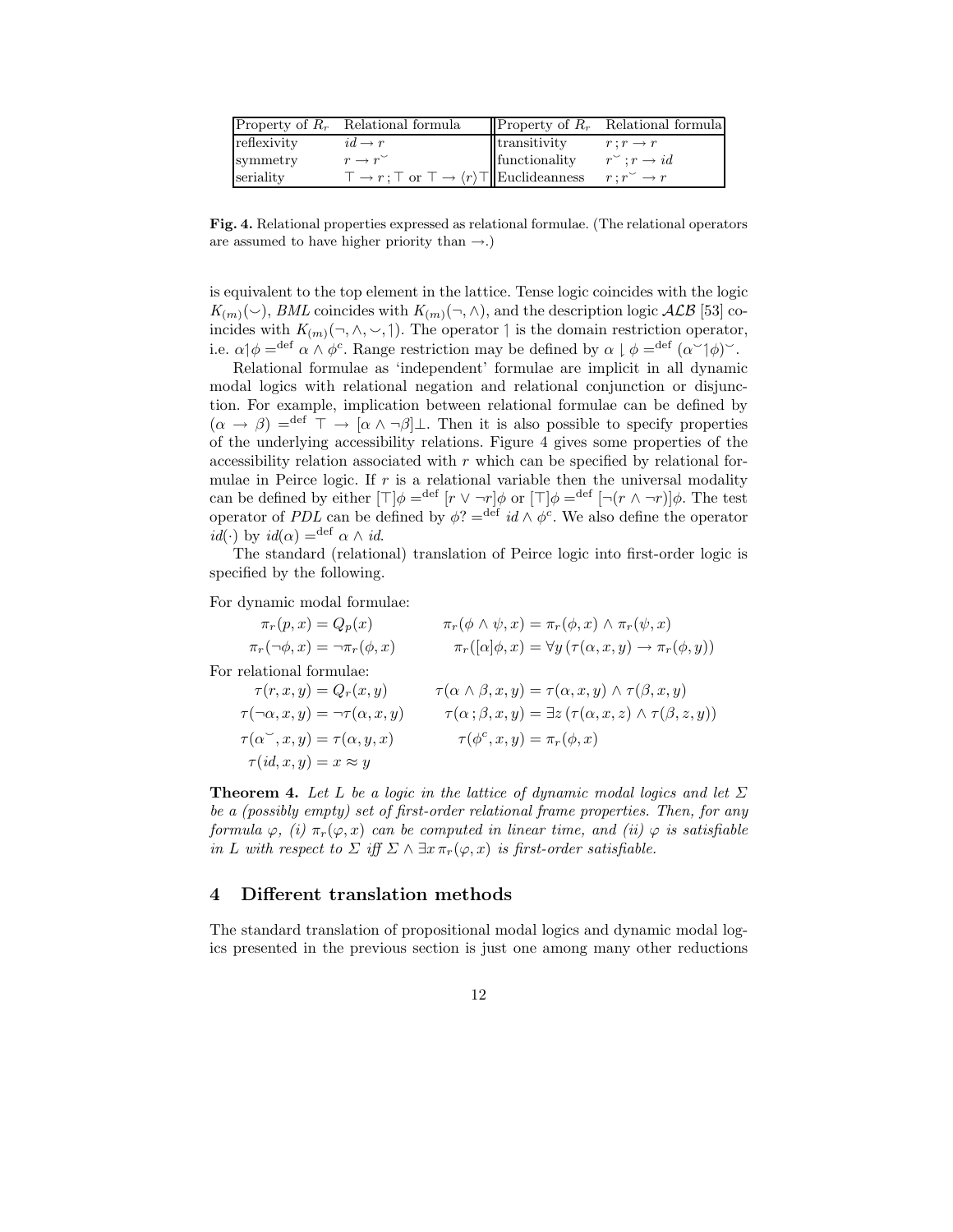of these logics to first-order logic. A variety of non-standard translation mappings have been developed and studied. Experience shows that the performance of a first-order logic prover depends heavily on the translation chosen as well as subsequent transformations. Choosing a suitable translation mapping for a particular modal logic is therefore an important decision to make.

Broadly there are three types of translation methods: (i) syntactic translation methods, (ii) semantic translation methods, and (iii) a mixture of both.

#### 4.1 Syntactic translation

If a sound and complete axiomatisation exists for a logic then it is normally straightforward to interpret the logic inside first-order logic. Take for example the Hilbert-style axiomatisations of the modal logic *S4* . This consists of an axiomatisation of propositional logic, the axioms *K*, *T* and *4*, and uniform substitution, modus ponens and necessitation. This can be straightforwardly embedded in first-order logic by encoding formulae as terms and using a special T predicate representing the truth (entailment) relation. Each axiom  $A$  is then encoded as an universally quantified formula of the form  $\forall \overline{p} T(\pi_t(A))$ , for example the axiom 4 is encoded as the following term,  $\pi_t(4) = i(b(p), b(b(p)))$ , where i and b are designated function symbols representing implication and box. The rules are encoded as  $\forall p_1p_2((T(p_1) \land T(i(p_1, p_2))) \rightarrow T(p_2))$  for modus ponens and  $\forall p (T(p) \rightarrow T(b(p)))$  for necessitation. This kind of *syntactic translation* is quite old and is regularly used by Wos, McCune and others in their investigations into the existence of small axiom bases for algebras and other mathematical problems. Syntactic translations, or T *-encodings* as Ohlbach [69] calls them, are quite widely applicable. For instance, in contrast to semantics-based encodings they are readily applicable to a great many modal logics and algebras including second-order (modal) logics for which no first-order semantic characterisations are known.

#### 4.2 Semantic translations

In modal logic *semantic translations* are more often used than syntactic translations. The main reason for this is that it is currently easier to control the theorem proving processes and reduce the search space of a theorem prover, and it is easier and more natural to prove interesting properties of the logics. In the previous section we gave the definitions of the classical translation of modal logics into first-order logic. Because the translation just follows the standard definition of the standard semantic definition in terms of of accessibility relations this translation is often referred to the *relational translation* approach.

*Functional translations.* The semantics of modal logics can also be specified as structures based on accessibility *functions* rather than accessibility relations. Corresponding translations to first-order logic, so-called *functional translations*, have been introduced and studied by a variety of authors, including [4, 27, 67, 82. In this paper we want to highlight some results obtained in Saarbrücken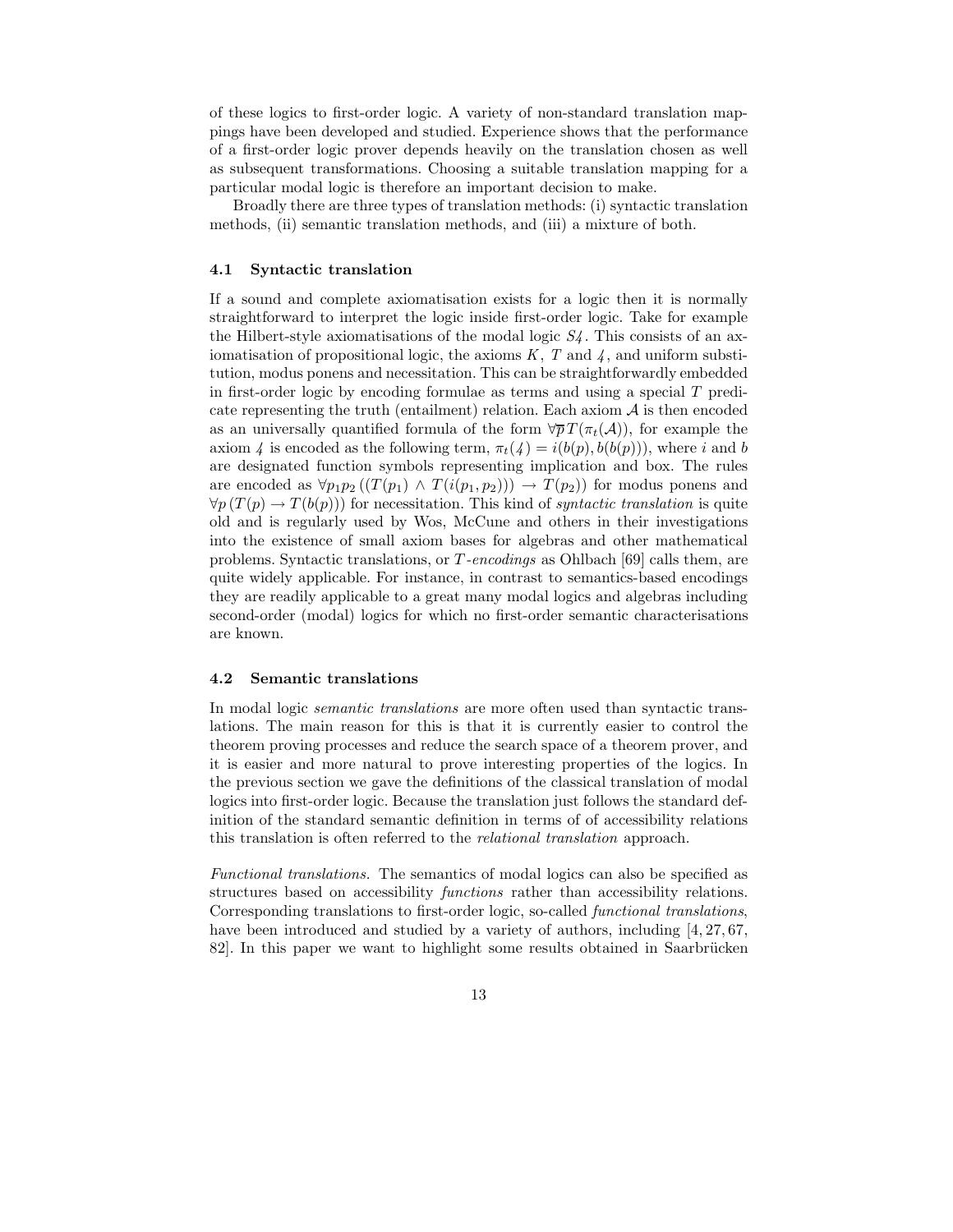and therefore confine ourselves to the semi-functional translation method due to Nonnengart [63] as well as the optimised functional translation method studied by Ohlbach and others [44, 72, 94].

*Semi-functional translation.* The semi-functional translation approach [63, 65] combines the advantages of the relational and functional translation approach and tries to avoid their disadvantages. For an elaboration of the considerations leading to the development of the semi-functional translation approach please refer to Nonnengart [64]. The translation is called *semi-functional* as it translates box modalities in the standard way, while diamond modalities are translated functionally. In the following we focus on the modal logic *K* and its extensions by a set of axiom schemas  $\Delta$ , as in the case of just one modality, the semifunctional translation provides an elegant encoding of  $\Delta$  which in turn allows us to obtain strong decidability results.

The semi-functional translation maps modal formulae to many-sorted firstorder formulae. We distinguish between the sorts  $W$  and  $AF$  for worlds and accessibility functions. Unary predicate symbols have sort  $W$ , the binary predicate symbol R associated with the accessibility relation has sort  $W \times W$ , the constant symbol  $\epsilon$  has sort W, and the binary (left-associative) function  $[\cdot, \cdot]$ has sort  $W \times AF \rightarrow W$ . Then the semi-functional translation  $\pi_{sf}$  is defined as follows.

$$
\pi_{sf}(\varphi, s) = Q_p(s) \qquad \pi_{sf}(\phi \land \psi, s) = \pi_{sf}(\phi, s) \land \pi_{sf}(\psi, s)
$$
  

$$
\pi_{sf}(\neg \psi, s) = \neg \pi_{sf}(\psi, s) \qquad \pi_{sf}(\Box \psi, s) = \forall y (R(s, y) \to \pi_{sf}(\psi, y))
$$
  

$$
\pi_{sf}(\diamond \psi, s) = \text{def}(s) \land \exists \alpha \pi_{sf}(\psi, [s\alpha])
$$

Note that  $\forall y$  quantifies over a variable of sort W while  $\exists \alpha$  quantifies over a variable of sort AF. The expression  $[s\alpha]$  is of sort W. Since the semi-functional translation incorporates both the relational representation and the functional representation of the accessibility relation, it is necessary to relate the two representations by means of the following formula.

 $\text{Sim}_{sf} = \forall x \forall \alpha (\text{def}(x) \rightarrow R(x, [x\alpha])) \land \forall xy (R(x, y) \rightarrow \text{def}(x))$ 

The two conjuncts of  $\text{Sim}_{sf}$  are called the *simulator axioms* for R. The following theorem states that the translation preserves the satisfiability and unsatisfiability of modal formulae.

Theorem 5 (Nonnengart [64]). *Let* K∆ *be a complete modal logic with firstorder definable relational frame properties*  $Corr(\Delta)$ *. A modal formula*  $\varphi$  *in negation normal form is satisfiable iff*  $\pi_{sf}(\varphi, \epsilon) \wedge \text{Sim}_{sf} \wedge \text{Corr}(\Delta)$  *is satisfiable.* 

Note that for any modal formula  $\varphi$ ,  $\pi_{sf}(\varphi, \epsilon)$  only contains negative R-literals, that is, negative literals with predicate symbol  $R$ . Consequently, positive  $R$ literals can only come from  $\text{Sim}_{sf}$  and from  $\text{Corr}(\Delta)$ , the set of first-order frame properties associated with a set of axioms  $\Delta$ . This allows us to compute the consequences C of  $\text{Sim}_{sf}$  and  $\text{Corr}(\Delta)$  without the need to take  $\pi_{sf}(\varphi,\epsilon)$  into account.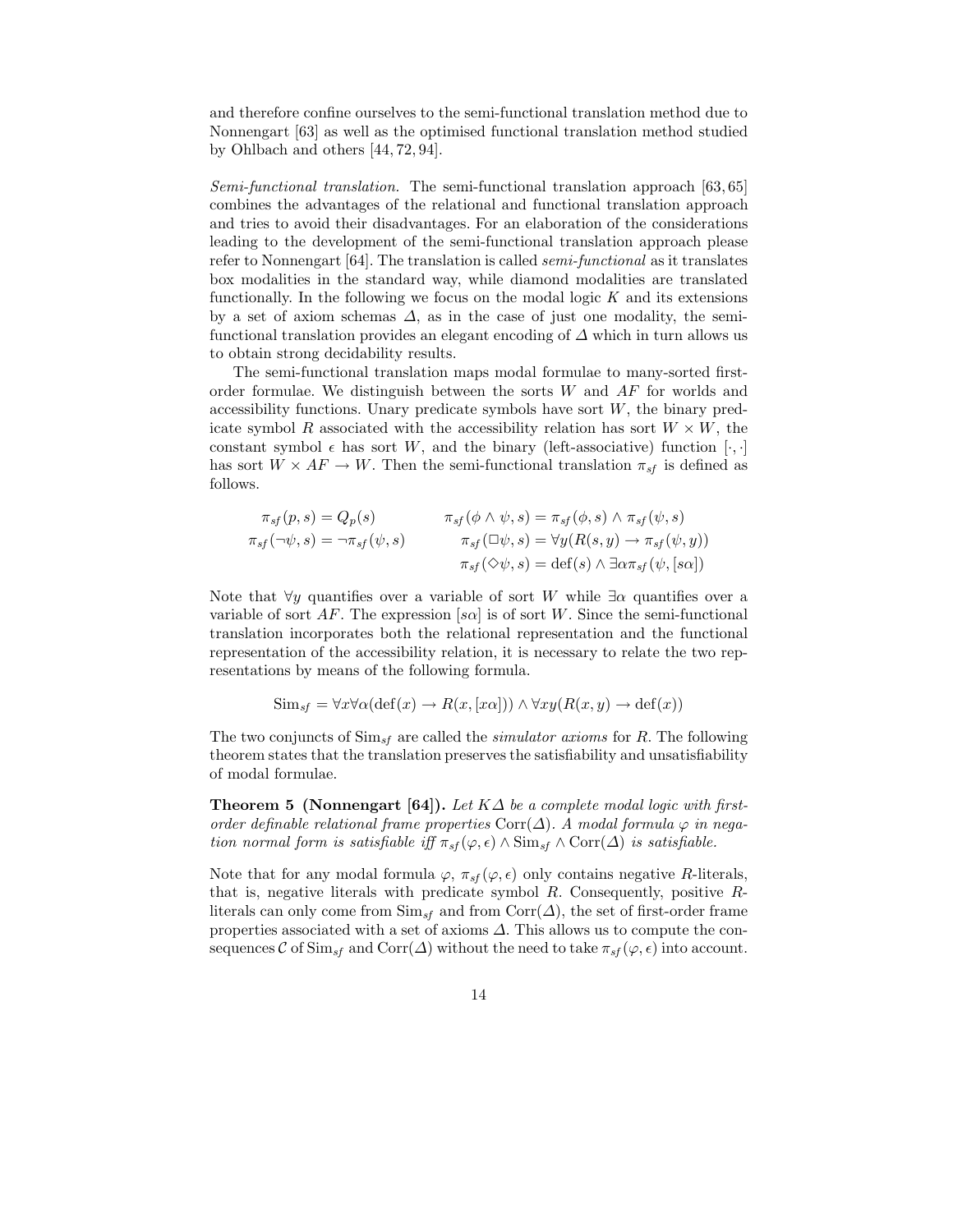| K4              | $\forall xy \forall \alpha((\text{def}(x) \rightarrow R(x, [x\alpha])) \wedge$    | KD   | $\forall x \forall \alpha (\text{def}(x) \wedge$        |
|-----------------|-----------------------------------------------------------------------------------|------|---------------------------------------------------------|
|                 | $((\text{def}(x) \wedge R(x,y)) \rightarrow R(x,[y\alpha]))$                      |      | $R(x,  x\alpha ))$                                      |
| $K\frac{1}{2}5$ | $\forall xy \forall \alpha((\text{def}(x) \rightarrow \text{def}(y)) \wedge$      | KD45 | $\forall xy \forall \alpha (\text{def}(x) \wedge$       |
|                 | $(\text{def}(y) \rightarrow R(x, [y\alpha]))$                                     |      | $R(x,[y\alpha]))$                                       |
| KB              | $\forall xy \forall \alpha((\text{def}(x) \rightarrow \text{def}(y)) \wedge$      | KDB  | $\forall x \forall \alpha (\text{def}(x) \wedge$        |
|                 | $(\text{def}(x) \rightarrow R(x,[x\alpha])) \wedge$                               |      | $R(x,[x\alpha]) \wedge$                                 |
|                 | $(\text{def}(x) \rightarrow R([x\alpha],x)))$                                     |      | $R([x\alpha],x))$                                       |
| KD4             | $\forall xy \forall \alpha (\text{def}(x) \wedge$                                 | KT   | $\forall x \forall \alpha (\text{def}(x) \wedge$        |
|                 | $R(x,[x\alpha]) \wedge$                                                           |      | $R(x,x) \wedge$                                         |
|                 | $(R(x,y) \rightarrow R(x,[y\alpha]))$                                             |      | $R(x,[x\alpha]))$                                       |
| S4              | $\forall xy \forall \alpha (\text{def}(x) \wedge$                                 | S5   | $\forall xy(\text{def}(x) \wedge$                       |
|                 | $R(x,x)$ $\wedge$                                                                 |      | R(x,y)                                                  |
|                 | $(R(x,y) \rightarrow R(x,[y\alpha]))$                                             |      |                                                         |
| K5              | $\forall xy \forall \alpha \beta((\text{def}(x) \rightarrow \text{def}(y)) \land$ | KD5  | $\forall xy \forall \alpha \beta (\text{def}(x) \wedge$ |
|                 | $(\text{def}(\epsilon) \rightarrow R(\epsilon, \epsilon \alpha)) \wedge$          |      | $R(\epsilon,  \epsilon \alpha ) \wedge$                 |
|                 | $((\text{def}(x) \land \text{def}(y)) \rightarrow R([x\alpha], [y\beta]))$        |      | $R([x\alpha],[y\beta]))$                                |

Fig. 5. Logics and semi-functional frame properties

In fact, we are not interested in all consequences of  $\text{Sim}_{sf}$  and  $\text{Corr}(\Delta)$ , but only in the subset  $\mathcal{C}_R$  of positive R-literals of C. Then,  $\pi_{sf}(\varphi,\epsilon) \wedge \text{Sim}_{sf} \wedge \text{Corr}(\Delta)$  is satisfiable iff  $\pi_{sf}(\varphi,\epsilon) \wedge \text{Sim}_{sf} \wedge \mathcal{C}_R$  is satisfiable. This approach can be taken further. Instead of  $\mathcal{C}_R$ , which might be infinite, we may use any (finite) set of first-order formulae  $\mathcal{C}'$  which has as logical consequences the same set  $\mathcal{C}_R$  of positive Rliterals, that is,  $\pi_{sf}(\varphi,\epsilon) \wedge \text{Sim}_{sf} \wedge \text{Corr}(\Delta)$  is satisfiable iff  $\pi_{sf}(\varphi,\epsilon) \wedge \text{Sim}_{sf} \wedge \mathcal{C}'$ is satisfiable. The set  $\mathcal{C}'$  can be seen as an alternative representation of  $\mathcal{C}_R$ . Figure 5 lists the formulae we obtain following this approach for a variety of well-known extensions of  $K$  by the axiom schemas  $4, 5, B, D$ , and  $T$ . While the set of consequences of a set of first-order formulae can be computed automatically, for example, using resolution, there is as yet no way to automatically compute its alternative representation.

Theorem 6 (Nonnengart [64]). Let  $\Delta$  be a subset of  $\{4, 5, B, D, T\}$ . Let  $S\Gamma(\Delta)$  *be the first-order formula representing the frame properties of K* $\Delta$  *according to Figure 5. Then a modal formula*  $\varphi$  *in negation normal form is satisfiable iff*  $\pi_{sf}(\varphi, \epsilon) \wedge \text{SF}(\Delta)$  *is satisfiable.* 

*Optimised functional translation.* The *(monadic) optimised functional translation* is as the name suggests an improvement of the functional translation. It maps the basic modal logic  $K_{(m)}$  to many-sorted first-order logic, more precisely, to a monadic fragment of sorted first-order logic, called *basic path logic*, and maps extensions of  $K_{(m)}$  with axioms to extensions of the basic path logic by equational theories [72, 82]. Basic path logic has a sort  $S_W$  for the set of worlds W and a sort  $S_i$  for each modality  $\Box_i$  in the logic. For each i there is a binary, left-associative function  $[\cdot, \cdot]_i$  of sort  $S_W \times S_i \to W$ . Also there are special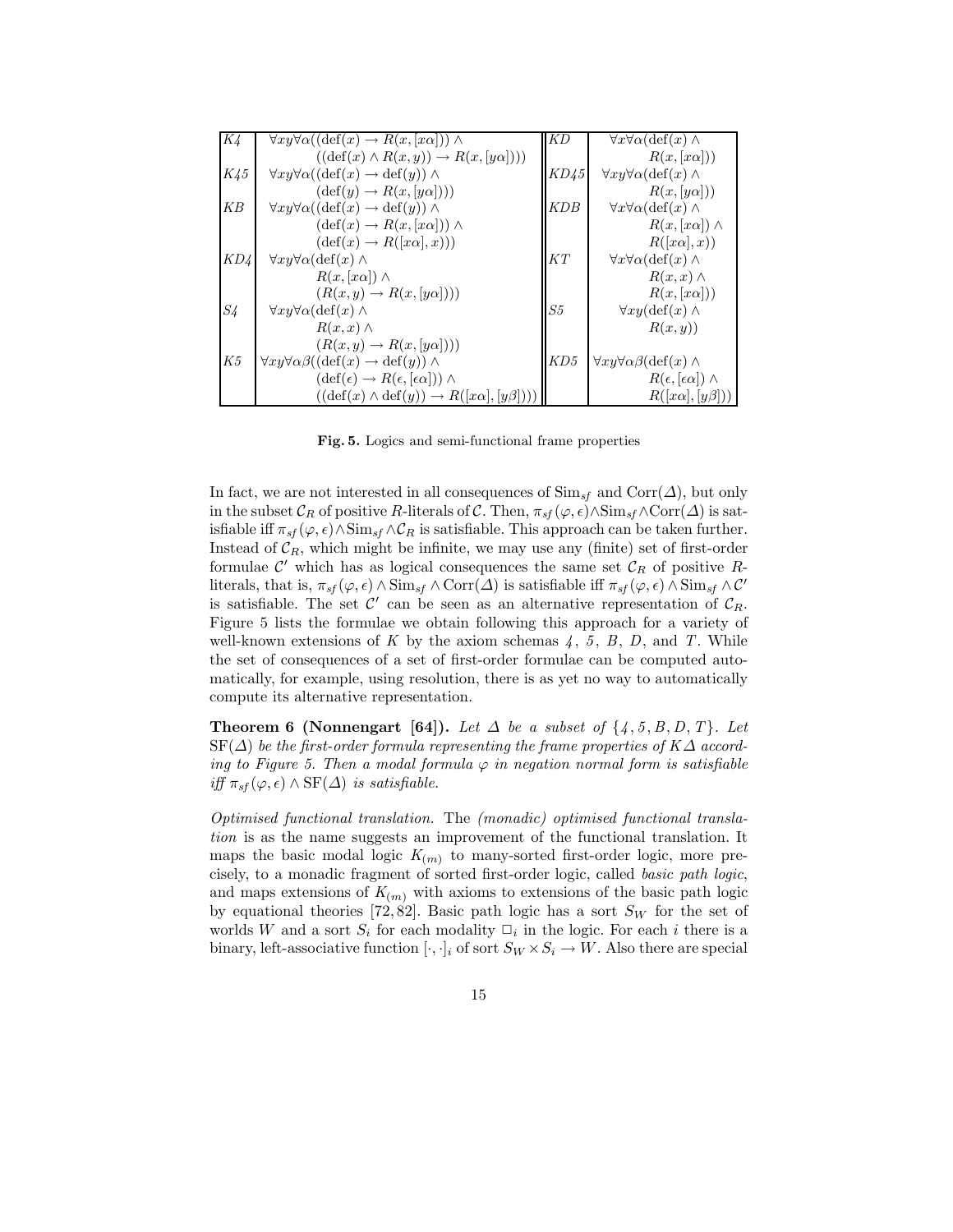unary predicates def<sub>i</sub> of sort  $S_W$  representing subsets of W. Each propositional variable p is uniquely associated with a unary predicate symbols  $Q_p$  of sort  $S_W$ . Commonly, the (monadic) optimised functional translation  $\pi_{of}$  is defined as a two step process: (i) the application of the functional translation to a modal formula which translates it to basic path logic, followed by (ii) the application of a quantifier exchange operation which converts the first-order formula obtained from the functional translation into prenex normal form and moves all existential quantifiers outwards as far as possible (or inwards, depending on one's point of view). Since we focus here only on the satisfiability problem, we can give a simplified presentation of the optimised functional translation obtained in just one step.

$$
\pi_{of}(p,s) = Q_p(s) \qquad \pi_{of}(\varphi \land \psi, s) = \pi_{of}(\varphi, s) \land \pi_f(\psi, s)
$$
  

$$
\pi_{of}(\neg \varphi, s) = \neg \pi_{of}(\varphi, s) \qquad \pi_{of}(\Box_i \varphi, s) = \forall y: S_i(\text{def}_i(s) \to \pi_{of}(\varphi, [s y: S_i]_i))
$$
  

$$
\pi_{of}(\Diamond_i \varphi, s) = \text{def}_i(s) \land \pi_{of}(\varphi, [s y: S_i]_i)
$$

The symbol s denotes a path and  $y: S_i$  denotes a variable of sort  $S_i$ . The intuition of the term  $[s y : S_i]_i$  is that it represents an *i*-successor world which is reached via the path s to its predecessor world followed by a y transition of type  $S_i$ . This means  $[s y: S_i]_i$  represents both a world and the path via which it is reached from the initial world. The inclusion of a specification for diamond formulae in the above definition is intentional and so is the omission of the quantifiers. The optimised functional translation of a modal formula  $\varphi$  is given by  $\pi_{of}(\varphi, x: S_W)$ , where  $x: S_W$  is an arbitrary variable of sort  $S_W$ , and  $x: S_W$  as well as the  $y: S_i$ from  $\pi_{of}(\Diamond_i \varphi, s)$ , are free variables which are implicitly existentially quantified. Similar as for the relational semantics, the functional semantics of extensions of  $K_{(m)}$  can be characterised by frame properties, this time they are formulated over accessibility functions. Figure 6 gives a selection of modal axioms and equivalent first-order formulae of the functional frames. For some schemas (such as D,  $T$  and 4) these properties may be simplified by a form of globalisation; see [72, 82] for details.

**Theorem 7** ([72]). Let  $K_{(m)}\Delta$  be a complete modal logic such that the func*tional frame properties corresponding to the axioms in*  $\Delta$  *are a set*  $\Sigma$  *of firstorder formulae. Then, a modal formula*  $\varphi$  *is satisfiable in*  $K_{(m)}\Delta$  *iff the formula*  $\Sigma \wedge \exists x \overline{y} \pi_{of}(\varphi, x: S_W)$  *is first-order satisfiable.* 

An important advantage of the optimised translation is that a wider class of modal logics can be embedded into first-order logic than can be done with the relational translation method, cf. [72, 81].

If we are only interested in establishing the satisfiability of formulae in the basic modal logic  $K_{(m)}$  or extensions of  $K_{(m)}$  by the axiom D for some or all modalities, then the use of sorted first-order logic and binary function symbols can be avoided by using  $k$ -ary predicates where the sort information is coded into the predicate names [50], see also [45]. The k-ary predicate symbols are  $Q_{p,\sigma}$ and def<sub>i, $\sigma$ </sub> where p denotes a propositional symbol, and  $\sigma$  is a sequence of length k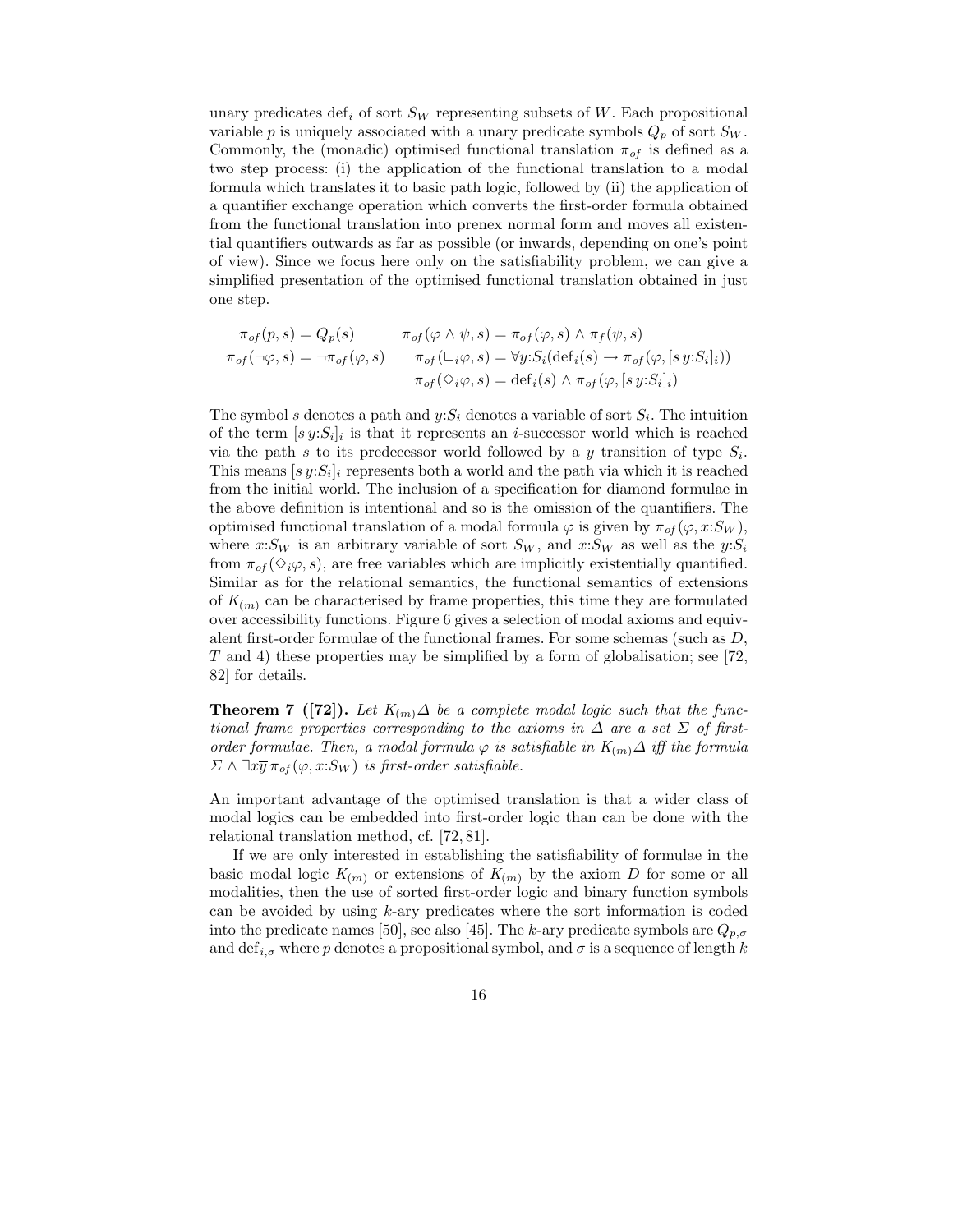$\Box_i p \rightarrow \Diamond_i p$  $\forall x: S_W \text{ def}_i(x: S_W)$  $T \mid \Box_i p \rightarrow p$  $\forall x: S_W \exists y: S_i$  (def<sub>i</sub>(x:S<sub>W</sub>) ∧ x:S<sub>W</sub> ≈ [x:S<sub>W</sub> y:S<sub>i</sub>])  $B \; \mid \; p \rightarrow \Box_i \Diamond_i p$  $\forall x: S_W \ \forall y: S_i \ \exists z: S_i \ (\text{def}_i(x: S_W) \rightarrow \text{def}_i[x: S_W y: S_i]) \land$  $(\text{def}_i(x: S_W) \rightarrow x: S_W \approx [x: S_W y: S_i z: S_i])$  $\Box_i p \to \Box_i \Box_i p$  $\forall x: S_W \ \forall y, z: S_i \ \exists u: S_i \ (\text{def}_i(x: S_W) \land \text{def}_i[x: S_W y: S_i]) \rightarrow$  $[x:S_W y: S_i z: S_i] \approx [x:S_W u: S_i]$ 5  $\Diamond_i p \rightarrow \Box_i \Diamond_i p$  $\forall x: S_W \ \forall y, z: S_i \ \exists u: S_i \ (\text{def}_i(x: S_W) \rightarrow \text{def}_i[x: S_W z: S_i]) \land$  $(\text{def}_i(x: S_W) \rightarrow [x: S_W y: S_i] \approx [x: S_W z: S_i u: S_i])$  $G \nvert \Diamond_i \Box_i p \rightarrow \Box_i \Diamond_i p$  $\forall x: S_W \ \forall y, z: S_i \ \exists u, u': S_i \ (\text{def}_i(x: S_W) \rightarrow (\text{def}_i[x: S_W y: S_i] \land \text{def}_i[x: S_W z: S_i] \land$  $[x:Sw y: S_i u: S_i] \approx [x:Sw z: S_i u': S_i])$  $alt_1 \diamond_i p \rightarrow \Box_i p$  $\forall x: S_W \ \forall y, z: S_i \ (\text{def}_i(x: S_W) \rightarrow [x: S_W y: S_i] \approx [x: S_W z: S_i])$ 

Fig. 6. Axiom schemas and functional correspondence properties

of natural numbers. We use  $\overline{x}$  to denote a sequence of variables  $x_1, \ldots, x_k$ , and we denote by ' $\epsilon$ ' and '.' the empty sequence and the concatenation operation on sequences, respectively. Then the *polyadic optimised functional translation*  $\pi'_{oj}$ is given by the following.

$$
\pi'_{of}(p,\overline{x},k,\sigma) = \begin{cases}\nQ_{p,\epsilon} & \text{if } \sigma = \epsilon \text{ and } k = 0 \\
Q_{p,\sigma}(x_1,\ldots,x_k) & \text{otherwise}\n\end{cases}
$$
\n
$$
\pi'_{of}(\neg\varphi,\overline{x},k,\sigma) = \neg\pi'_{of}(\varphi,\overline{x},k,\sigma)
$$
\n
$$
\pi'_{of}(\varphi \land \psi,\overline{x},k,\sigma) = \pi'_{of}(\varphi,\overline{x},k,\sigma) \land \pi'_{of}(\psi,\overline{x},k,\sigma)
$$
\n
$$
\pi'_{of}(\Box_i\varphi,\overline{x},k,\sigma) = \forall x_{n+1} (\text{def}_{i,\sigma}(\overline{x}) \to \pi'_{of}(\varphi,\overline{x}.x_{k+1},k+1,\sigma.i))
$$
\n
$$
\pi'_{of}(\Diamond_i\varphi,\overline{x},k,\sigma) = \text{def}_{i,\sigma}(\overline{x}) \land \pi'_{of}(\varphi,\overline{x}.x_{k+1},k+1,\sigma.i)
$$

In this definition the variable sequence in the argument position two of  $\pi'_{of}$ represents the world, and its path from the initial world, where the formula in argument position one is true. The translation of a modal formula  $\varphi$  is given by  $\pi'_{of}(\varphi, \epsilon, 0, \epsilon)$ . In the case of the modal logic *KD*, and for any modal logic where an accessibility relation  $R_i$  is serial, all occurrences of  $\det_{i,\sigma}$  can be replaced by the logical constant ⊤. The following is an easy consequence of the previous theorem.

Theorem 8. *For any multi-modal logic* L *with* K*-modalities and* D*-modalities only, a modal formula*  $\varphi$  *is satisfiable in* L *iff*  $\exists \overline{x} \pi'_{of}(\varphi, \epsilon, 0, \epsilon)$  *is first-order satisfiable.*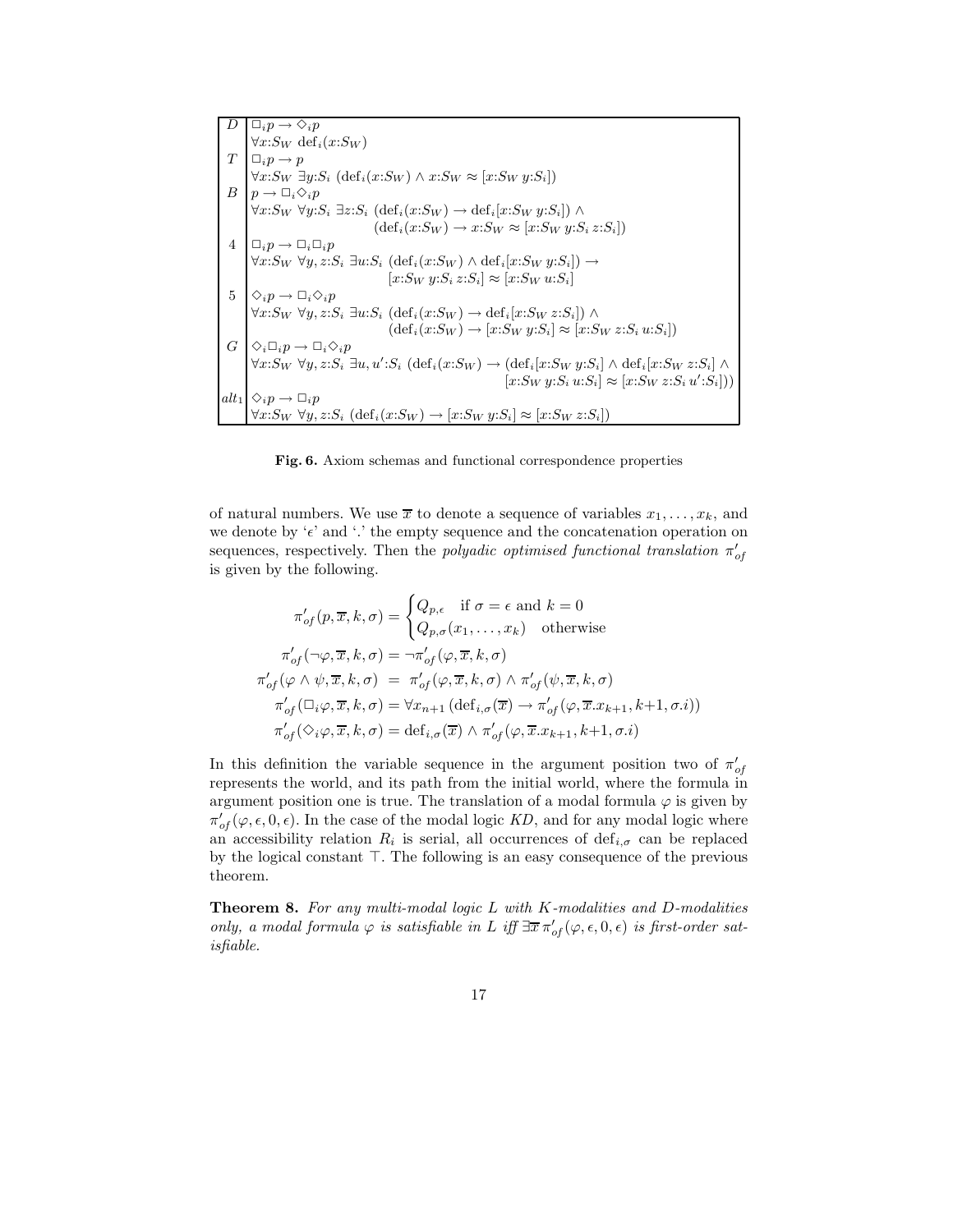#### 4.3 Mixed syntactic-semantic translations

A recent development is the *axiomatic translation* method which has a mixed syntactic-semantic flavour, because it is based on the standard semantic translation method, but instead of using correspondence properties it incorporates some or all of the additional modal axioms into the first-order translation [86, 87]. The method can be viewed as an almost semantic approach obtained by partially reducing the Hilbert-style syntactic encoding according to the definitions of the logical operators. The general motivation of this approach is to substitute the first-order theory expressed as correspondence properties by a theory with better computational and mathematical properties. Of course it must be a minimal requirement that satisfiability and unsatisfiability are preserved by the substitute theory.

It is necessary to define some extra notation before proceeding with a formal definition of the axiomatic translation mapping. Let  $Sf(\varphi)$  denote the set of all subformulae of  $\varphi$ . If  $\psi$  denotes a modal formula then let  $\sim \psi$  denote the complement of  $\psi$ , i.e.  $\sim \psi = \text{def } \phi$  if  $\psi = \neg \phi$ , and  $\sim \psi = \text{def } \neg \psi$  otherwise. For any subformula  $\psi$  of  $\varphi$ , let the following represent the *definition* of  $Q_{\psi}$ .

$$
Def(\psi) = \forall x (Q_{\psi}(x) \to \pi(\psi, x))
$$
  

$$
\land \forall x (Q_{\psi}(x) \to \neg Q_{\sim \psi}(x)) \land \forall x (Q_{\sim \psi}(x) \to \pi(\sim \psi, x))
$$

 $Q_{\psi}$  is a new predicate symbols uniquely associated with the modal formula  $\psi$ , and  $\pi(\psi, x)$  is a first-order formula (with one free variable x) given by:

$$
\pi(p, x) = \top \qquad \qquad \pi(\neg p, x) = \neg Q_p(x)
$$
  
\n
$$
\pi(\psi \land \phi, x) = Q_{\psi}(x) \land Q_{\phi}(x) \qquad \qquad \pi(\neg(\psi \land \phi), x) = Q_{\sim \psi}(x) \lor Q_{\sim \phi}(x)
$$
  
\n
$$
\pi(\Box_i \psi, x) = \forall y (R_i(x, y) \to Q_{\psi}(y)) \qquad \qquad \pi(\neg \Box_i \psi, x) = \exists y (R_i(x, y) \land Q_{\sim \psi}(y))
$$

Theorem 9. *Let* L *be a first-order definable propositional multi-modal logic*  $K_{(m)}\Delta$  *which is sound and complete. For any modal formula*  $\varphi$ *, (i)*  $\varphi$  *is satisfiable in* L *iff*  $Corr(\Delta) \wedge \exists x Q_{\varphi}(x) \wedge \bigwedge \{\text{Def}(\psi) | \psi \in \text{Sf}(\varphi)\}\$  *is first-order satisfiable, and (ii) the translation can be computed in linear time.*

The definition of the encoding in this theorem is based on the standard relational semantics and structural transformation which introduces new symbols for each modal subformula. In the axiomatic translation the correspondence properties are replaced by a set of instances of so-called *schema clauses*. Figure 7 lists the schema clauses of some common axioms. They can be easily read off from the axioms or can be automatically computed from the modal axioms with the theorem prover mspass. The clauses are assumed to be closed under universal quantification of the free (first-order) variables. For each  $A \in \Delta$ , let  $\mathfrak{X}_A$  be a predetermined set of modal formulae. The intention is that each  $\mathfrak{X}_A$  is the instantiation set for the axiom A. Let  $Ax^{\mathcal{A}}(\psi)$  be the conjunction of (the universal closure of) all clauses  $C{p/\psi}$ , where C is a schema clause in the schema clause set associated with A. Further, let  $X = \text{def } \{ \text{Ind}^{\mathcal{A}}(\psi) \mid \mathcal{A} \in \Delta, \ \psi \in \mathfrak{X}_{\mathcal{A}} \}$ , where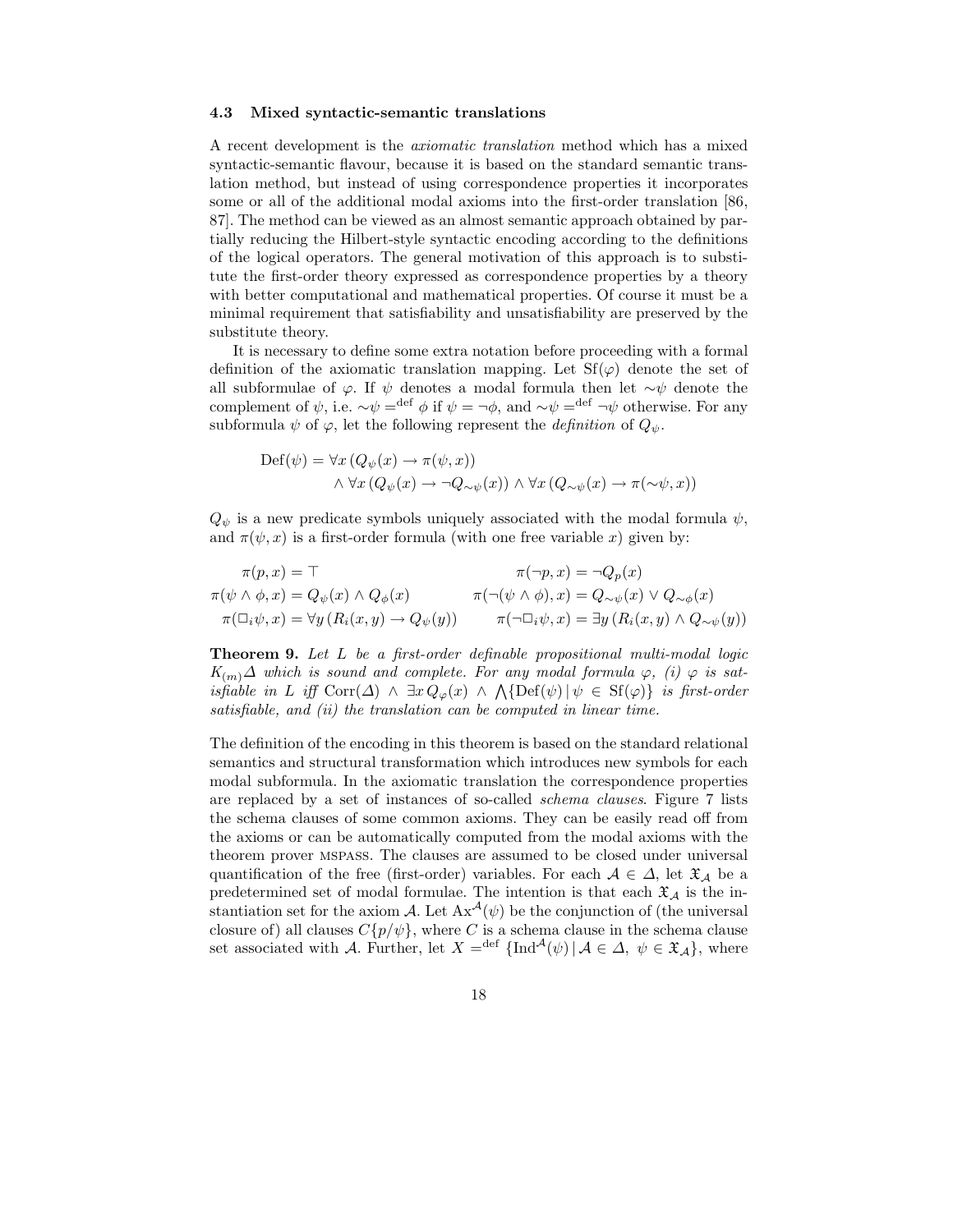|               | Axiom $A$                                       | Schema clause $Ax^{\mathcal{A}}(p)$                             |
|---------------|-------------------------------------------------|-----------------------------------------------------------------|
| T             | $\Box_i p \rightarrow p$                        | $\neg Q_{\Box_{i}p}(x) \vee Q_{p}(x)$                           |
| B             | $\neg\Box_i \neg \Box_i p \rightarrow p$        | $\neg R_i(x, y) \vee \neg Q_{\Box_i p}(y) \vee Q_p(x)$          |
| D             | $\Box_i p \rightarrow \neg \Box_i \neg p$       | $\neg Q_{\Box_{i}p}(x) \vee Q_{\neg \Box_{i} \neg p}(x)$        |
| ∡             | $\Box_i p \rightarrow \Box_i \Box_i p$          | $\neg Q_{\Box_i p}(x) \vee \neg R_i(x,y) \vee Q_{\Box_i p}(y)$  |
| $alt_1$       | $\neg\Box_i\neg p \rightarrow \Box_i p$         | $\neg Q_{\neg \Box_i p}(x) \vee Q_{\Box_i \neg p}(x)$           |
| $\mathcal{F}$ | $\neg\Box_i \neg \Box_i p \rightarrow \Box_i p$ | $\neg R_i(x, y) \vee \neg Q_{\Box_i p}(y) \vee Q_{\Box_i p}(x)$ |

Fig. 7. Schema clauses for the axiomatic translation

 $\text{Ind}^{\mathcal{A}}(\psi)$  denotes the set of modal formulae occurring in the indices of the instances of the clauses associated with A as determined by the instance set  $\mathfrak{X}_{\mathcal{A}}$ . Then, if  $\varphi$  is a modal formula, the *axiomatic translation* of  $\varphi$  for  $K_{(m)}\Delta$ , relative to  $\{\mathfrak{X}_{\mathcal{A}} \mid \mathcal{A} \in \Delta\}$ , is the following conjunction.

$$
\exists x \, Q_{\varphi}(x) \land \bigwedge{\text{Def}(\psi) | \psi \in \text{Sf}(\varphi) } \}
$$

$$
\bigwedge{\text{Ax}}^{\mathcal{A}}(\psi) | (\mathcal{A}) \in \Delta, \ \psi \in \mathfrak{X}_{\mathcal{A}} \}
$$

$$
\bigwedge{\text{Def}(\psi) | \psi \in \text{Sf}(X) } \bigwedge{\text{Vx} (\neg Q_{\sim \psi}(x) \rightarrow Q_{\psi}(x)) | \psi \in \text{Sf}(X) \cup \text{Sf}(\varphi) } \}
$$

There is an implicit restriction in this definition to axioms with one free variable, but the definition can be easily generalised for modal axioms in more than one variable.

In [86, 87] we have proved the following soundness and completeness results.

Theorem 10. Let L be a consistent propositional modal logic  $K_{(m)}\Delta$  with  $\Delta$ *a finite set. Let*  $\varphi$  *be any L*-formula and assume  $\bigcup {\mathfrak{X}_A \mid A \in \Delta}$  *is a (finite) set of L-formulae. If*  $\varphi$  *is L-satisfiable then the axiomatic translation of*  $\varphi$  *for L relative to*  $\{\mathfrak{X}_{\mathcal{A}} \mid \mathcal{A} \in \Delta\}$  *is first-order satisfiable.* 

Theorem 11. For each of the modal logics  $K_4$ ,  $KT$ ,  $KD$ ,  $KB$ ,  $Kalt_1$ ,  $KT_4$ , *KTB , KDB , KD4 , K5 , K4B , KT4B , or their fusions, and any modal formula*  $\varphi$ *, there is an effectively computable set*  $\mathfrak{X} = \text{def } \{ \mathfrak{X}_A \mid A \in \Delta \}$  *such that (i)*  $\varphi$  *is satisfiable in*  $K_{(m)}\Delta$  *iff the axiomatic translation of*  $\varphi$  *relative to*  $\mathfrak{X}$  *is first-order satisfiable, and (ii) the translation can be computed in linear time.*

In [87] we also show that the axiomatic translation can be applied to extensions of *K* with some generalised axioms  $(alt_1^{\kappa_1,\kappa_2}, 4^{\kappa}, 5^{\kappa}).$ 

In addition, we show that the classical translation using correspondence properties and the axiomatic translation can be used together. We refer to this as the *combined axiomatic-relational translation*.

**Theorem 12.** Let L be a consistent propositional modal logic  $K_{(m)}\Delta$  with  $\Delta$  a *finite set. Suppose*  $\Delta$  *can be partitioned into two sets,*  $\Delta'$  *and*  $\Delta''$ *, so that all axioms occurring in*  $\Delta'$  *are first-order definable. Further suppose*  $\bigcup {\mathfrak{X}}_{\mathcal{A}} | \mathcal{A} \in \Delta''$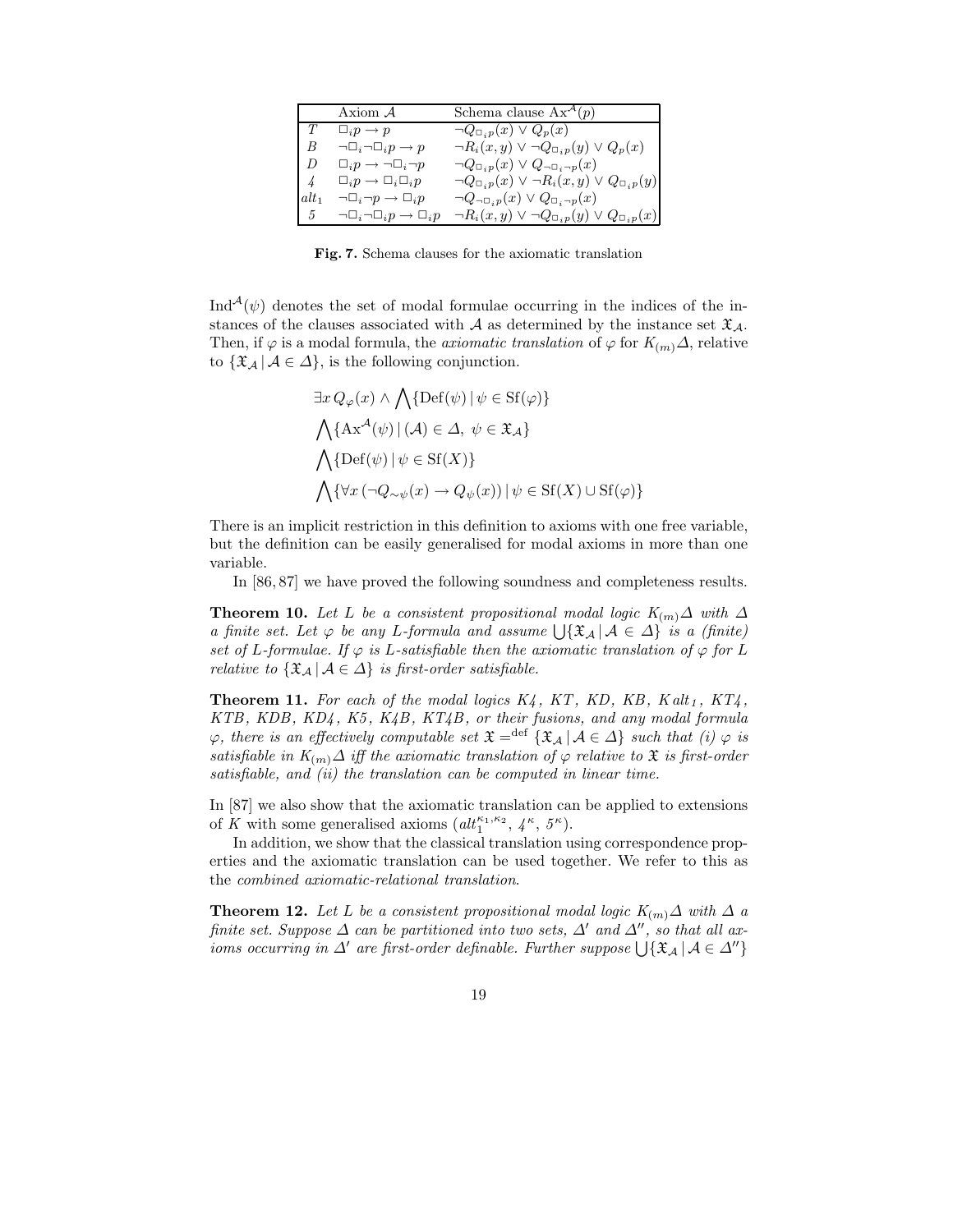*is a finite set, and*  $\varphi$  *is any L-formula. If*  $\varphi$  *is L-satisfiable then the conjunction of*  $Corr(\Delta')$  *and the axiomatic translation of*  $\varphi$  *relative to*  $\{ \mathfrak{X}_\mathcal{A} \mid \mathcal{A} \in \Delta'' \}$  *is first-order satisfiable.*

This theorem gives a general soundness result for the combined axiomaticrelational translation method. Completeness can be proved for *S5* where the correspondence properties are used for the axioms *T* and *B*, while for the axiom *4* instantiations of the schema clause for *4* with all box subformulae of the input problem are sufficient. Other completeness results can be given for the logics *KDB* and *KD4*, and their fusions with any of the logics in Theorem 11. The axiomatic translation has the advantage that it can reduce also second-order modal logics to first-order logic. We expect it can be shown that any modal logic complete via the filtration construction can be reduced to first-order logic by this method. All the results are also true in the presence of non-logical axioms and for global satisfiability.

#### 4.4 Other translations

There are many more ways of interpreting modal logics in other logics. Due to space restrictions we were forced to be selective about which translation methods to discuss. Other translations worth mentioning are the following. First, Areces et al [3] introduced a tree layered translation for the basic modal logic into firstorder logic. It can be shown that there is a one-to-one correspondence between this translation and the (optimised) functional translation. Methods based on this translation can therefore be linearly simulated with the (optimised) functional translation method.

Second, with the translation of Demri and De Nivelle [22] all modal regular grammar logics with converse  $RGL(\gamma)$  can be reduced to  $GF^2$ , the two-variable guarded fragment, and decided by decision procedures for *GF*<sup>2</sup> . This is a strong result because many of the common modal logics belong to  $RGL(\sim)$ . In some instances it can be easily seen that the axiomatic translation is equivalent to the translation of Demri-De Nivelle. In other instances the connection appears to be less immediate and deserves further investigation.

Third, translations to logics other than first-order logic exist as well. There is also a close relationship between modal logics and particularly the family of dynamic modal logics to description logics; in essence, modal logics can be viewed as notational variants of description logics and vice versa. Further, it is easy to see that many traditional modal logics can be embedded into suitably expressive dynamic modal logics, e.g. Peirce logic and  $K_{(m)}(\neg)$  or  $K_{(m)}(\top)$  (or even just  $K_{(m)}$  possibly with serial modalities). In order to exploit fast SAT procedures we might even prefer to translate modal logics into propositional logic. The possibilities are endless.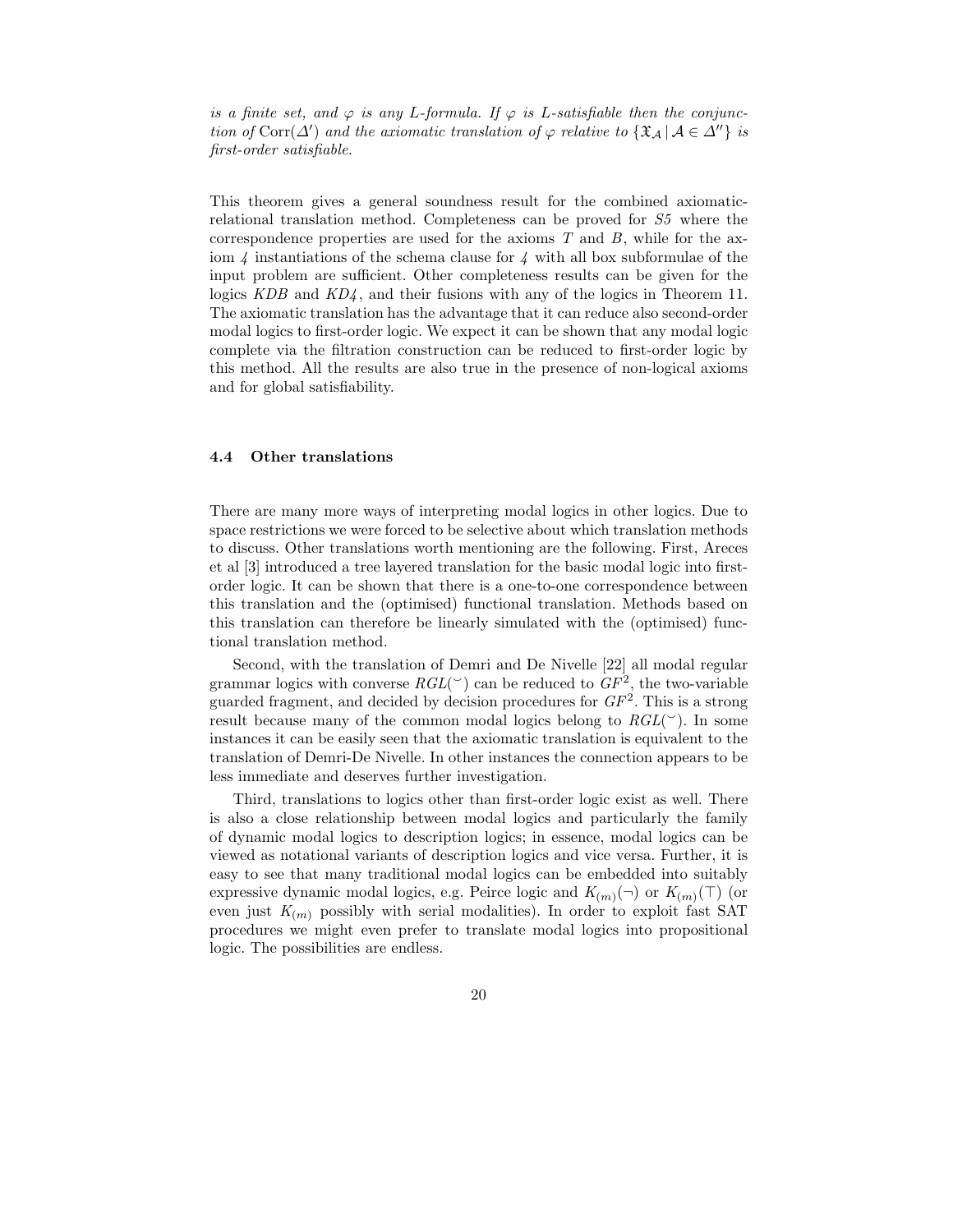# 5 Modal fragments, first-order fragments and clausal classes

Where do the different translations take us? Every translation described in the previous section associates a particular fragment of first-order logic to the modal source logic. Since the translations are all sound and complete it is immediate that any first-order logic theorem prover can be used as a prover for the considered source logic. Since all the translations are computable by linear functions the different target fragments inherit all the essential properties of the source modal logic, e.g. decidability, finite model property, computational complexity, etc. Our aim is to use existing first-order logic provers and we want decision procedures for the fragments of first-order logic which correspond to decidable modal logics. For this reason we take a closer look at the decidability of the target logics of the different translations and review the most important decidable clausal classes which are relevant.

## 5.1 Syntactic translation

Syntactic translations, i.e. encodings of Hilbert-style axiomatisations, take us to fragments of first-order logic with function symbols. Very few papers can be found in the literature on this kind of translation for modal logics. Consequently there are currently more open questions than answers. For example, since the 'syntactic modal fragments' are decidable for decidable modal logics, are there resolution methods for deciding these fragments, or can such methods be developed? Are solvable first-order fragments known which subsume these fragments?

## 5.2 Relational translation

*First-order target logics.* The target logic of the basic modal logic  $K_{(m)}$  obtained via the classical relational translation is the *(relational) modal fragment* of first-order logic [92]. The modal fragment is the monadic fragment of firstorder logic but the quantifiers are replaced by conditional quantifiers of the form  $\forall y R(\cdot, y) \rightarrow \dots$  and  $\exists y R(\cdot, y) \wedge \dots$  involving binary predicate symbols. A generalisation of this fragment is the *guarded fragment* and its many extensions [1, 2, 42, 41]. The guarded fragment has many of the same good properties as modal logics. It is decidable, it has the finite model property, it has the tree model property, etc. Thus, since its introduction the guarded fragment has taken over the role of the *two-variable fragment* of first-order logic (*FO*<sup>2</sup> ) as being regarded as a good generalisation of the modal fragment.  $FO^2$  is decidable but Craig interpolation, Beth definability, and invariance for bisimulation fail. The guarded fragment subsumes more than just the (relational) modal fragment, it is also the target logic of a number of extensions of  $K_{(m)}$ , for example, it encompasses the dynamic modal logic  $K_{(m)}(\wedge,\vee,\check{ } , id, ?)$  via the relational translation (cf. [87]). The standard translation of any formula with relational negation is not a guarded formula however.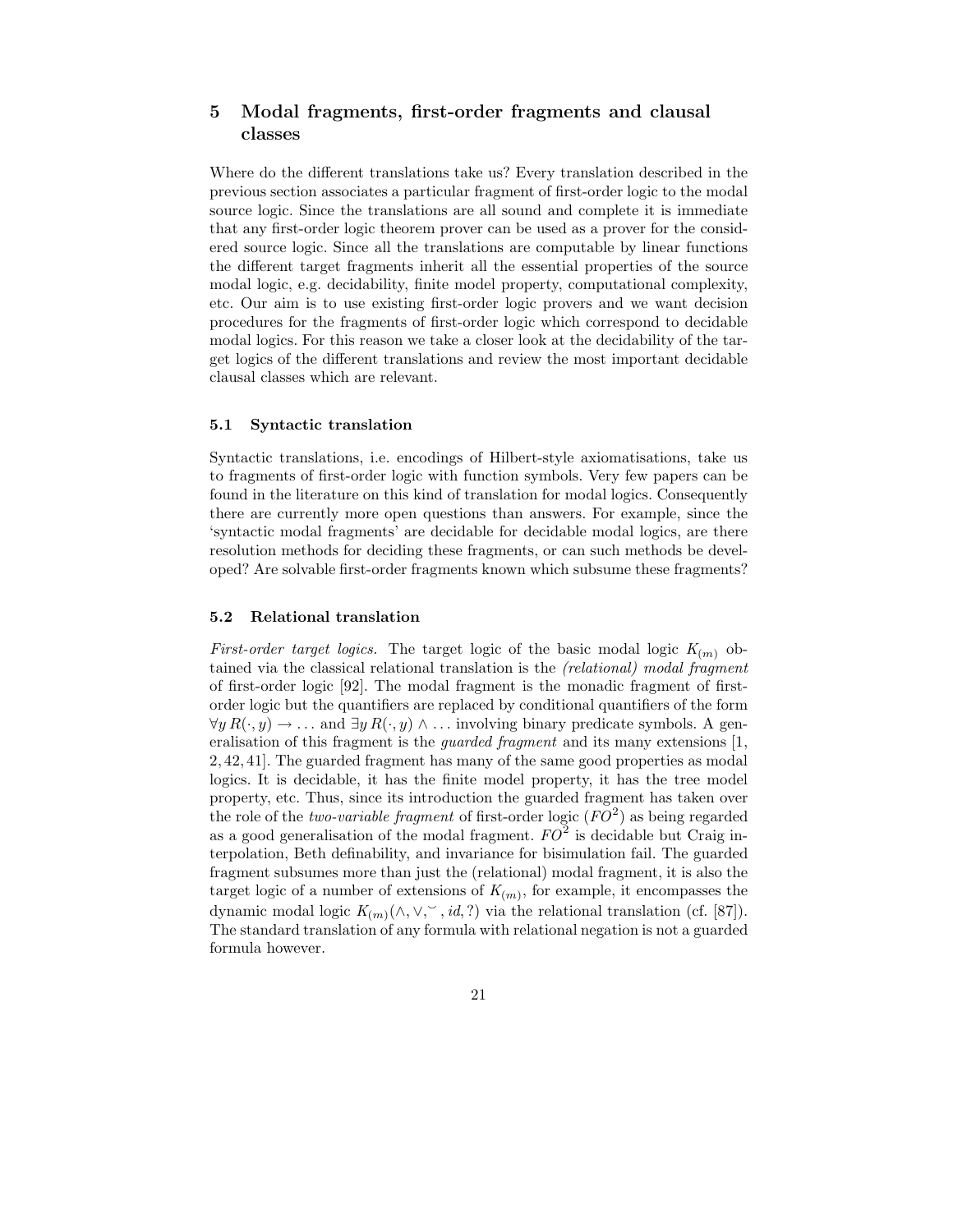$FO<sup>2</sup>$ , by contrast, has the advantage that it subsumes the relational fragment associated with dynamic modal logics with relational negation, for example Boolean modal logic, i.e. the logic  $K_{(m)}(\neg, \wedge)$ . It seems that the most expressive dynamic modal logic subsumed by  $FO^2(\approx)$ , the two-variable fragment with equality, is the logic  $K_{(m)}(\neg, \wedge, \neg, id, e)$ .

There are other solvable first-order fragments which encompass modal logics via the relational translation method. One is the class  $\overline{DK}$  containing conjunctions of formulae in the dual of *Maslov's class K* [58]. This logic contains a variety of classical, solvable fragments, including the monadic class mon, the initially extended Skolem class  $[\exists^*\forall \exists^*, \forall^*]$ , and the Gödel class  $\exists^*\forall^2 \exists^*. FO^2$  (without equality) can also be embedded into DK in a satisfiability-equivalence preserving way. Perhaps the most expressive dynamic modal logic subsumed by DK is the extension  $K_{(m)}(\neg, \wedge, \neg, ;^{pos}, c)$ , where ;<sup>pos</sup> means that occurrences of composition are restricted to positive occurrences only.

Another solvable first-order fragment which encompasses modal logics via the relational translation is *fluted logic* (*FL*). Fluted logic was introduced by Quine as part of the definition of predicate functor logic [75, 76]. Fluted logic and extensions of fluted logic with binary converse and equality were shown to be decidable by Purdy [73, 74]. Fluted logic is actually quite closely related to modal logic, because the *dyadic fluted fragment*, i.e. the set of fluted formulae over unary and binary predicate symbols, is in fact the target logic of  $K_{(m)}(\neg, \wedge)$ via the relational translation. One can prove [56] the following:

**Theorem 13.** *(i) For any formula*  $\varphi$  *in*  $K_{(m)}(\neg, \wedge)$ *, the formula*  $Qx \pi_r(\varphi, x)$ *, where*  $Q \in \{\forall, \exists\}$ *, is a dyadic fluted formula. (ii) For any closed dyadic fluted formula*  $\psi$  *there is a formula*  $\varphi$  *in*  $K_{(m)}(\neg, \wedge)$  *such that*  $\psi$  *is logically equivalent to*  $Qx \pi_r(\varphi, x)$ *, where*  $Q \in \{\forall, \exists\}.$ 

From a modal logic perspective, this result states that the dyadic fragment of fluted logic is the *relational modal fragment* of first-order logic associated with Boolean modal logic  $K_{(m)}(\neg, \wedge)$ . Analogous statements are true for  $FL(\neg)$ , i.e. fluted logic with converse, respectively  $FL(\check{\ } , \approx)$ , i.e. fluted logic with converse and equality, and  $K_{(m)}(\neg, \wedge, \neg)$ , respectively  $K_{(m)}(\neg, \wedge, \neg, id)$ .

More frame correspondence properties belong to  $FO^2(\approx)$ ,  $\overline{DK}$  and the fluted logic  $FL(\sim, \approx)$  than the guarded fragments, but there are correspondence properties which do not belong to any of these fragments. Most notable examples are: transitivity and Euclideanness, the correspondence properties of the axioms *4* and *5*, respectively. Transitivity and Euclideanness are formulae which belong to the Bernays-Schönfinkel class, i.e. the ∃\*∀\* prefix class, which is decidable. Unfortunately, this is not of general use, because few modal formulae reduce to this class by the relational translation mapping; local satisfiability problems of modal formulae in which no existential modal operators occur below universal modal operators do. Here, by existential (universal) modal operators we mean positive (negative) occurrences of diamond operators and negative (positive) occurrences of box operators.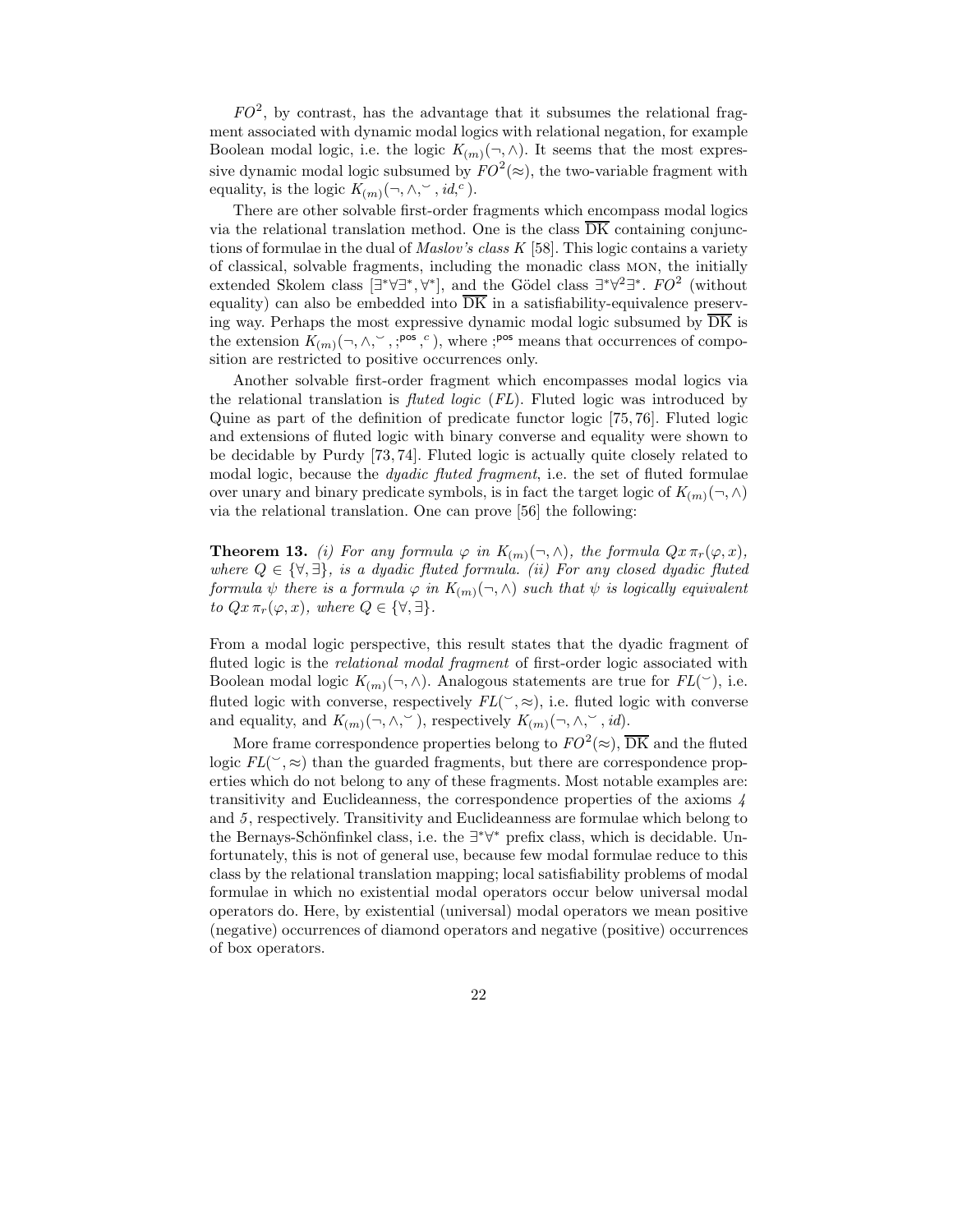*Solvable clausal classes.* It is usually the case that the class of clauses corresponding to a solvable first-order fragment can be defined more generally. Two clausal clauses important in connection with modal logics are the class of guarded clauses and a class called *DL*<sup>∗</sup> .

The class of *guarded clauses* is a generalisation of the clausal class corresponding to the guarded fragment introduced by Ganzinger and De Nivelle [30]. The definition of this class makes use of the notions of shallow terms, simple literals and simple clauses, which are defined as follows. A term is *shallow* iff either it is a variable or a term  $f(t_1, \ldots, t_n)$  such that each  $t_i$  is a variable or a constant  $(0 \leq n, 1 \leq i \leq n)$ . A literal L is *simple* iff each term in L is shallow, and a clause C is *simple* iff all literals in C are simple. A simple clause C is *guarded* iff it satisfies one of the following conditions:

- 1. C is a positive, non-functional, single-variable clause.
- 2. Every functional subterm of  $C$  contains all the variables of  $C$ , and, if  $C$  is non-ground, then C contains a non-functional negative literal, called a *guard*, which contains all the variables of C.

The class of all guarded clauses over the first-order language without equality is denoted by *GC*, with equality the class is denoted by  $GC(\approx)$ . The class  $GC(\approx)$  is in fact slightly more general than the class of guarded formulae. In the next theorem the notation  $c_{\text{pos}}$  means that occurrences of cylindrification are restricted to positive occurrences.

**Theorem 14.** *The (global) satisfiability problem in*  $K_{(m)}(\wedge, \vee, \check{ } , {,}^{pos}, id, ?, {^{c \text{ pos}}})$ *with respect to a set of non-logical axioms of a formula*  $\varphi$  *is linearly reducible via the relational translation mapping to*  $GC(\approx)$ *.* 

The class *DL*<sup>∗</sup> [20] is a variation of the class of DL-clauses, which was introduced in [53] with the purpose of handling expressive description logics. For reasons of simplicity we assume that all clauses are maximally split (i.e. the clauses cannot be partitioned into distinct variable-disjoint subclauses). A maximally split clause C is a *DL*<sup>∗</sup> *-clause* iff the following conditions are satisfied.

- 1. All literals are unary, or binary.
- 2. There is no nesting of function symbols.
- 3. Every functional term in  $C$  contains all the variables of  $C$ .
- 4. Every binary literal (even if it has no functional terms) contains all the variables of C.

**Theorem 15.** *The (global) satisfiability problem of a formula*  $\varphi$  *in the logic*  $K_{(m)}(\neg, \wedge, \neg, ;^{pos}, c)$  *with respect to a set of non-logical axioms is linearly reducible via the relational translation mapping to a set of clauses in DL*<sup>∗</sup> *.*

It is still the case that the clausal form of some relational correspondence properties including transitivity and Euclideanness do not belong to either *GC* or *DL*<sup>∗</sup> . The clausal classes associated with fluted logic [84] or Maslov's class  $\overline{\rm DK}$  [51] are no help here either.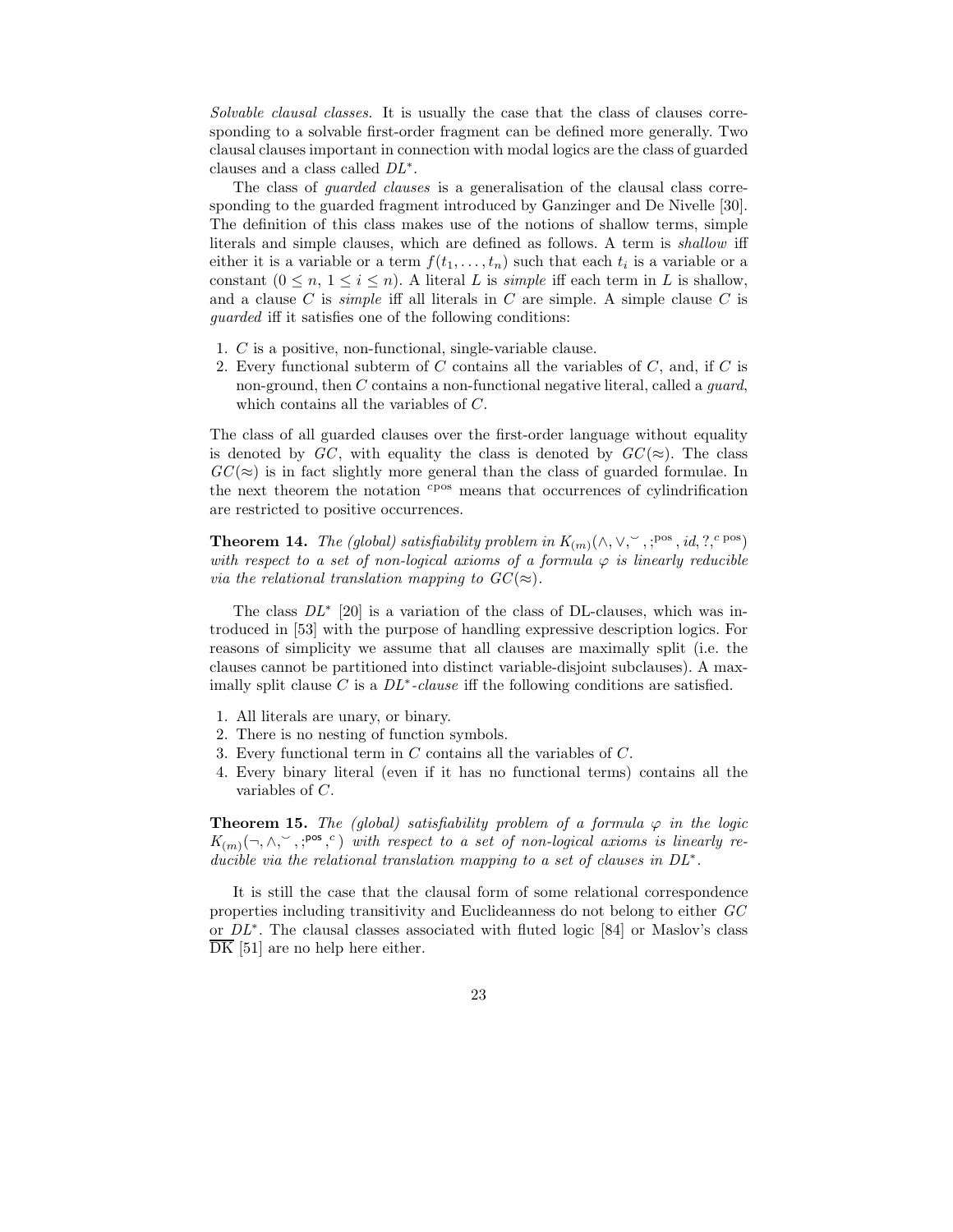#### 5.3 Semi-functional translation

According to Theorem 6, a modal formula  $\phi$  is K $\Delta$ -satisfiable iff  $\pi_{sf}(\phi,\epsilon)$  $S\mathrm{F}(\Delta)$  is satisfiable, where  $S\mathrm{F}(\Delta)$  is a first-order formula representing the frame properties of  $K\Delta$  according to Figure 5, where  $\Delta$  is a subset of  $\{4, 5, B, D, T\}$ . First, looking just at the translation mapping  $\pi_{sf}$ , we can see that the resulting first-order formulae do not belong to the guarded fragment, fluted logic, nor to the two-variable fragment due to the presence of the binary function symbol  $\lfloor \_ \_ \rfloor$ . For the same reason, the clauses corresponding to the semi-functional translation of a modal formula do not belong to the clausal classes associated with these three decidable fragments of first-order logic. However, the clauses belong the clausal class  $\overline{\text{DKC}}$  [51,49] corresponding to the decidable class  $\overline{\text{DK}}$ . Inspecting the formulae in Figure 5, one can see that the same is true for the clauses we obtain from the axioms *D*, *T*, *B*, and their combinations.

**Theorem 16** ([49]). Let  $\Delta$  be any combination of the axiom schemas D, T, *and B. Let*  $\varphi$  *be a modal formula and let* N *be the clausal form of*  $\pi_{sf}(\varphi, \epsilon)$  ∧  $S_{\mathcal{F}}(\Delta)$ *. Then* N *belongs to the clausal class* DKC.

By contrast, the first-order formulae and clauses corresponding to the axiom schemas *4* and *5*, and their combination with other axiom schemas do not belong to DKC. In [49] two decidable clausal classes are defined, the class of *small SFclauses* and the class of *SF-clauses*.

**Theorem 17** ([49]). Let  $\Delta$  be the axiom schema 5, or its combination with  $\lambda$ ,  $D$ , and  $T$ . Let  $\varphi$  be a modal formula in negation normal form and  $N$  be the *clausal form of*  $\pi_{sf}(\varphi, \epsilon) \wedge \text{SF}(\Delta)$ *. Then* N *consists only of small SF-clauses.* 

**Theorem 18** ([49]). Let  $\Delta$  be any combination of the axiom schemas  $\varphi$ , D, and *T.* Let  $\varphi$  be a modal formula and N be the clausal form of  $\pi_{sf}(\varphi, \epsilon) \wedge SF(\Delta)$ . *Then* N *consists only of SF-clauses.*

# 5.4 Optimised functional translation

The target logics of the optimised functional translation is a class of *path logics* of which the basic path logic is the weakest logic. Basic path logic corresponds to the basic modal logics which in this case are  $K_{(m)}$  and  $K(D)_{(m)}$ , i.e.  $K_{(m)}$ adjoined with serial modalities. Basic path logic is a fragment of the monadic Bernays-Schönfinkel class with one designated two-place function symbol and a constant. It is possible to prove that the monadic class with one binary function symbol is undecidable. Still, if we consider translations obtained via the polyadic optimised functional translation  $\pi'_{of}$ , then we can observe the following.

**Theorem 19.** *The polyadic optimised functional translation*  $\pi'_{of}$  *of any modal formula is equivalent to a formula in the Bernays-Schönfinkel class.*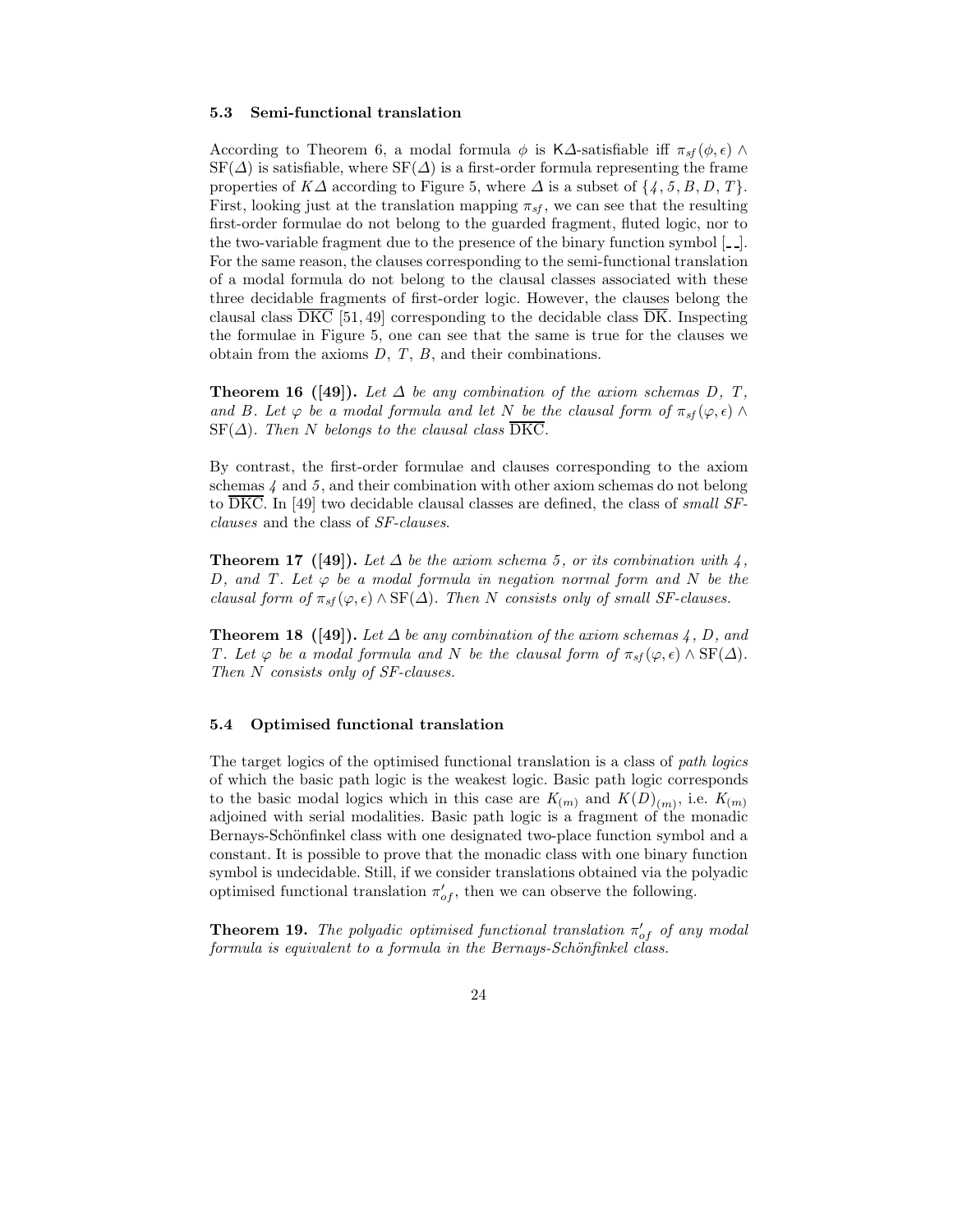In fact, the target logic of the  $\pi'_{of}$  variation of the optimised functional translation for  $K_{(m)}$  (possibly adjoined with serial modalities) is a fragment of the Bernays-Schönfinkel class (and predicate symbols are not limited to monadic predicate symbols). Formulae in the  $\pi'_{of}$  fragment of  $K(D)_{(m)}$  and formulae in path logics satisfy an interesting syntactic restriction called *prefix-stability*. Prefix stability says that every variable in  $\pi_{of}(\varphi, x: S_W)$  (and  $\pi'_{of}(\varphi, \epsilon, 0, \epsilon)$ ) has a unique prefix. This property is due to a characteristic ordering of variables in the path terms determined by the structure of modal formulae and is a reflection of the property of modal logic that the truth of a formula in a world depends only on the truth of subformula in the world and does not depend on predecessor worlds. Prefix stability is fundamental to the optimised functional translation, because it provides justification for the non-standard exchange of quantifiers (step (ii) in the transformation described on page 16). As a consequence the clausal classes corresponding to path logics have two important properties: (i) their input clauses do not contain any Skolem terms other than Skolem constants, and (ii) every occurrence of a variable or constant in an input clause has a unique prefix. These properties are preserved by inference steps in essentially any resolution procedure for those path logics for which the background theory does not include equational literals [81, 82].

Although we are focussing in this paper on the optimised functional translation there is an interesting observation worth making about the (non-optimised) functional translation. Suppose we take the variation of the functional translation, used in the definition of  $\pi'_{of}$ , where the paths are encoded by k-ary argument sequences rather than path terms. We refer to it here as the  $\pi'_{f}$  translation. It can be shown that the  $\pi'_f$  translation of any modal formula is a fluted formula [56, 81]. It therefore turns out that, besides dyadic fluted logic, there is another natural fragment of fluted logic relevant to modal logic. This is the *functional modal fragment*, a logic defined by Herzig in [45] with the original name 'ordered first-order logic'. This fragment is the target logic of the mentioned  $\pi'_f$  variation of the functional translation mapping for local satisfiability in  $K(D)_{(m)}$ . As a consequence all of the properties of  $K(D)_{(m)}$  carry over to the functional modal fragment, in particular also the applicability of the non-standard quantifier exchange operator which is used in the optimised functional translation mapping. With this operator the functional modal fragment can be mapped into the Bernays-Schönfinkel class [50]. The transformed fragment coincides with the target logic of the optimised functional translation given by  $\pi'_{of}.$ 

#### 5.5 Axiomatic translation

A drawback of the guarded fragments when using the relational translation is that the correspondence properties such as transitivity, Euclideanness and functionality are not guarded formulae, and the guarded fragment extended with transitivity of binary predicates is undecidable [42] (but the monadic twovariable guarded fragment with transitive guards is decidable as shown by Ganzinger, Meyer, and Veanes [32]). Therefore a number of common modal logics apparently lie beyond the scope of the guarded fragment. Similar observations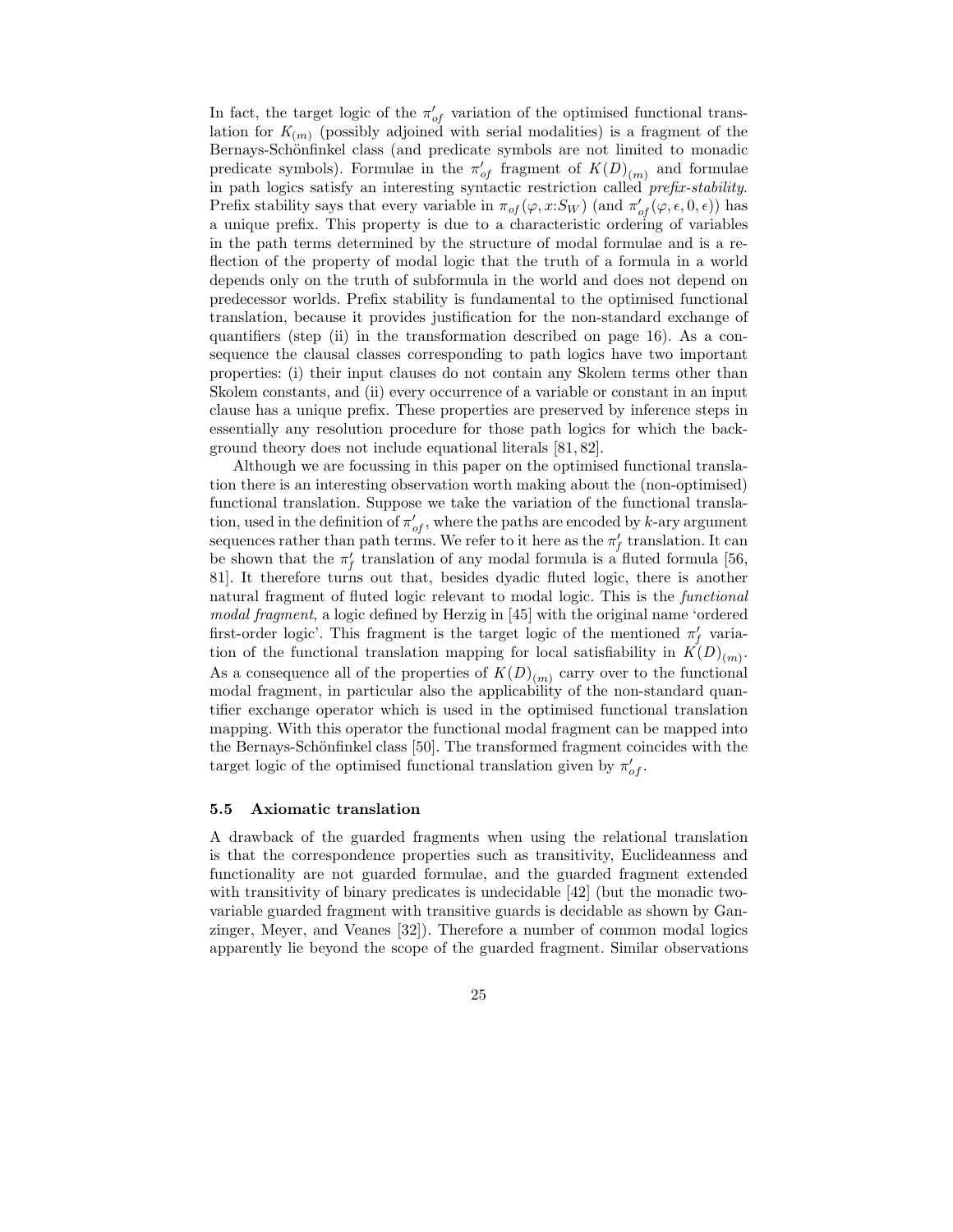|                                                  | GF | ⊣*∀* | FL | FL |  | $DL^*$ | DKC |
|--------------------------------------------------|----|------|----|----|--|--------|-----|
| $[\exists^*\forall\exists^*,\forall^*]$          |    |      |    |    |  |        |     |
| $\exists^*\forall^2\exists^*$                    |    |      |    |    |  |        |     |
| $FO^2$                                           |    |      |    |    |  |        |     |
| $\pi_r$ fragment for $K_{(m)}$ (1)               |    |      |    |    |  |        |     |
| $\pi_r$ fragment for $K_{(m)}(\neg, \wedge)$ (2) |    |      |    |    |  |        |     |
| $\pi'_f$ fragment for $K_{(m)}$ (3)              |    |      |    |    |  |        |     |
| $\pi'_{of}$ fragment for $K_{(m)}$ (4)           |    |      |    |    |  |        |     |
| $\pi_{sf}$ fragment for $K_{(m)}$                |    |      |    |    |  |        |     |



Fig. 8. Modal fragments, decidable first-order fragments and clausal classes

can be made for the other solvable fragments. Are important logics like *S4*, *S5*, *KD45* therefore outside the reach of decision procedures based on translation methods? The answer is no, the situation changes when using the axiomatic translation instead of the relational translation.

Theorem 20 ([87]). *(i) The axiomatic translation of any modal formula is equivalent to a GF*<sup>2</sup> *formula. (ii) The axiomatic translation of any modal formula can be linearly reduced to a set of DL*<sup>∗</sup> *clauses. (iii) The axiomatic translation of any modal formula can be linearly reduced to the modal fragment.*

Thus, the axiomatic translation always reduces (local and global satisfiability) problems (with non-logical axioms) in any of the traditional modal logics, for which completeness of the axiomatic translation can be proved, to  $GF<sup>2</sup>$  as well as *DL*<sup>∗</sup> and there are standard methods to reduce them to the modal fragment. This is the case for all the logics given in Theorem 11. The mixed axiomatic and relational translation, where some axioms are represented by correspondence properties while others are represented by an internalisation of axioms, might of course cross the boundaries of *GF*<sup>2</sup> and/or *DL*<sup>∗</sup> ; this depends on whether the correspondence properties can be expressed in *GF*<sup>2</sup> (*DL*<sup>∗</sup> ) or not.

## 5.6 Summary

We have seen that the basic modal logic  $K_{(m)}$  can be embedded in one way or another into all the important decidable first-order fragments. This is summarised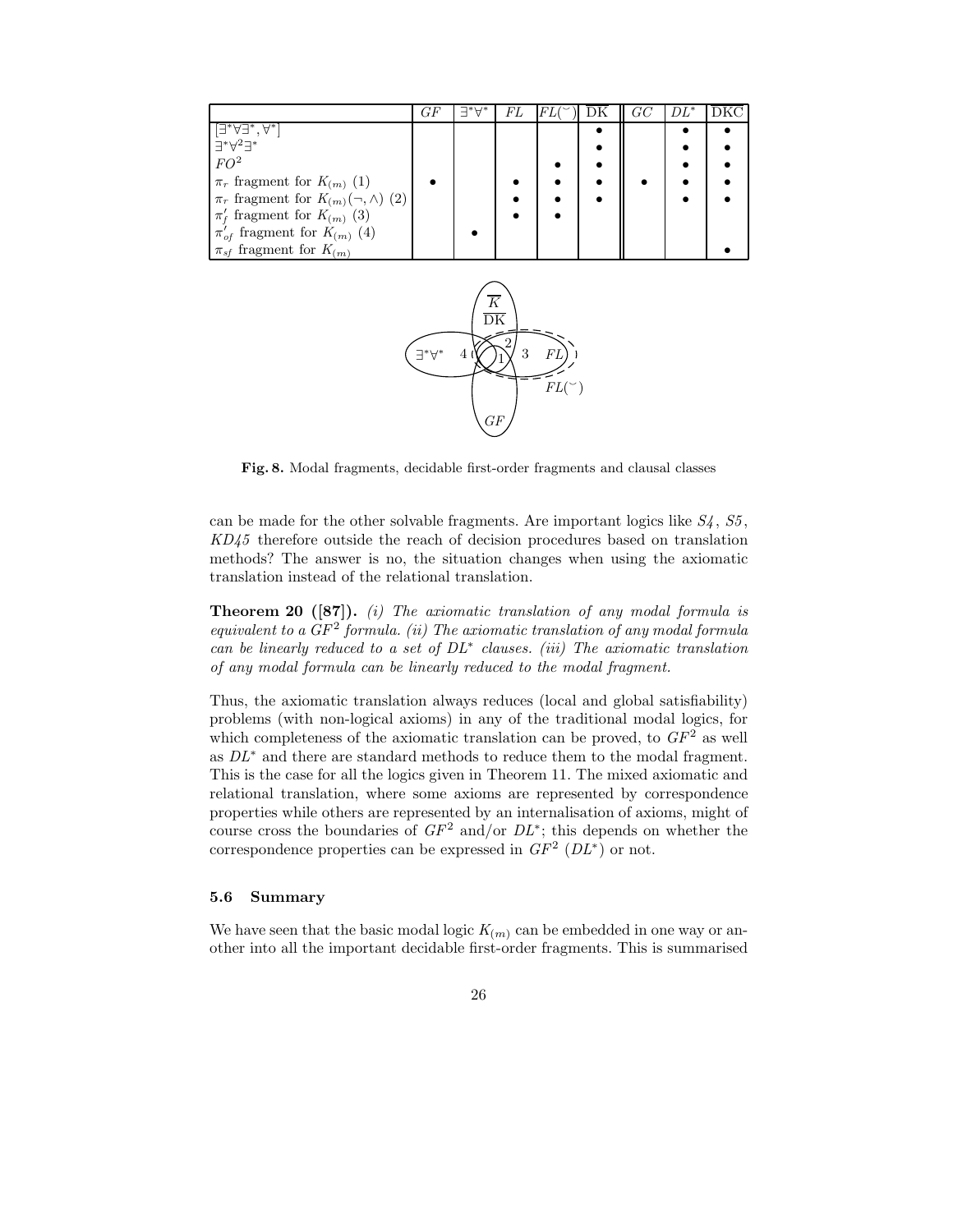|                                                                      | GF | FO | FL | FL( | GC | $DL^*$ |  |
|----------------------------------------------------------------------|----|----|----|-----|----|--------|--|
| $K_{(m)}(\wedge,\vee,\check{\phantom{a}},\hbox{}^{c~\text{pos}})$    |    |    |    |     |    |        |  |
| $K_{(m)}(\wedge,\vee,\check{\phantom{a}},\cdot,^{\text{pos}},^c$ pos |    |    |    |     |    |        |  |
| $K_{(m)}(\wedge,\vee,\check{\phantom{a}},\hbox{'}$                   |    |    |    |     |    |        |  |
| $K_{(m)}(\wedge,\vee,\check{~},\cdot,^{\text{pos}},\check{~}~)$      |    |    |    |     |    |        |  |
| $K_{(m)}(\neg, \wedge)$                                              |    |    |    |     |    |        |  |
| $K_{(m)}(\neg,\wedge,\neg,^c)$                                       |    |    |    |     |    |        |  |
| $K_{(m)}(\neg, \wedge, \sim, ;^{pos}, c)$                            |    |    |    |     |    |        |  |

Fig. 9. Dynamic modal logics and decidable fragments

|                                                           |  | $\overline{GF(\approx)}$ $\overline{FO^2(\approx)}$ $\overline{FL(\sim)}$ , $\approx$ ) $\overline{GC(\approx)}$ |  |
|-----------------------------------------------------------|--|------------------------------------------------------------------------------------------------------------------|--|
| $K_{(m)}(\wedge,\vee,\check{~},id,?)$                     |  |                                                                                                                  |  |
| $K_{(m)}(\wedge,\vee,\check{~},\cdot,^{\text{pos}},id,?)$ |  |                                                                                                                  |  |
| $K_{(m)}(\wedge,\vee,\check{~},id,\check{~})$             |  |                                                                                                                  |  |
| $K_{(m)}(\neg, \wedge, \neg, id, \neg)$                   |  |                                                                                                                  |  |

Fig. 10. Dynamic modal logics and decidable fragments with equality

in Figure 8. A dot means that the logic associated with the row is subsumed by the logic associated with the column. Figures 9 and 10 summarise the relationship between dynamic modal logics and decidable first-order fragments with and without equality into which they can be embedded by the relational translation method.

# 6 Decision procedures

From the previous section a number of decidability results can be formulated for modal logics as consequences of the decidability of the first-order fragments into which they can be reduced. We can also use the decision procedures available for these fragments as decision procedures for the modal logics they incorporate. In this section we review results that have been obtained with different instances of the resolution framework.

Before we go on we want to note that most modern first-order logic theorem provers are implementations based on the Bachmair-Ganzinger framework of resolution. All of the ordering and selection-based refinements described in this section and subsequent sections are actually implemented in theorem provers such as  $(M)$  spass, VAMPIRE and  $E$ . Consequently, these provers immediately provide practical decision procedures for all the modal logics and solvable fragments covered by the decidability results stated in this section. Since the majority of the refinements are specified in general ways and can be realised in a number of ways also outside the framework of Bachmair-Ganzinger, it is possible to use resolution provers as decision procedures as well. Sometimes some modest implementation effort is necessary for implementing the required trans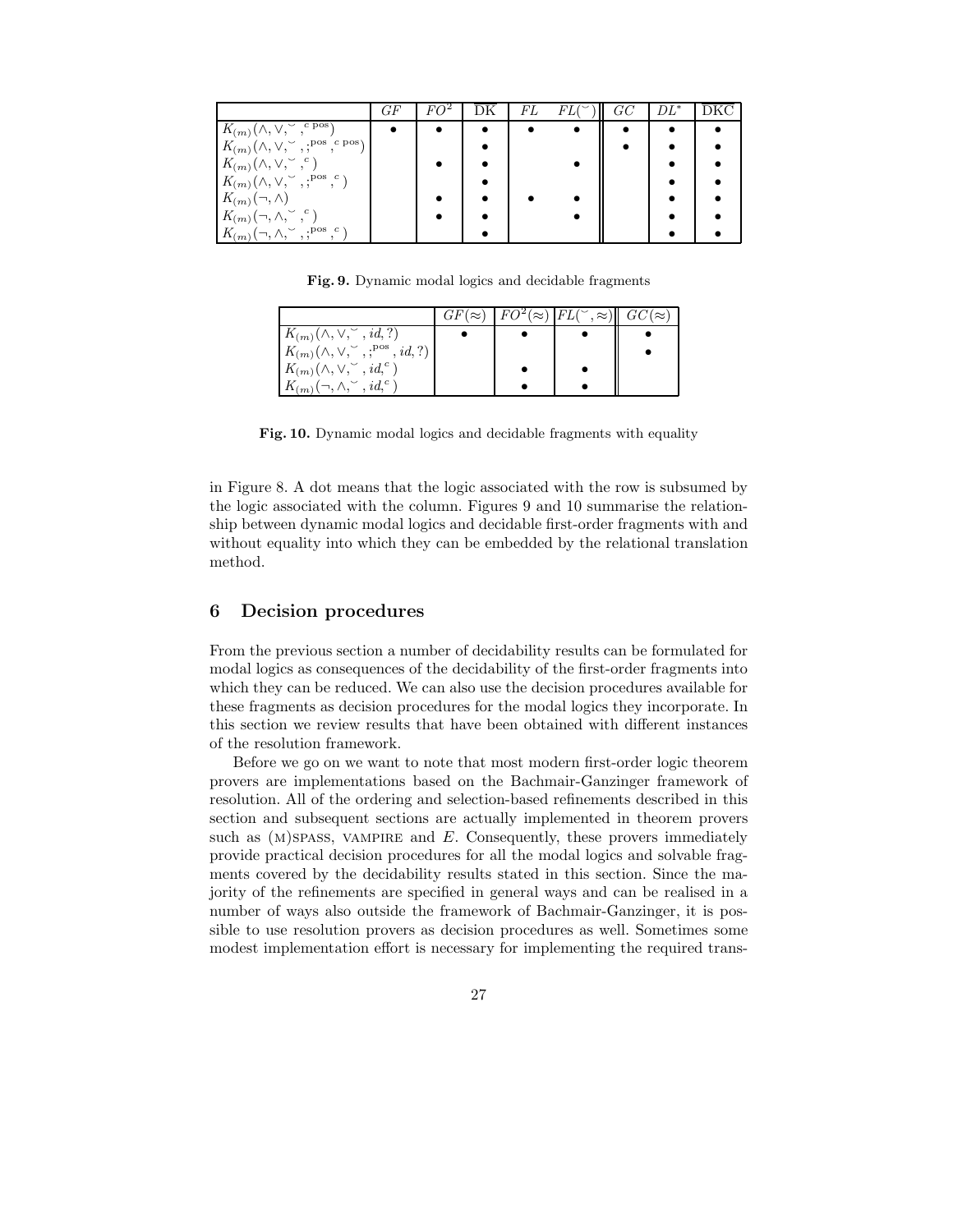lation mapping, but many of translation mappings are already implemented in the theorem prover mspass. mspass [54, 83] serves as the experimental platform for much of our research. It is an extension of spass and differs from spass in that it accepts also formulae as input from (traditional and dynamic) modal logics, description logic and relational logic. We have also extended the converter of first-order logic formulae to clausal form. mspass supports non-logical axioms and global satisfiability/validity. In addition, it is possible to specify additional frame properties, or other first-order restrictions on the translated formulae. A converter to TPTP syntax is also available so that other first-order theorem provers can be used.

#### 6.1 Unrefined resolution

First we consider whether decision procedures can be based on unrefined resolution, that is, there is no ordering restriction and the selection function  $S$  is empty.

*Using the optimised functional translation.* The basic unrefined resolution calculus  $R$  plus condensing provides a decision procedure for propositional logic, but it does not decide the standard (relational) modal fragment of the basic modal logic [81, 82]. The latter may appear surprising especially since we know that almost any other proof methods (tableaux, sequent systems, natural deduction) decide the modal logic *K*(m) . However, on the one hand, modal tableau decision procedures can be regarded as *refinements* of resolution which are decision procedures for  $K_{(m)}$  (see Section 7). On the other hand, it has been shown that the basic modal logics *can* be decided by unrefined resolution when the optimised functional translation, or essentially equivalent translations, are used.

Theorem 21 ([81, 82]). R *with condensing is a decision procedure for (i) the clausal form of the basic path logic, and (ii) the clausal form of the*  $\pi_{of}$  *fragment* for  $K(D)_{(m)}$ .

This result can be formulated as giving general criteria under which unrefined resolution with condensing, theory unification and theory normalisation provides a decision procedure for path logics extended with equational theories and consequences for modal logics that meet these conditions; see [81, 82] for details. These results are interesting both from a theoretical and practical perspective because Theorem 21 says that no special refinements are required and, in fact:

Theorem 22 ([81, 82]). Any refinement *of resolution with condensing is a decision procedure for basic path clauses and the local satisfiability of problems in*  $K(D)_{(m)}$ .

Corollary 3. *For any admissible ordering and any selection function any resolution procedure based on*  $R_{\rm sp}^{\rm red}$  *or*  $R_{\rm sp}^{\rm red}$  *with condensing are decision procedures for basic path clauses and local satisfiability problems in*  $K(D)_{(m)}$ .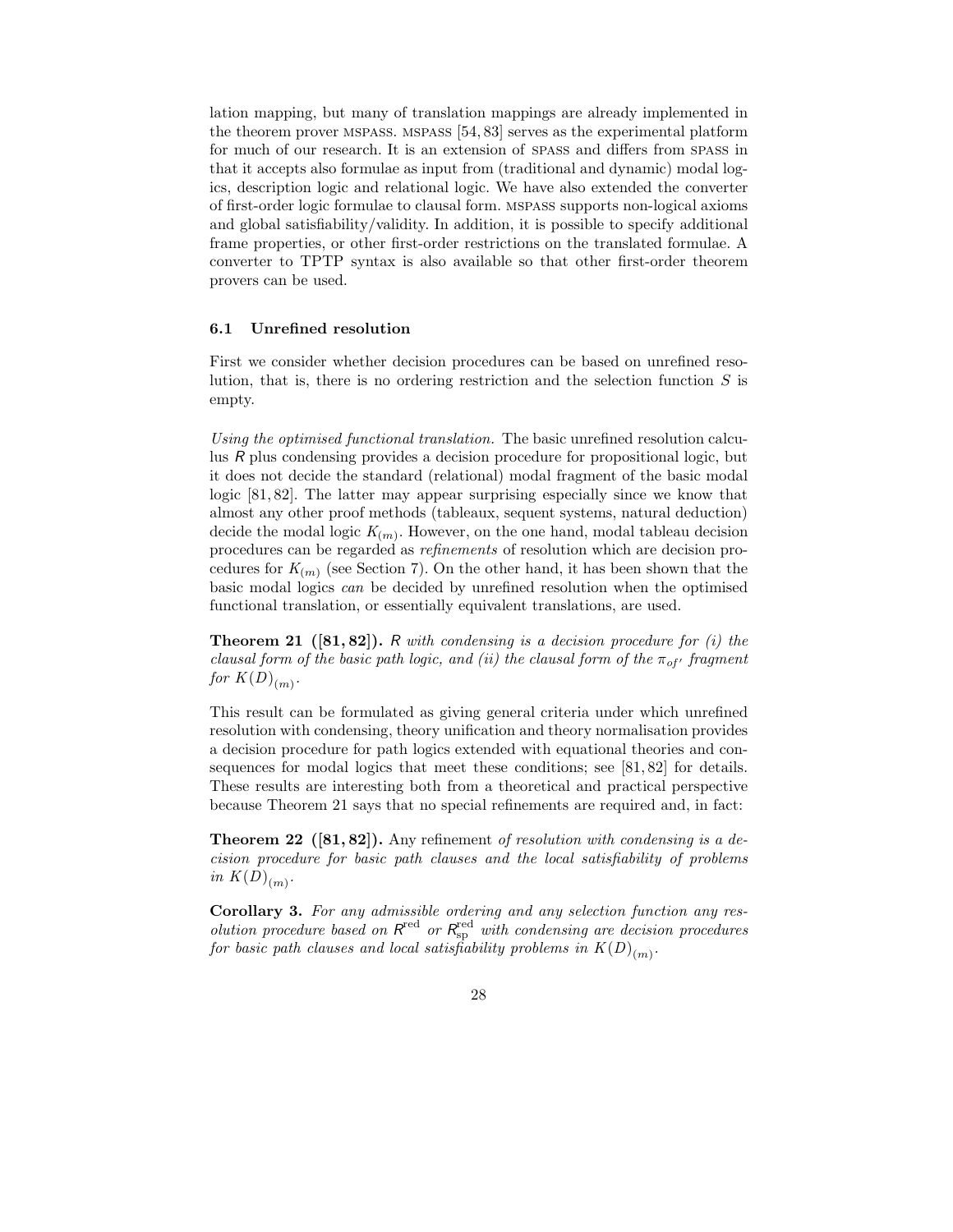Since condensing is explicitly present in many resolution provers, or if not, can be simulated by factoring and subsumption deletion, which are present in all state-of-the-art resolution provers, Theorem 22 means that *any complete and fair* use of a first-order resolution prover is a decision procedure for  $K(D)_{(m)}$ , when the (monadic or polyadic) optimised functional translation is used. This gives essentially complete freedom in the way the theorem provers can be used for these logics without sacrificing guaranteed (normal) termination. In other words, unrestricted use and fine-tuning of ordering restrictions, selection functions and redundancy criteria is possible. This implies that e.g. (m)spass, vam-PIRE and E are decision procedures for the translation of  $K(D)_{(m)}$ . What about tableaux-based theorem provers for first-order logic? Since basic path logic is a fragment of the Bernays-Schönfinkel class and this class can be decided by almost all tableaux provers, it follows that these tableaux-based theorem provers (and instantiation-based methods, e.g. DCTP  $[90]$ , first-order DPLL  $[10]$ , the model evolution approach [13]) are also decision procedures for these kinds of problems.

## 6.2 Ordered resolution

*Using the semi-functional translation.* According to Theorem 17 the clausal form of the semi-functional translation of a formula  $\varphi$  in  $K5$  and its extensions by an arbitrary combination of the axiom schemas *4*, *D*, and *T* is a set of small SFclauses. The satisfiability of a set of small SF-clauses can be decided by ordered resolution based on a general class of atom orderings [49]. Namely, let  $\succ_{cov}$  be any atom ordering compatible with the multiset extension  $\succ^s_{mul}$  of the strict subterm ordering  $\succ^s$  on the complexity measure  $c_L$  on literals, where for any literal  $L, c<sub>L</sub>$  is the multiset of arguments of  $L$ .

**Theorem 23** ([49]). Let  $\Delta$  be a combination of the axiom schema 4, D, and *T* plus the axiom schema 5. Let  $\varphi$  be a modal formula in negation normal form *and let* N *be the clausal form of*  $\pi_{sf}(\varphi, \epsilon) \wedge SF(\varDelta)$ *. Any derivation from* N *by ordered resolution and ordered factoring based on the ordering*  $\succ_{\text{cov}}$  *terminates.* 

In analogy, according to Theorem 18 the clausal form of the semi-functional translation of a formula  $\varphi$  in *K* extended by an arbitrary combination of the axiom schemas  $\chi$ ,  $D$ , and  $T$  is a set of SF-clauses. In contrast to the class of small SF-clauses, we need a selection function in addition to an atom ordering to ensure termination of derivations from sets of SF-clauses. We also need be more restrictive concerning the atom ordering that we are allowed to use.

Let  $\succ$  be any total reduction ordering on ground terms in which the constant  $\epsilon$ is the minimal term. For every ground literal L, let  $c'_{L} = (\max_{L}, \text{ar}_{L}, \text{pol}_{L}, s_{L})$ where (i) max<sub>L</sub> is the maximal argument of L with respect to  $\succ$ , (ii) ar<sub>L</sub> is the arity of L, (iii)  $pol<sub>L</sub>$  is 1, if L is negative, and 0 otherwise, and (iv)  $s<sub>L</sub>$  is 1, if L is a dyadic literal  $\neg r(s,t)$  and  $s > t$ , and 0 otherwise, The ordering  $\succ_c$ over the complexity measure is then the lexicographic combination of  $\succ$ ,  $>_{\mathbb{N}}$ ,  $>_{\mathbb{N}}$ , and  $>_{\mathbb{N}}$ . For example, if  $s \succ t$ , then the complexity of  $r(s, t)$  is  $(s, 2, 0, 1)$ ,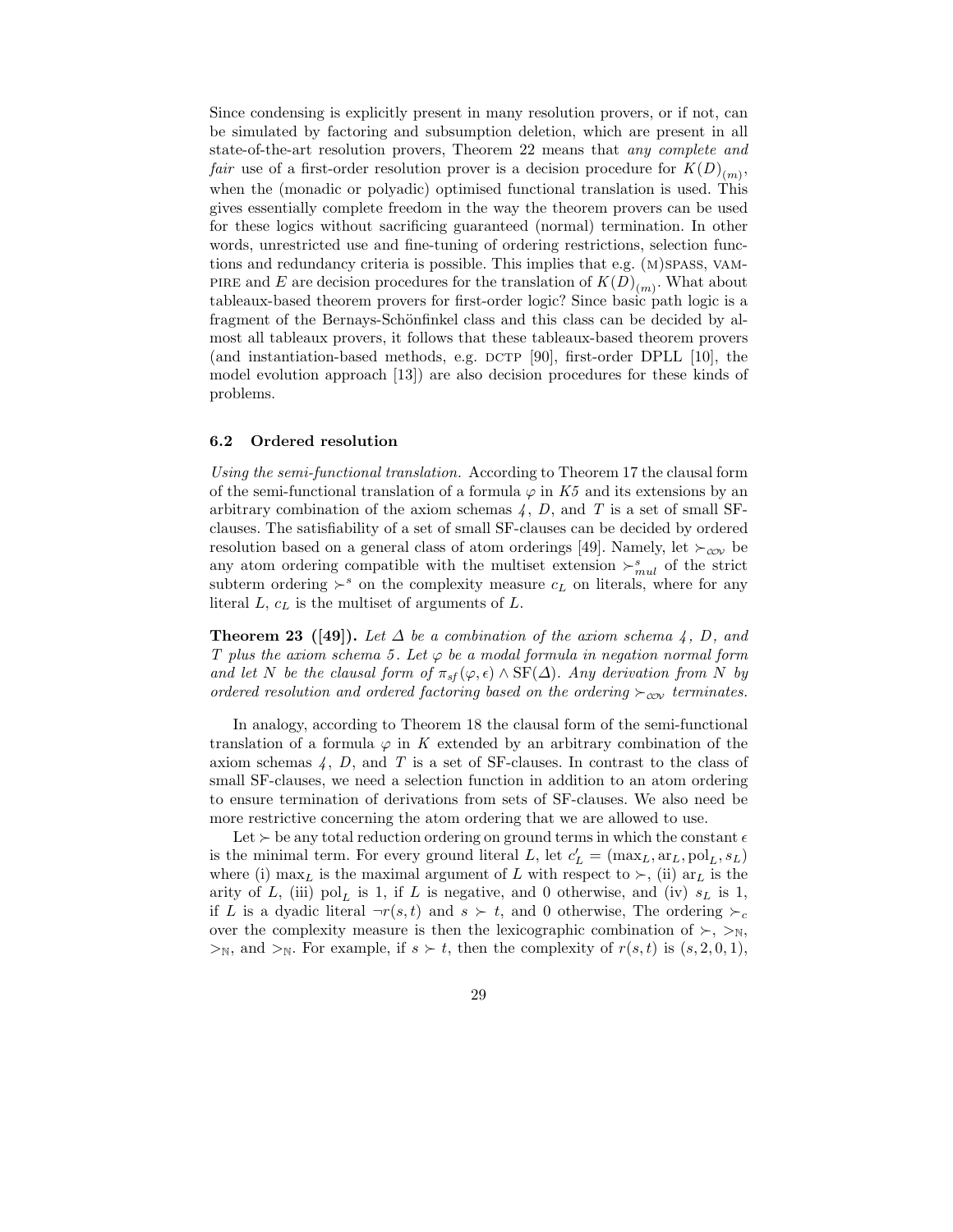whereas the complexity of  $\neg r(t, s)$  is  $(s, 2, 1, 0)$ . Observe that the maximal term is the main criterion, and a negative literal is considered more complex than a positive literal with the same maximal term. Note that  $\succ_c$  represents a strict partial and well-founded ordering on ground literals. Any total and well-founded extension (again denoted by  $\succ$ ) of  $\succ_c$  is an admissible ordering in the sense of [5]. Let  $\succ_{\mathcal{ML}}$  be any such ordering. The ordering  $\succ_{\mathcal{ML}}$  is lifted to non-ground expression in the standard manner.

In addition, we make use of a selection function  $S_{ML}$  which is defined as follows. If a ground clause C contains a negative dyadic literal of the form  $\neg r(s,t)$ such that s is an occurrence of a  $\succ$ -maximal term in C, then S selects one such literal. No other literals are selected by  $S_{ML}$ . A literal L is *selected* in a nonground clause C,  $L\sigma$  is selected in  $C\sigma$ , for all ground instances, by a substitution  $\sigma$ , of an inference with  $C\sigma$  by ordered resolution or ordered factoring such that the ordering constraints are satisfied.

**Theorem 24 ([49]).** Let  $\Delta$  be any combination of the axiom schemas  $\varphi$ , D, *and T. Let*  $\varphi$  *be a modal formula in negation normal form and let* N *be the clausal form of*  $\pi_{sf}(\varphi,\epsilon) \wedge SF(\varDelta)$ *. Any derivation from* N *by ordered resolution* and ordered factoring with selection based on the ordering  $\succ_{\mathcal{ML}}$  and the selection *function*  $S_{ML}$  *terminates.* 

*Using the relational translation.* We have seen that using the relational translation method many of the modal logics we consider reduce to the two decidable clausal classes,  $GC(\approx)$  and  $DL^*$ .

Let  $\geq_d$  be an ordering on terms defined as follows:  $s \geq_d t$  if s is deeper than  $t$ , and every variable that occurs in  $t$ , occurs deeper in  $s$ . This ordering is lifted to atoms using a multiset extension. Let S be the selection function which selects all guard literals in each non-ground guarded clause. Let  $R^{\succ, S}$  denote any resolution procedure with condensing based on an ordering  $\succ$  compatible with  $\geq_d$ , and the selection function S. In  $S^{\succ, S}$  the rules are those of  $R^{\succ, S}$  and for equality, ordered paramodulation is added.

Theorem 25 (Ganzinger and De Nivelle [30]). *(i)*  $R^{\succ,S}$  *is a decision procedure for GC.* (*ii*)  $S^{\succ,S}$  *is a decision procedure for GC*( $\approx$ ).

**Corollary 4.** Let L be a dynamic modal logic in the sublattice bounded by  $K_{(m)}$ and  $K_{(m)}(\wedge,\vee,~\vee,~;$ <sup>pos</sup>, *id*, ?,<sup>*c*</sup> pos), let  $\varphi$  *be an* L-formula, and let  $\Sigma$  *be a finite set of relational properties expressible in*  $GC(\approx)$ *. Then, (i) there is a linear transformation of*  $\Sigma \wedge \exists x \pi_r(\varphi, x)$  *into a set* N *of GC*( $\approx$ ) *clauses, (ii) any derivation from* N *in*  $S^{\succ,s}$  *terminates, and (iii)*  $\varphi$  *is unsatisfiable in* L *iff there is a refutation of* N *in*  $S^{\succ,S}$ . (Analogously, for global satisfiability and non-logical *axioms.)*

The clausal class  $DL^*$  can be decided by standard ordering refinements of resolution based on the ordering  $\geq d$ , without the need for a specific selection function. In particular, let  $R^{\succ}$  denote any resolution procedure with condensing based on an ordering  $\succ$  compatible with  $\succ_d$ , and the empty selection function.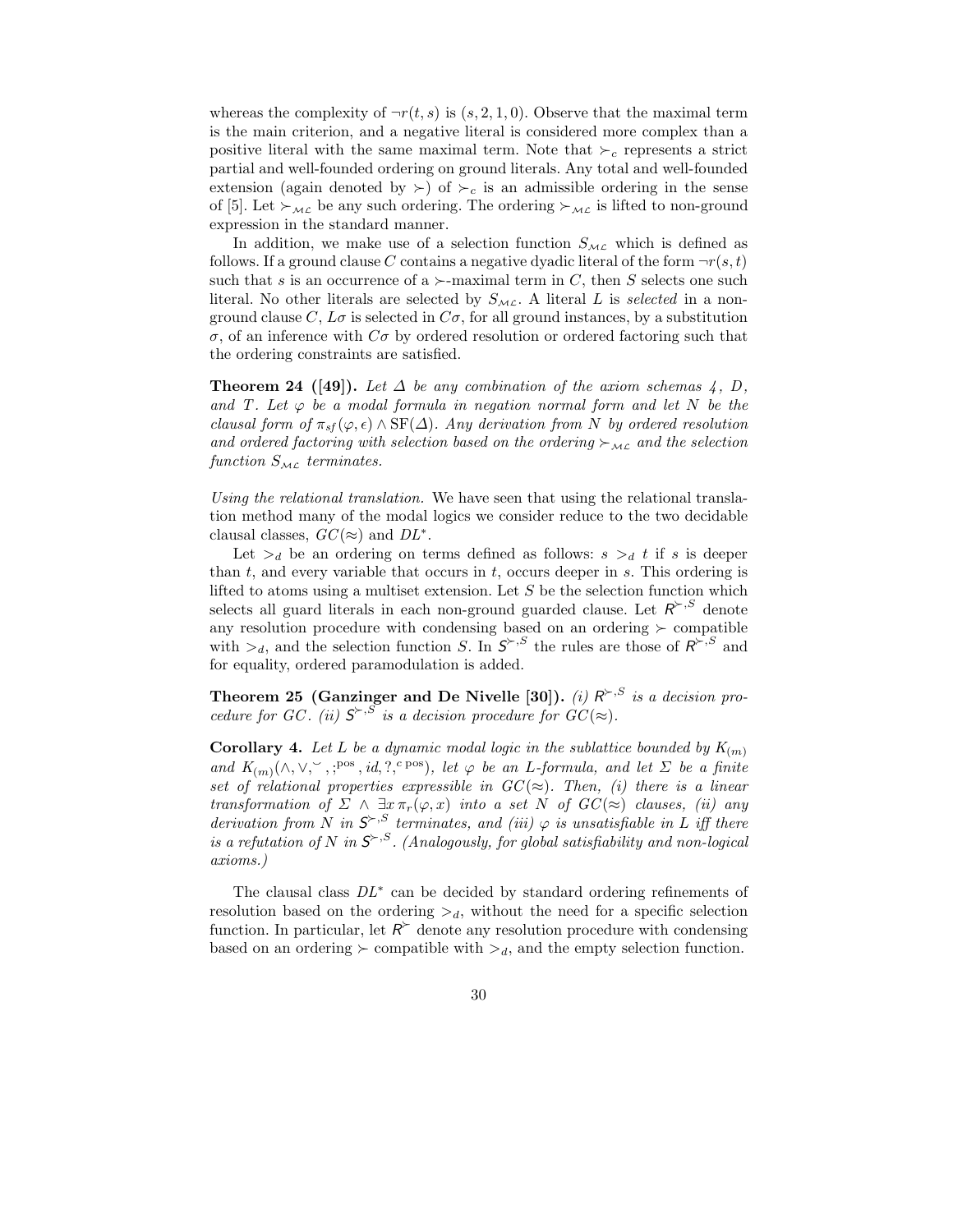|      | Axiom                                                                        | Correspondence property                                                                                  |
|------|------------------------------------------------------------------------------|----------------------------------------------------------------------------------------------------------|
| Det  | $[\beta]p \rightarrow \langle \gamma \rangle p$                              | $\forall x \exists y (R_{\beta}(x, y) \wedge R_{\gamma}(x, y))$                                          |
| Sym  | $\langle \alpha \rangle[\beta] p \rightarrow p$                              | $\forall x \forall y (R_{\alpha}(x, y) \rightarrow R_{\beta}(y, x))$                                     |
| Gr   | $\beta p \to [\alpha]p$                                                      | $\forall x \forall y (R_{\alpha}(x, y) \rightarrow R_{\beta}(x, y))$                                     |
| Conf | $\langle \alpha \rangle [\beta] p \rightarrow$<br>$\langle \gamma \rangle p$ | $\forall x \forall y (R_{\alpha}(x, y) \rightarrow \exists z (R_{\gamma}(x, z) \wedge R_{\beta}(y, z)))$ |

Fig. 11. Modal axioms and their relational correspondence properties

# **Theorem 26** ([20, 53]).  $R^{\succ}$  *is a decision procedure for DL*<sup>\*</sup>.

This theorem has the following consequences for modal logics [85].

**Corollary 5.** Let L be a dynamic modal logic in the sublattice bounded by  $K_{(m)}$ and  $K_{(m)}(\neg, \wedge, \neg, ;^{pos}, c)$ , and let  $\varphi$  be an L-formula, let  $\Sigma$  be a finite set of *relational properties expressible in DL*<sup>∗</sup> *. Then, (i) there is a linear transformation*  $\partial f \Sigma \wedge \exists x \, \pi_r(\varphi, x)$  *into a set* N  $\partial f$  *DL*<sup>\*</sup> *clauses, (ii) any derivation from* N *in*  $R^{\succ}$ *terminates, and (iii)*  $\varphi$  *is unsatisfiable in* L *iff there is a refutation of* N *in*  $\mathbb{R}^{\succ}$ . *(Analogously, for global satisfiability and non-logical axioms.)*

Corollary 6. Let  $\Delta$  be any finite set of instances of formulae in Figure 11, *where* α *is a relational formula built from relational variables and disjunction only, while* β *and* γ *denote either a relational variable or a relational formula built from relational variables using disjunction and composition. Then, (i) the satisfiability problem in*  $K_{(m)}\Delta$  *is decidable, and (ii) it can be decided by reduction to DL*<sup>∗</sup> *(via the relational translation) and* R <sup>≻</sup>*. (Analogously, for global satisfiability and non-logical axioms.)*

The above results are not stated in the most general form possible, because in fact a slight extension of *DL*<sup>∗</sup> can be decided by resolution (cf. [85]). However Corollary 5 cannot be strengthened further by removing the restriction on occurrences of composition.

**Theorem 27.** *The satisfiability problem in*  $K_{(m)}(\neg, \wedge, \cdot)$  *and every logic in the family of dynamic modal logics extending*  $K_{(m)}(\neg, \wedge, \cdot)$  *is undecidable.* 

*Using the axiomatic translation.* Some of the common traditional modal logics which escape embedding into decidable fragments by the other translation methods can be decided when using the axiomatic translation method. The results stated here have been formulated and proved for local satisfiability without any non-logical axioms in [87], but are also true for global satisfiability and nonlogical axioms.

**Theorem 28 ([87]).** *Let* L *be a (sound and) complete modal logic*  $K_{(m)}\Delta$ . *Then, L is decidable, whenever the following conditions are satisfied. (i)*  $\Delta$  *is finite. (ii) For any* L-formula  $\varphi$ , there are effectively computable sets  $\mathfrak{X}_A$  for each  $A \in \Delta$  *such that, if the axiomatic translation of*  $\varphi$  *for* L *relative to*  $\{\mathfrak{X}_A | A \in \Delta\}$ *is first-order satisfiable, then*  $\varphi$  *is satisfiable in*  $L$ *.*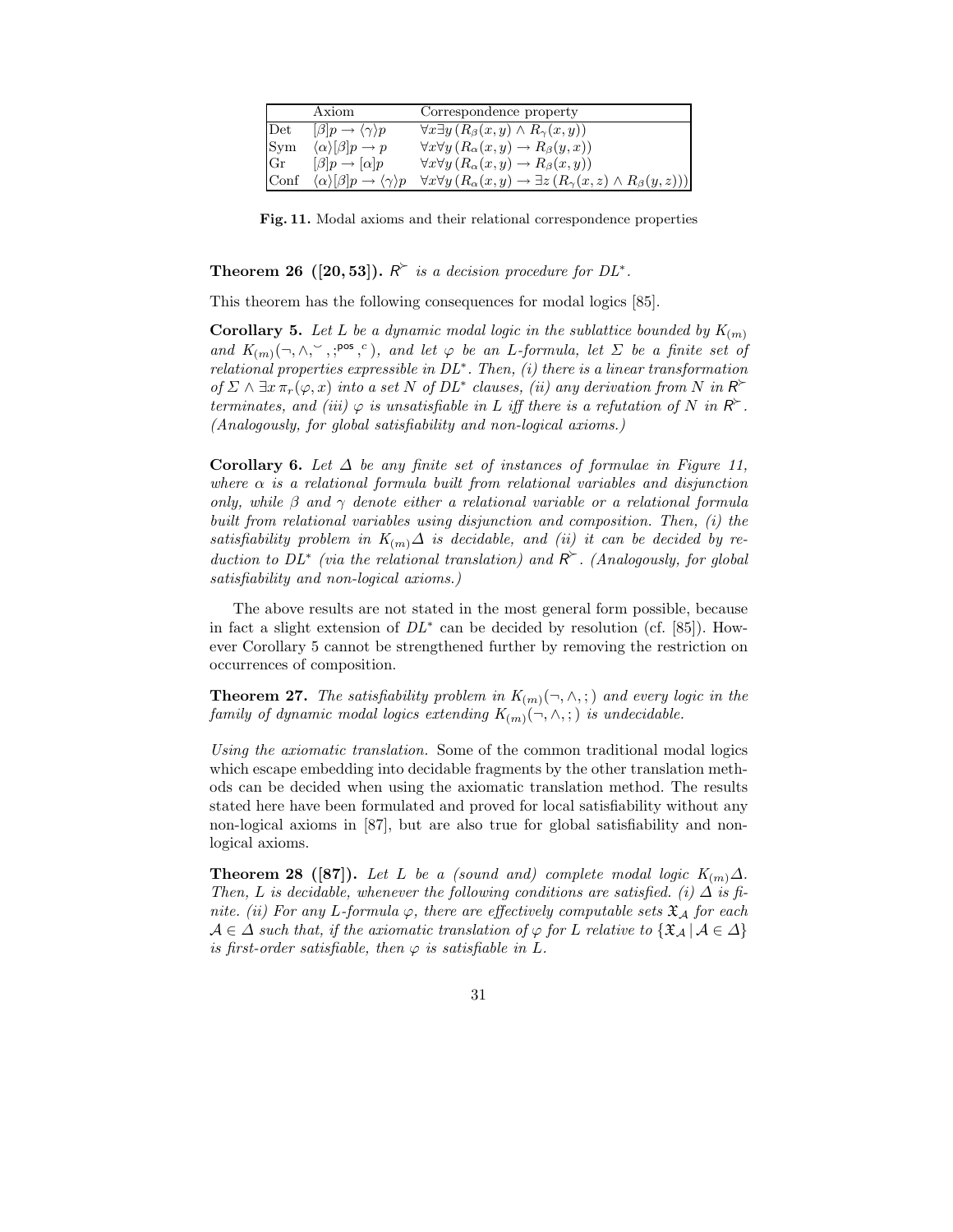**Corollary 7** ([87]). *Each of the modal logics K4, KT, KD, KB, K alt<sub>1</sub>, KT<sub>4</sub>, KTB , KDB , KD4 , K5 , K4B , KT4B , and their fusions are decidable.*

The decidability of the logics  $K_4^k$ ,  $K_5^k$  and  $Kalt_1^{k_1,k_2}$  can also be shown using the axiomatic translation method.

**Theorem 29.** Both  $R^{\succ}$  and  $R^{\succ}$ ,<sup>S</sup> decide the axiomatic translation of satisfia*bility problems in all modal logics satisfying the conditions of Theorem 28.*

Theorem 30 ([87]). *Let* L *be a (sound and) complete propositional modal logic*  $K_{(m)}\Delta$  *and suppose*  $\Delta$  *is partitioned into two sets*  $\Delta'$  *and*  $\Delta''$ *. Then,* L *is decidable, whenever the following conditions are satisfied. (i)*  $\Delta$  *is finite. (ii)* For *each axiom*  $\mathcal A$  *in*  $\Delta'$ ,  $Corr(\mathcal A)$  *is expressible in*  $DL^*$ *. (iii) For any*  $L$ -formula  $\varphi$ *, there are effectively computable sets*  $\mathfrak{X}_A$  *for each axiom*  $A$  *in*  $\Delta''$  *such that, if*  $\psi$ *is the axiomatic translation of*  $\varphi$  *relative to*  $\{\mathfrak{X}_{\mathcal{A}} | \mathcal{A} \in \Delta''\}$  *then* Corr $(\Delta') \wedge \psi$ *is satisfiable in first-order logic then*  $\varphi$  *is satisfiable in L.* 

**Theorem 31** ([87]).  $R^{\succ}$  *decides the encoding of satisfiability problems in all modal logics satisfying the conditions of Theorem 30.*

For example,  $R^{\succ}$  decides the combined axiomatic-relational translation of problems in the logics *KT4* , *KDB* and *KD4*.

The ideas and principles underlying the axiomatic translation are quite general and are applicable not just to traditional modal logics. For example, the principle can be used to obtain decision procedures for the monadic two-variable guarded fragment with transitivity studied in Ganzinger, Meyer and Veanes [32].

#### 6.3 Selection-based resolution

The logic  $K_{(m)}(\wedge,\vee,\vee,^c)^{\text{pos}}$ , and dynamic modal logics below it, have the property that they can be decided by a refinement of resolution which is defined solely by a selection function of negative literals, and as a particular case hyperresolution. The results stated here are (in some cases slightly strengthened results) from [20, 53]. Let  $H_{\rm sp}^{\rm taut}$  denote the (unordered) hyperresolution calculus  $H_{\text{sp}}^{\text{red}}$  with splitting and at least tautology deletion. All results hold also for positive resolution and ordered hyperresolution  $\mathcal{O}H^{\text{red}}_{\text{sp}}$  (the latter is more restrictive and means that the search space is smaller).

**Theorem 32.** Let L be a dynamic modal logic in the sublattice bounded by  $K_{(m)}$ and  $K_{(m)}(\wedge,\vee,\vee,{}^c {}^{pos})$ . Let  $\varphi$  be any L-formula. Then,  $\varphi$  can be reduced via the *relational translation into a clause set* N *such that, (i) any*  $H_{\text{sp}}^{\text{taut}}$ -derivation from N *terminates, and (ii)*  $\varphi$  *is unsatisfiable in* L *iff there is a refutation of* N *by*  $H<sub>sp</sub><sup>taut</sup>$ .

**Theorem 33.** Let L be a dynamic modal logic in the sublattice bounded by  $K_{(m)}$ and  $K_{(m)}(\wedge,\vee,\vee,{}^{c\text{ pos}})$ . Let  $\Sigma$  be a finite  $H_{\text{sp}}^{\text{taut}}$ -saturated set of clauses consisting *of two kinds of split components.*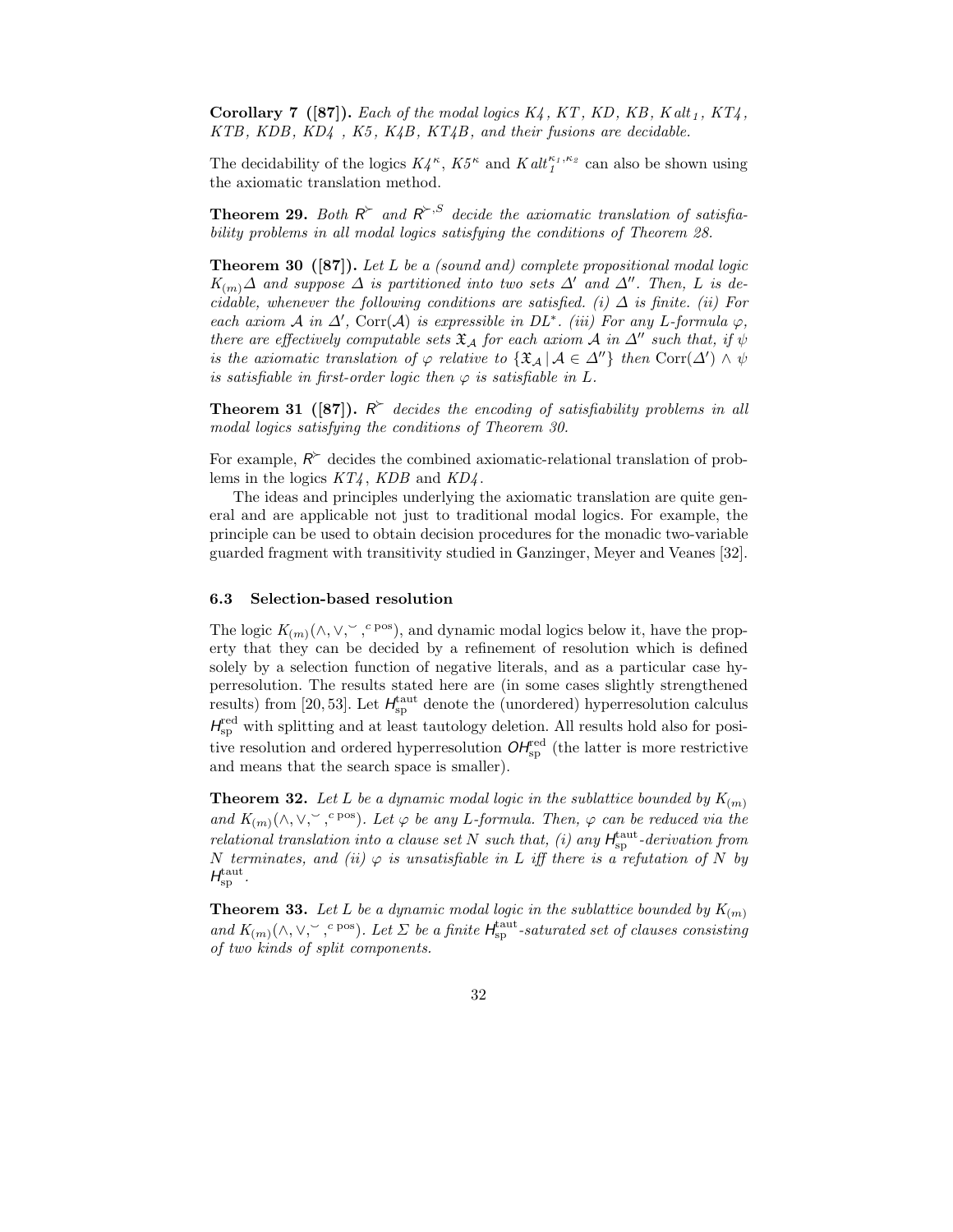- *1. Clauses with at most two free variables, which are built from finitely many binary predicate symbols*  $R_i$ , *no function symbols*, and containing at least one *guard literal (that is, this literal is negative and includes all the variables of the clause).*
- *2. Clauses built from one variable, finitely many function symbols (including constants*), and finitely many binary predicate symbols  $R_i$ , with the restric*tion that (a) the argument multisets of all non-ground literals coincide, and (b) each literal which contains a constant is ground.*

 $Suppose \varphi$  *is an L-formula. Then,*  $\varphi$  *can be reduced via the relational translation into a clause set* N *such that, (i) any*  $H_{\text{sp}}^{\text{taut}}$ -derivation from  $N \cup \Sigma$  terminates, *and (ii)*  $\varphi$  *is unsatisfiable in* L *with respect to*  $\Sigma$  *iff there is a refutation of*  $N \cup \Sigma$ by  $H_{\text{sp}}^{\text{taut}}$ .

Ordered resolution and hyperresolution are refinements of resolution which traverse the search space in different manners. Ordering refinements are designed to prevent term depth growth, whereas in general in hyperresolution derivations terms get larger for translated modal formulae. An important technical problem is therefore to find criteria and mechanisms for preventing unbounded growth of terms. Our studies in [37, 38] have shown that, in general, terms do not grow indefinitely and hyperresolution procedures terminate when the clauses satisfy a certain acyclic dependency relation. This acyclicity condition is satisfied for the logics for which positive results are stated above. In the absence of this property hyperresolution  $(H_{\text{sp}}^{\text{taut}})$  or  $OH_{\text{sp}}^{\text{red}})$  is in general *not* a decision procedure for (the relational translation of) modal logics. What would be required is an additional mechanism for detecting repetitions. In many cases the use of a blocking deduction rule [52] suffices. At certain points during a derivation this rule adds equations  $t_1 \approx t_2$  between ground terms  $t_1$  and  $t_2$  to the clause set, rendering inferences on literals involving the greater of the two terms redundant. One of the interesting properties of this approach is that completeness follows immediately from the general completeness result of Bachmair, Ganzinger, and Waldmann [8], only soundness needs to be established. The methods introduced in [12] provide an alternative solution.

#### 6.4 Categorisation of relational properties

In Figure 12, we give a non-exhaustive categorisation of the expressibility of some relational frame properties in the mentioned classes to give the reader a glimpse into the scope of the results stated in this section.

# 7 Relationship to tableaux

It is possible to show that many forms of modal tableau calculi can be linearly simulated with standard techniques in resolution-based theorem proving. For example, in [55] we give details of how to simulate the single-step prefixed tableau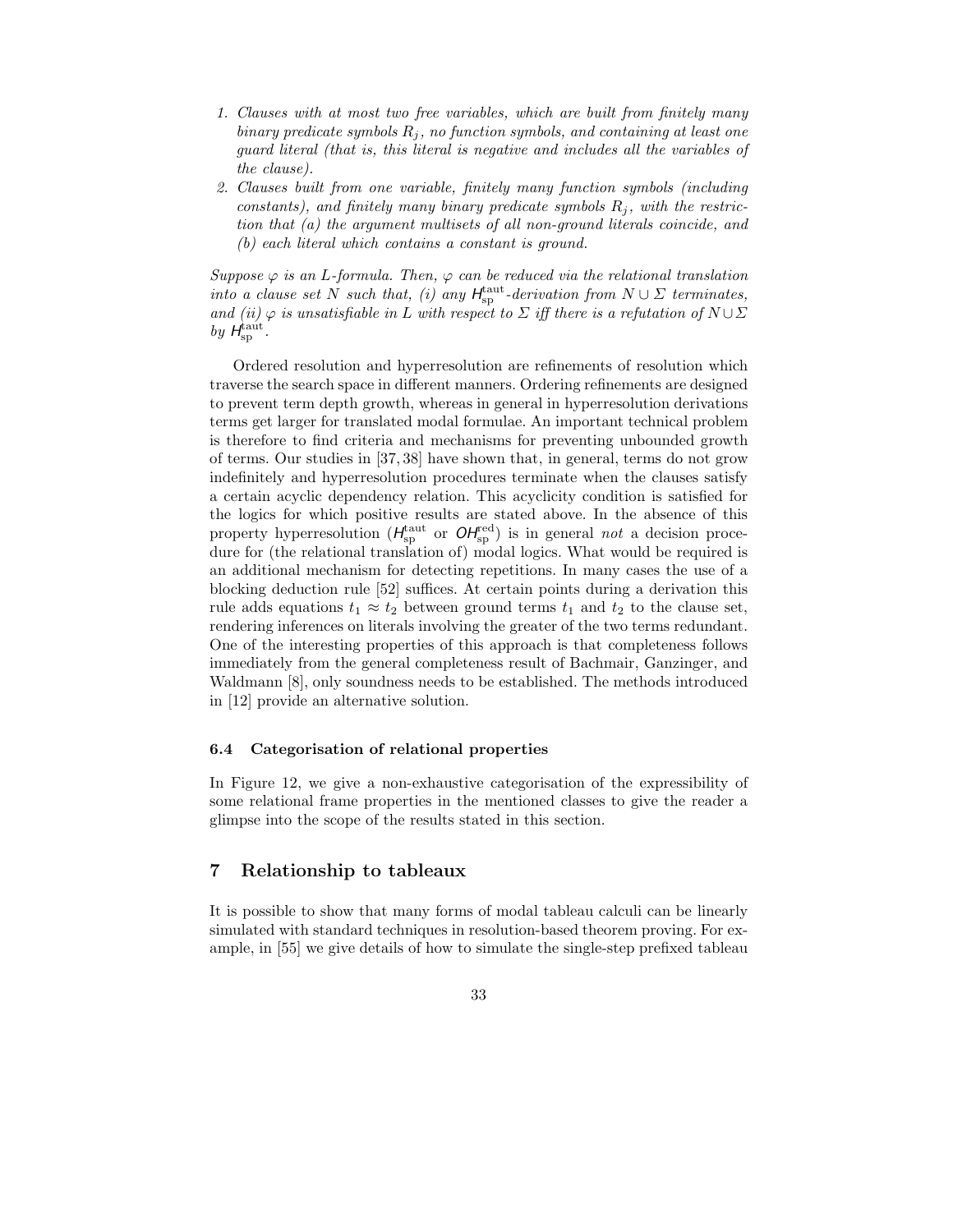|  | Thm <sub>33</sub> |
|--|-------------------|
|  |                   |
|  |                   |
|  |                   |
|  |                   |
|  |                   |
|  |                   |
|  |                   |

 $\alpha$  is built from relational variables and  $\wedge$ ,  $\vee$ ,  $\sim$  $\beta$  is built from relational variables and  $\wedge$ ,  $\vee$ ,  $\vee$ ,  $\perp$ 

 $\gamma$  is built from relational variables and  $\wedge$ ,  $\vee$ ,  $\check{\phantom{a}}$ ,  $\gamma$ ,  $\gamma$ ,  $\gamma$ ,  $\gamma$ ,  $\downarrow$ ,  $\perp$ 

 $\delta$  is built from relational variables and  $\land$ ,  $\lor$ ,  $\check{\ }$ ,  $\check{\ }$ ,  $\delta$ ,  $\uparrow$ ,  $\downarrow$ 

or ¬,  $\wedge$ ,  $\vee$ ,  $\leq$ ,  $\leq$ ,  $\uparrow$ ,  $\downarrow$ 

 $\epsilon$  is built from relational variables and ∧, ∨,  $\check{\phantom{a}}$ , ;

Fig. 12. Categorisation of some relational properties

calculi of [59] using the hyperresolution calculus  $H_{\text{sp}}^{\text{taut}}$  (see also [20, 46, 85]). Simulation results of tableau procedures for description logics can be found in [52, 53], see also [28].

From the proofs of these simulation results the view emerges that labelled semantic tableau algorithms are just hyperresolution with lazy translation to first-order logic. The same can be said for many tableau algorithms without the use of labels and without explicit representation of accessibility, but this is less obvious, cf. [46]. The following question arises as a consequence: Is it possible to develop new tableau inference calculi within the resolution framework? The answer is: yes. In [20] we show how the relationship between hyperresolution and tableau can be exploited for systematically developing sound, complete and terminating tableau procedures for dynamic modal logics. The tableau calculus extracted for  $K_{(m)}(\wedge,\vee,\vee)$  is defined in Figure 13 (the formulae are w.lo.g. assumed to be in negation normal form). It follows from Theorem 32 that:

Theorem 34 ([20]). *The tableau calculus defined in Figure 13 is sound, complete and terminating for local satisfiability in*  $K_{(m)}(\wedge,\vee,\vee)$ .

The calculus in Figure 13 is unusual in that it requires the rules for the relational operators to be applied in two directions. Thus, the calculus comprises both elimination rules and introduction rules. Consequently the calculus can also be viewed as a restricted form of natural deduction calculus. While introduction rules could jeopardise decidability, the side conditions specify restrictions which imply that any procedure based on this calculus is a decision procedure. This means in particular that blocking mechanisms are required. To our knowledge the calculus in Figure 13 was the first non-resolution calculus to be defined for local satisfiability in  $K_{(m)}(\wedge,\vee,\vee)$ . Standard methods can be used to extend this calculus for testing global satisfiability and handling non-logical axioms.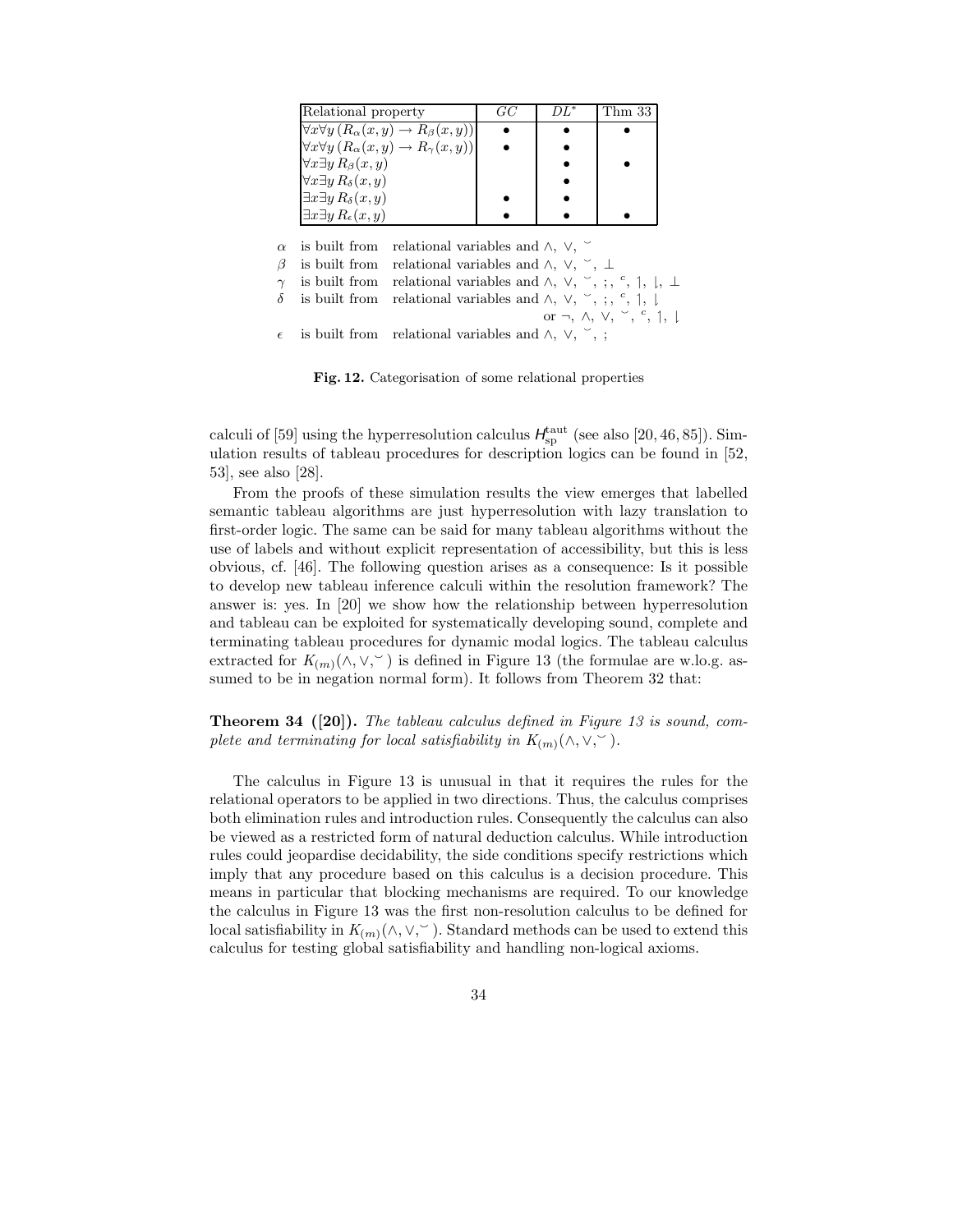$$
\begin{array}{llll}\n\text{(1)} & \frac{s:\psi, \ s:\neg\psi}{s:\bot} & \text{(A)} \ \frac{s:\psi \land \phi}{s:\psi, \ s:\phi} & \text{(V)} \ \frac{s:\psi \lor \phi}{s:\psi \mid s:\phi} \\
\text{(2)} & \frac{s:\langle\alpha\rangle\psi}{(s,t):\alpha, \ t:\psi} & \text{with } t \text{ new to the branch} & \text{(3)} \ \frac{(s,t):\alpha, \ s:\langle\alpha|\psi}{t:\psi} \\
\text{(4)} & \frac{(s,t):\alpha}{(t,s):\alpha} & \text{(5)} \ \frac{(s,t):\alpha \land \beta}{(s,t):\alpha, \ s:\xi:\beta} & \text{(6)} \ \frac{(s,t):\alpha \land \beta}{(s,t):\alpha \land \beta} & \text{(7)} \ \frac{(s,t):\alpha \lor \beta}{(s,t):\alpha \land \beta} \\
\text{(8)} & \frac{(s,t):\alpha}{(s,t):\alpha \land \beta} & \frac{(s,t):\alpha \land \beta}{(s,t):\alpha \land \beta} & \frac{(s,t):\alpha}{(s,t):\alpha \lor \beta}\n\end{array}
$$

**Fig. 13.** Tableau calculus for  $K_{(m)}(\wedge,\vee,\vee)$ . For the rules  $(\vee_{I})$ ,  $(\wedge_{I}^{r})$  and  $(\vee_{I}^{r})$  the side conditions are that the relational formulae in the denominator, i.e.  $\alpha^{\vee}$ ,  $\alpha \wedge \beta$  or  $\alpha \vee \beta$ , occur as subformulae of the relational formula  $\gamma$  of a box formula  $s : [\gamma]\psi$  on the current branch. It is assumed that in a derivation no rule is applied twice to the same instance of the nominator.

It is actually easy to derive sound and complete tableau-like calculi via any of the translation methods we have discussed. When  $H_{\text{sp}}^{\text{taut}}$  is a decision procedure for the appropriate clause forms then decidability follows also immediately.

Let us take the axiomatic translation. Figure 14 gives examples of tableau calculi which can be more or less immediately read off from the combination of the axiomatic translation and hyperresolution [85, 87]. It follows from Corollary 7 that:

Theorem 35 ([87]). *The tableau calculi defined in Figure 14 are sound and complete for local satisfiability in the logics specified in the figure.*

Similarly sound and complete tableau calculi can be derived for the logics:  $K_4^{\kappa}$ ,  $Kalt_1^{\kappa_1,\kappa_2}$ ,  $K5^{\kappa}$ ,  $K4B$  and  $KT4B$ . Again, standard methods can be used to extend these calculi for testing global satisfiability and handling non-logical axioms.

Interestingly the calculi in Figure 14 either coincide with or are equivalent to labelled semantic tableau calculi developed in, e.g., [18, 40, 59]. This means that our implementation of the axiomatic translation and any first-order logic theorem prover supporting hyperresolution can be used as a tableau prover for these logics. Moreover, mspass can essentially be used as a tableau theorem prover for  $K_{(m)}(\wedge,\vee,\vee)$  by just choosing the appropriate combination of flag settings that simulate the tableau inference steps for  $K_{(m)}(\wedge,\vee,\sim)$ . This shows that in resolution, not only do we have a theoretical framework for studying and developing tableau methods, but also that we can easily get fully operational tableau provers for free.

# 8 Automated model generation

A problem closely related to satisfiability problems is the problem of generating (counter-)models. Hyperresolution can be used for constructing Herbrand models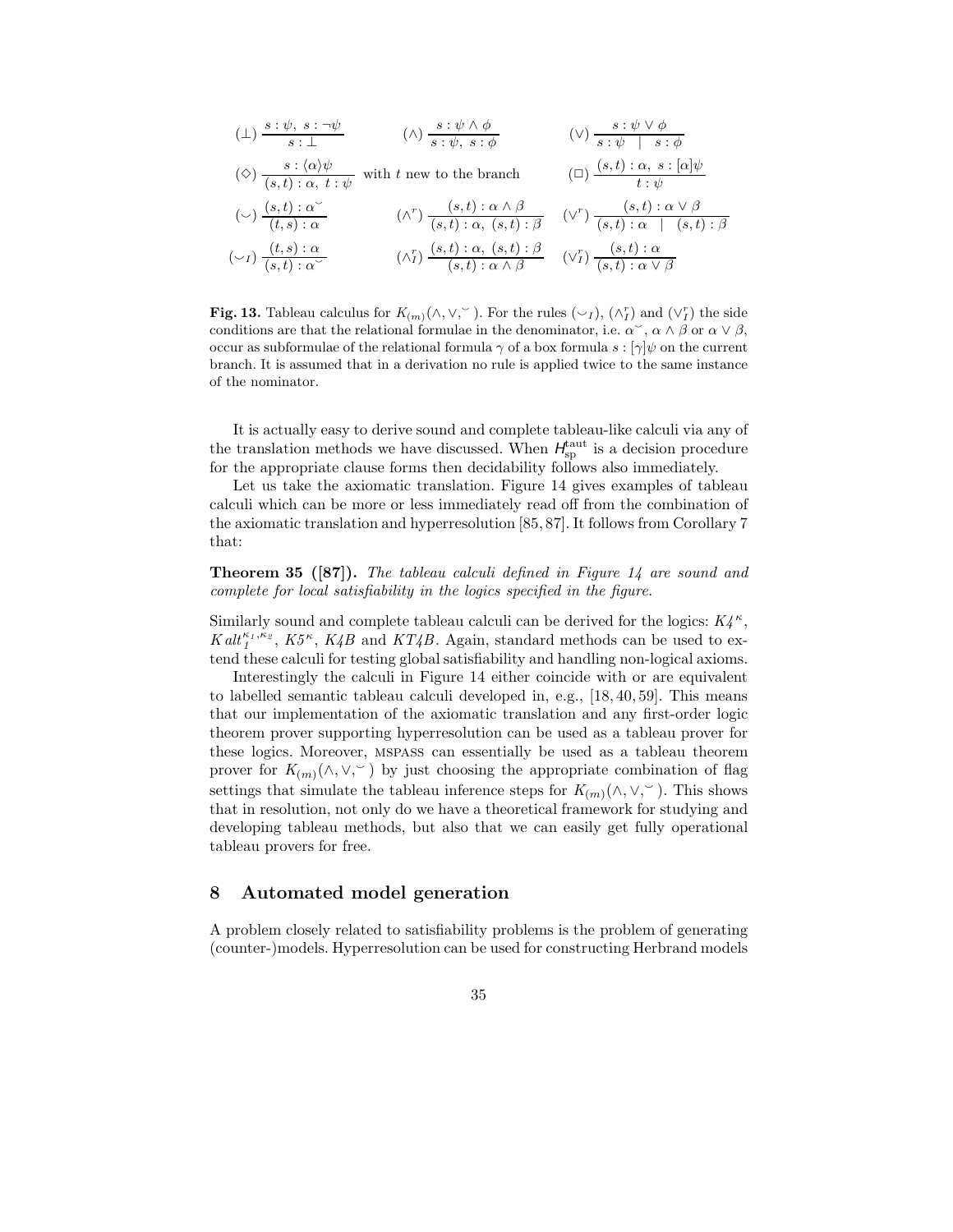|                                                      | $(\bot) \; \frac{s:\psi, \; s:\neg \psi}{s:\bot} \quad (\neg) \; \frac{s:\neg \neg \psi}{s:\psi} \quad (\wedge) \; \frac{s:\psi \wedge \phi}{s:\psi, \; s:\phi} \quad (\neg \wedge) \; \frac{s:\neg (\psi \wedge \phi)}{s:\neg \psi \quad s:\neg \phi}$ |                                                                                      |
|------------------------------------------------------|---------------------------------------------------------------------------------------------------------------------------------------------------------------------------------------------------------------------------------------------------------|--------------------------------------------------------------------------------------|
|                                                      | $(\neg \Box)$ $\frac{s : \neg \Box \psi}{(s, t) : R, t : \sim \psi}$ where t is new to the branch                                                                                                                                                       | $(\Box) \frac{(s,t):R, s:\Box \psi}{t:\psi}$                                         |
| $(T) \frac{s : \Box \psi}{s : \psi}$                 |                                                                                                                                                                                                                                                         | (D) $\frac{s:\Box\psi}{s:\neg\Box\neg\psi}$ (B) $\frac{(s,t):R, t:\Box\psi}{s:\psi}$ |
| $(4) \frac{s : \Box \psi, (s,t) : R}{t : \Box y}$    | $(alt_1) \frac{s : \neg \Box \psi}{s : \Box \sim \psi}$                                                                                                                                                                                                 |                                                                                      |
| K: (K)<br>KTB: (K), (T), (B)<br>$S_4: (K), (T), (4)$ | KD: (K), (D)<br>$KB: (K), (B)$ $K_4: (K), (4)$ $Kalt_1: (K), (alt_1)$<br>$KDB$ : $(K)$ , $(D)$ , $(B)$                                                                                                                                                  | KT: (K), (T)<br>$KD$ 4: $(K), (D), (4)$                                              |

Fig. 14. Tableau calculi obtained via the axiomatic translation. It is assumed that in a derivation no rule is applied twice to the same instance of the nominator.

(and representations of Herbrand models) [28]. A *Herbrand interpretation* is a set of ground atoms. By definition a ground atom A is *true* in an interpretation H iff  $A \in H$  and it is *false* in H iff  $A \notin H$ . The definition extends as expected to (non-)ground clauses, and sets of clauses.

The results below are consequences of properties of classes of range restricted clause sets. For range restricted clause sets hyperresolution procedures implicitly generate Herbrand models [17, 36, 38]. For a class of solvable range restricted clauses, if hyperresolution terminates on a clause set N without having produced a refutation then a model can be extracted from any complete, open branch in the derivation. The model is given by the set of ground unit clauses in the limit of the branch. In general the generated Herbrand model can be infinite, but using Theorems 32 and 33 we get (cf.  $[20, 55]$ ):

**Theorem 36.** The combination of the relational translation and  $H_{\text{sp}}^{\text{taut}}$  can be *used as a Herbrand model generator for the local satisfiability in any dynamic modal logic in the ideal generated by*  $K_{(m)}(\wedge,\vee,\vee)$ *.* 

Theorem 37. *Let* L *and* Σ *be as in Theorem 33. For any modal formula locally satisfiable in* L *with respect to*  $\Sigma$  *a finite modal model can be effectively constructed on the basis of hyperresolution and the relational translation.*

This implies the finite model property for the relevant modal logics. By the simulation results in the previous section these results extend also to the corresponding tableau calculi.

Corollary 8 ([20]). *If* L *is a dynamic modal logic in the ideal generated by*  $K_{(m)}(\wedge,\vee,\vee)$ , and  $\varphi$  is locally satisfiable in L then a finite modal model can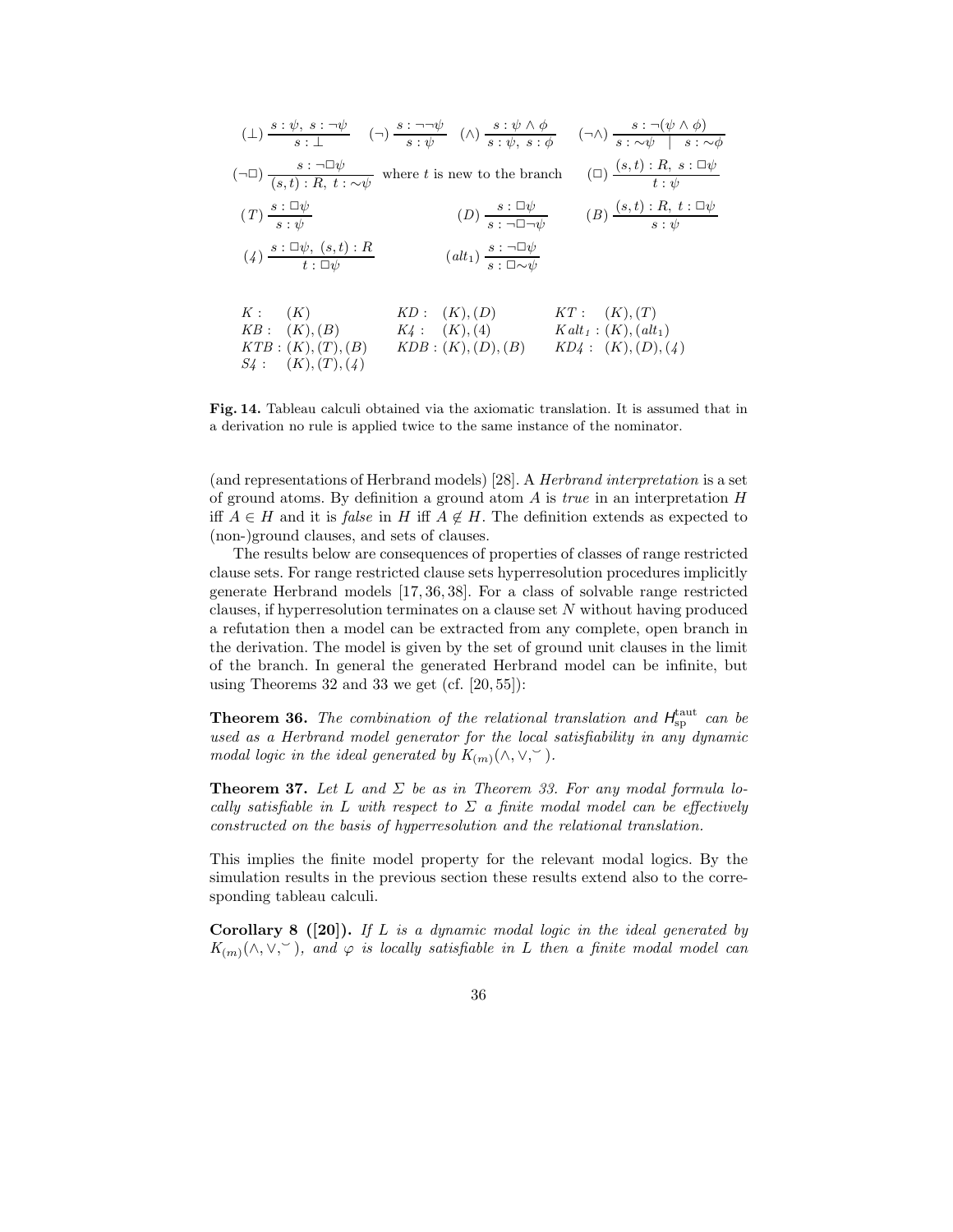*be effectively constructed on the basis of the tableau calculus for* L *given by the appropriate subset of inference rules in Figure 13.*

With the exception of non-serial and non-functional modal logics it can be inferred from the completeness proofs in [87] that the model constructed by hyperresolution (with a blocking deduction rule) for the axiomatic encoding of a modal formula  $\varphi$  is a tree model. This model can be easily mapped into a corresponding modal (tree) model. In general this model is however not a model of the considered formula  $\varphi$ , but can be viewed as a skeleton model which can be completed with respect to the appropriate correspondence properties to a model of  $\varphi$ . Thus:

Theorem 38 ([87]). *Let* L *be any of following logics or their fusions: K4 , KT , KB, KT4, KTB, , K5, K4B, KT4B. If a modal formula*  $\varphi$  *is L-satisfiable then* (*i*) it is satisfiable in a model with at most  $2^{\mathcal{O}(|\varphi|)}$  elements, i.e. L has the small *model property, and (ii) resolution can be used to construct an L-model for*  $\varphi$ .

The result holds also for the logics  $K_4^{\kappa}$  and  $K_5^{\kappa}$ .

In general Herbrand models are not unique and can be large. Methods for generating 'small' Herbrand models are therefore of interest. Various approaches to generating minimal Herbrand models with hyperresolution are known [11, 17, 43, 61]. An interpretation H is a *minimal Herbrand model* for a set N of clauses iff H is a Herbrand model of N and for no Herbrand model  $H'$  of  $N, H' \subset H$  holds. With a moderate extension of hyperresolution  $H_{\text{sp}}^{\text{taut}}$  it is possible to guarantee the generation of all and only minimal Herbrand models for any modal and description logics reducible to a decidable class of range restricted clauses. This follows from [17] and recent investigations of a fragment of the guarded fragment and the class  $\mathcal{B}U$  [36, 37]. An alternative approach proposed in [36, 37] uses a variant of a local minimality test developed for propositional logic.

It is not difficult to see that model generation procedures and the mentioned minimal Herbrand model generation procedures can be developed by using hyperresolution, or ordered resolution with maximal selection, and any of the other translation methods. Because of the close connection to tableau, corresponding tableau procedures can be defined and all results carry over to this setting.

## 9 Automated correspondence theory

Modal correspondence theory is concerned with the study of the characteristic properties of Kripke frames in the semantics of traditional modal logics, see [92] and also e.g. [14, 57]. One of the most general results in correspondence theory is Sahlqvist's theorem [80] where two facts are proved for a large, syntactically defined class of modal formulae, now called Sahlqvist formulae: (i) All Sahlqvist formulae define first-order conditions on (standard relational) frames and these properties can be effectively computed (correspondence result), and (ii) all Sahlqvist formulae are canonical, i.e. valid in their canonical (relational)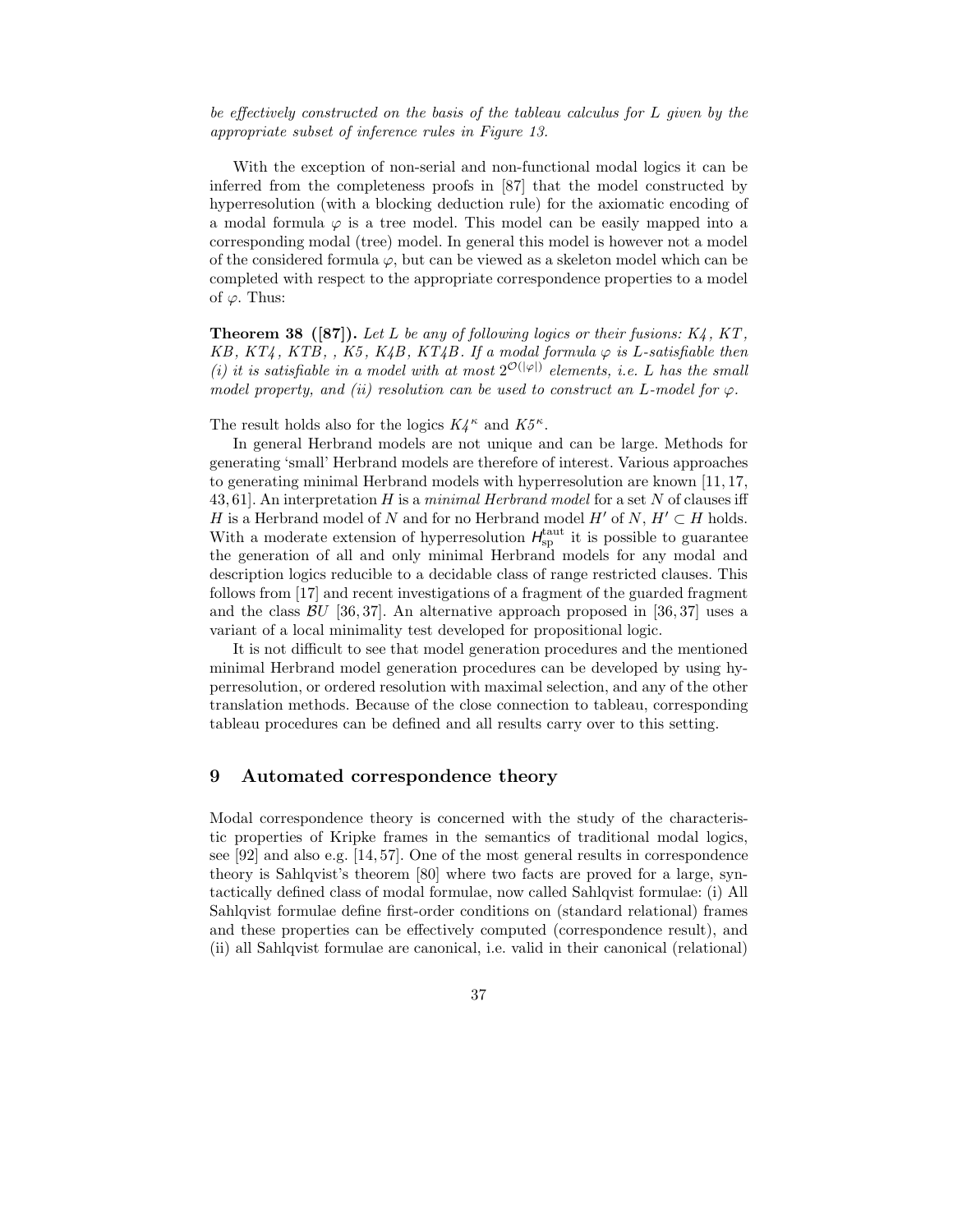frames and hence axiomatise completely the classes of frames satisfying the corresponding first-order properties (completeness result). Sahlqvist and others have developed a variety of methods for reducing individual axioms to relational firstorder correspondence properties [57, 80, 92]. While these methods are specific to modal correspondence theory (in the form described), there are also two generalised methods that can be used for computing correspondence properties from modal axioms and have been automated:  $SCAN$  [26, 29, 70] and  $DLS$  [24, 25, 91]. Both these methods provide algorithms for eliminating second-order quantifiers from second-order formulae. Interestingly both algorithms are based on a form of resolution. Here we focus just on the SCAN algorithm, but more details of DLS and other quantifier elimination algorithms can be found in [24, 66, 91].

Computing the first-order equivalents of modal formulae (if they exists) amounts to the elimination of universal or existential monadic second-order quantifiers. For example, if we are interested in establishing the relational frame properties corresponding to a modal axiom  $\varphi$ , then we either have to eliminate the universal monadic second-order quantifiers from  $\forall \overline{Q_{p_i}} \forall x \pi_r(\varphi, x)$ , or, equivalently, the existential monadic second-order quantifiers from

$$
\Psi = \exists \overline{Q_{p_i}} \exists x \, \pi_r(\neg \varphi, x).
$$

There can be no algorithm which is guaranteed to find a first-order equivalent formula if there exists one, i.e. no algorithm can be complete in general, but still scan (and DLs) provide a partial solution to the quantifier elimination problem. scan basically uses a special kind of constraint (or hierarchical) first-order resolution to generate logical consequences of the initial formula  $\Psi$ . eventually keeping from the resulting set of clauses only those in which none of the second-order variables occur. In general termination cannot be guaranteed. If the saturation process terminates then scan attempts to restore first-order quantifiers from the Skolem functions by reversing Skolemisation. If the reversal of Skolemisation succeeds then scan produces an equivalent first-order formula. This last step is not always possible, and in this case scan outputs an equivalent formula involving second-order Henkin quantifiers.

Experiences with scan are very positive. For example, it can compute the frame correspondence properties for very many well-known axioms such as *T*, *4*, *5*, and the others from Figure 3. In fact, recent work has shown:

Theorem 39 ([39]). *The* scan *algorithm is complete for the class of Sahlqvist formulae, in the sense that, when given a Sahlqvist formula, it successfully computes an equivalent first-order formula for it.*

Because of their generality the applicability of algorithms such as scan and DLS is not limited to correspondence theory with respect to the classical relational semantics. These algorithms, and in particular scan, which has a dedicated interface for modal logic, have proved useful in the investigations of nonstandard translation methods, cf. e.g. [64, 69, 81], but the algorithms have also other applications.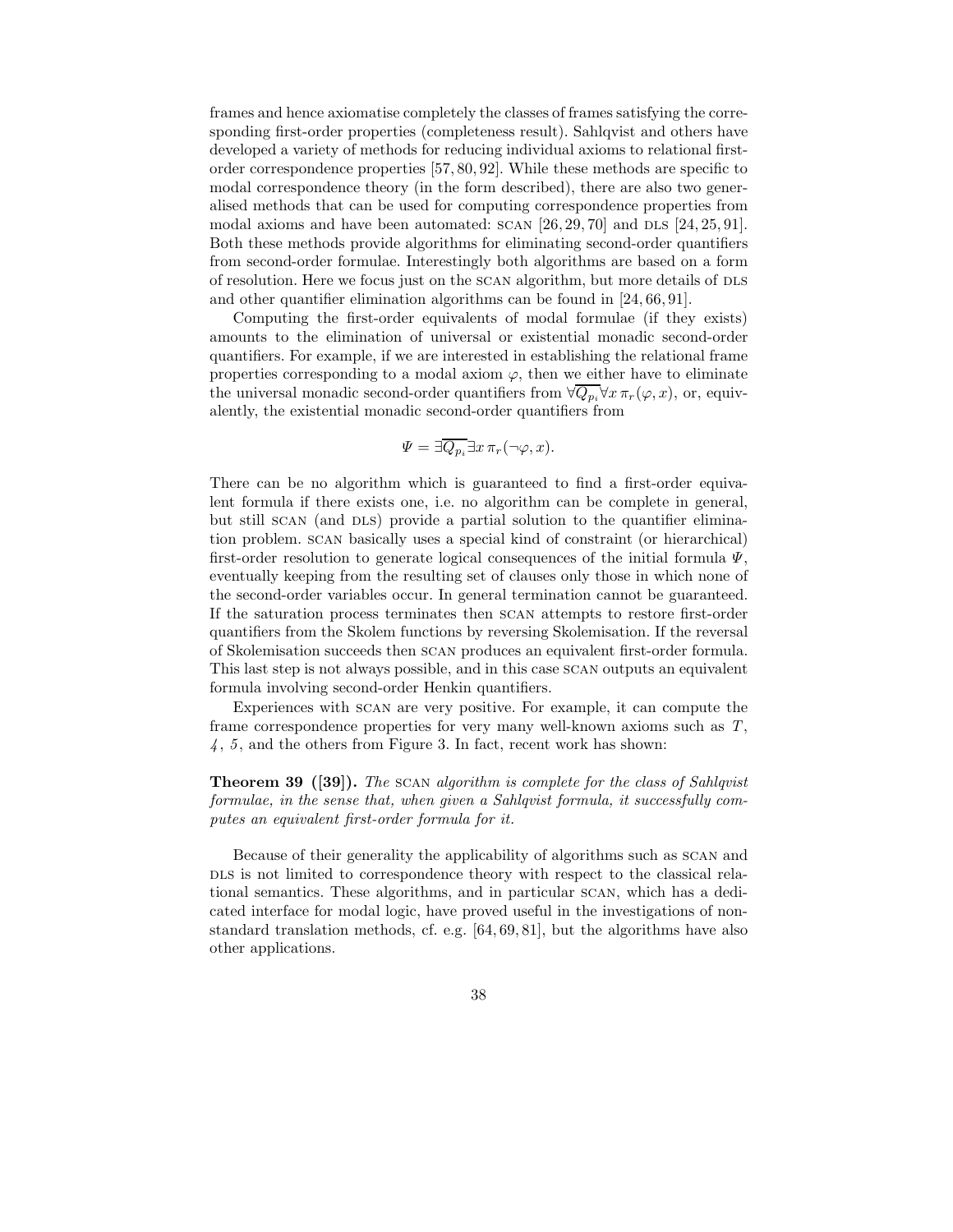# 10 Conclusion

Because we are interested in the big picture brought to view by the results and methods surveyed in this paper, and also due to lack of space and time, we have omitted many details and could not cover all important topics in the area. Thus we want to point the interested reader to the following survey papers: [27, 68, 69, 71] on various translation approaches for non-classical logics ([27] surveys also other methods including resolution methods), [66] on quantifier elimination algorithms, [46] on resolution and tableau approaches to modal logic, [56] on decidable first-order fragments relevant to description and modal logics, and [6, 7, 62] on the modern framework of resolution.

Let us conclude this survey with some remarks on the contributions of Harald Ganzinger to automated reasoning in modal logic. His *direct* contributions to modal logic include decision procedures for transitive modal logics based on the ordered chaining calculus [31] (cf. also [33]), and a generalisation of the scan algorithm of [29] as an instance of hierarchical theorem proving for firstorder logic [9]. Also relevant is his work on solvable first-order fragments [8], and especially the work on the solvability of the guarded fragment and extensions with transitivity [30, 32]. For us the development and presentation of a uniform framework of resolution (and ultimately automated reasoning), together with Leo Bachmair [5–7], was, above anything, the most important contribution of Harald Ganzinger. Within this framework it is actually possible to obtain more general results than presented here, and the application and potential of the underlying principles and methods clearly go beyond just modal logics and related logics. The underlying principles and methods are quite general—universal even, as is more than amply demonstrated by past and present research in the area of automated reasoning.

# References

- 1. H. Andréka, I. Németi, and J. van Benthem. Modal languages and bounded fragments of predicate logic. *Journal of Philosophical Logic*, 27(3):217–274, 1998.
- 2. H. Andréka, J. van Benthem, and I. Németi. Back and forth between modal logic and classical logic. *Bulletin of the IGPL*, 3(5):685–720, 1995.
- 3. C. Areces, R. Gennari, J. Heguiabehere, and M. de Rijke. Tree-based heuristics in modal theorem proving. In *Proc. ECAI-2000*, pp. 199–203. IOS Press, 2000.
- 4. Y. Auffray and P. Enjalbert. Modal theorem proving: An equational viewpoint. *Journal of Logic and Computation*, 2(3):247–297, 1992.
- 5. L. Bachmair and H. Ganzinger. Rewrite-based equational theorem proving with selection and simplification. *Journal of Logic and Computation*, 4(3):217–247, 1994.
- 6. L. Bachmair and H. Ganzinger. Equational reasoning in saturation-based theorem proving. In W. Bibel and P. H. Schmitt, editors, *Automated Deduction—A Basis for Applications. Volume I*, pp. 353–397. Kluwer, 1998.
- 7. L. Bachmair and H. Ganzinger. Resolution theorem proving. In A. Robinson and A. Voronkov, editors, *Handbook of Automated Reasoning*, vol. I, pp. 19–99. Elsevier, 2001.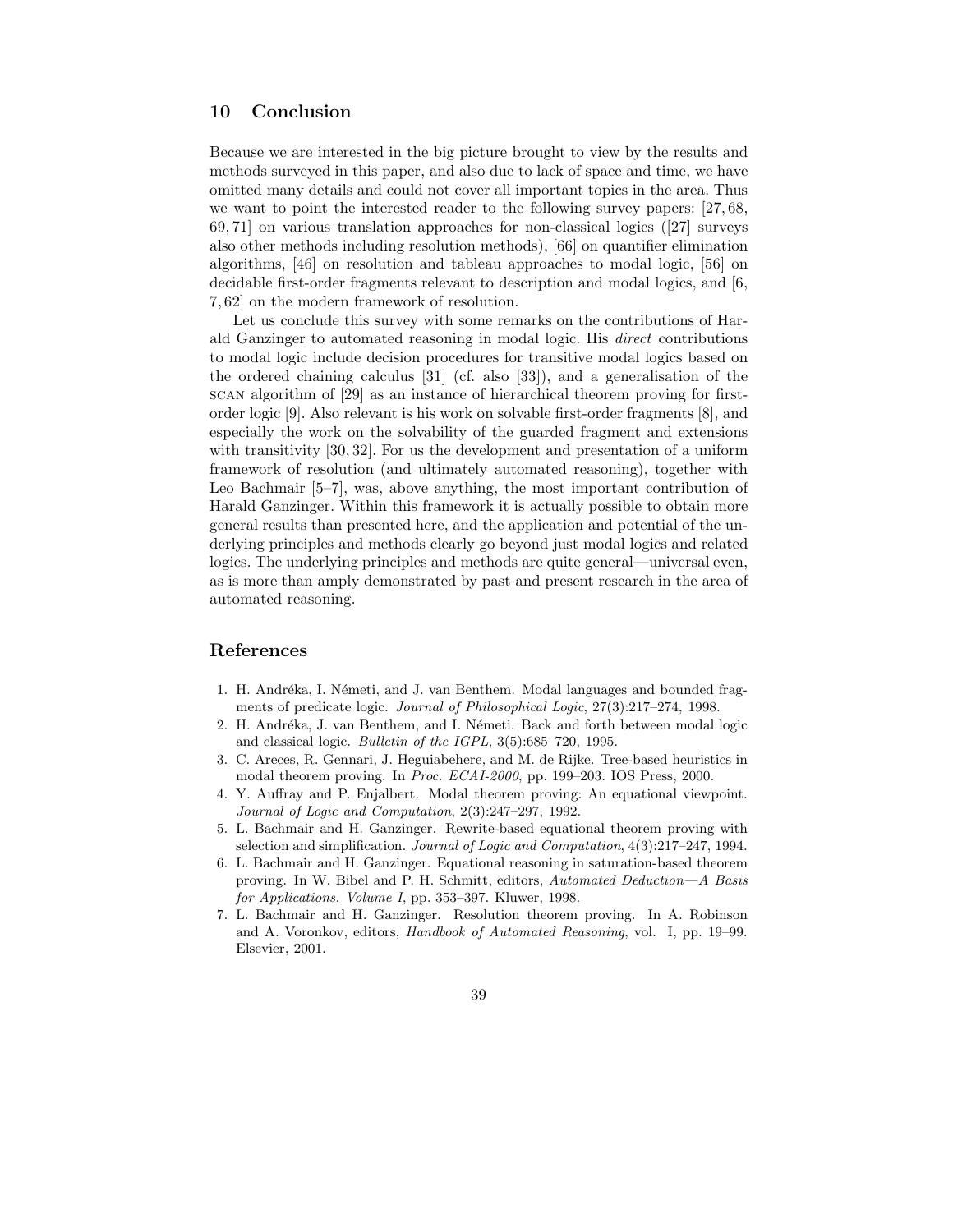- 8. L. Bachmair, H. Ganzinger, and U. Waldmann. Superposition with simplification as a decision procedure for the monadic class with equality. In *Proc. KGC'93*, vol. 713 of *LNCS*, pp. 83–96. Springer, 1993.
- 9. L. Bachmair, H. Ganzinger, and U. Waldmann. Refutational theorem proving for hierarchic first-order theories. *Applicable Algebra in Engineering, Communication and Computing*, 5(3/4):193–212, 1994.
- 10. P. Baumgartner. FDPLL: A first-order Davis-Putnam-Logeman-Loveland procedure. In *Proc. CADE-17*, vol. 1831 of *LNAI*, pp. 200–219. Springer, 2000.
- 11. P. Baumgartner, J. D. Horton, and B. Spencer. Merge path improvements for minimal model hyper tableaux. In *Proc. TABLEAUX'99*, vol. 1617 of *LNAI*, pp. 51–65. Springer, 1999.
- 12. P. Baumgartner and R. A. Schmidt. Improved bottom-up model generation. Manuscript, submitted for publication, 2006.
- 13. P. Baumgartner and C. Tinelli. The model evolution calculus. In *Proc. CADE-19*, vol. 2741 of *LNAI*, pp. 350–364. Springer, 2003.
- 14. P. Blackburn, M. de Rijke, and V. Venema. *Modal Logic*, vol. 53 of *Cambridge Tracts in Theoretical Computer Science*. Cambridge University Press, 2001.
- 15. W. W. Bledsoe. Splitting and reduction heuristics in automatic theorem proving. *Artificial Intelligence*, 2:55–77, 1971.
- 16. C. Brink, K. Britz, and R. A. Schmidt. Peirce algebras. *Formal Aspects of Computing*, 6(3):339–358, 1994.
- 17. F. Bry and A. Yahya. Positive unit hyperresolution tableaux for minimal model generation. *Journal of Automated Reasoning*, 25(1):35–82, 2000.
- 18. M. A. Castilho, L. Fariñas del Cerro, O. Gasquet, and A. Herzig. Modal tableaux with propagation rules and structural rules. *Fundamenta Informaticae*, 3–4(32):281–297, 1997.
- 19. H. de Nivelle. Splitting through new proposition symbols. In *Proc. LPAR 2001*, vol. 2250 of *LNAI*, pp. 172–185. Springer, 2001.
- 20. H. de Nivelle, R. A. Schmidt, and U. Hustadt. Resolution-based methods for modal logics. *Logic Journal of the IGPL*, 8(3):265–292, 2000.
- 21. M. de Rijke. *Extending Modal Logic*. PhD thesis, University of Amsterdam, 1993.
- 22. S. Demri and H. de Nivelle. Deciding regular grammar logics with converse through first-order logic. *Journal of Logic, Language and Information*, 14(3):289–329, 2005.
- 23. S. Demri and D. Gabbay. On modal logics characterized by models with relative accessibility relations: Part II. *Studia Logica*, 66(3):349–384, 2000.
- 24. P. Doherty, W. Lukaszewicz, and A. Szalas. Computing circumscription revisited: A reduction algorithm. *Journal of Automated Reasoning*, 18(3):297–336, 1997.
- 25. P. Doherty, W. Lukaszewicz, A. Szalas, and J. Gustafsson. DLS, 1996. http://www.ida.liu.se/labs/kplab/projects/dls/.
- 26. T. Engel. Quantifier elimination in second-order predicate logic. Diplomarbeit, Fachbereich Informatik, Universität des Saarlandes, Saarbrücken, Germany, 1996.
- 27. L. Fariñas del Cerro and A. Herzig. Modal deduction with applications in epistemic and temporal logics. In D. M. Gabbay, C. J. Hogger, and J. A. Robinson, editors, *Handbook of Logic in Artificial Intelligence and Logic Programming: Epistemic and Temporal Reasoning*, vol. 4, pp. 499–594. Clarendon Press, 1995.
- 28. C. Fermüller, A. Leitsch, U. Hustadt, and T. Tammet. Resolution decision procedures. In A. Robinson and A. Voronkov, editors, *Handbook of Automated Reasoning*, vol. II, pp. 1791–1849. Elsevier, 2001.
- 29. D. M. Gabbay and H. J. Ohlbach. Quantifier elimination in second-order predicate logic. *South African Computer Journal*, 7:35–43, 1992.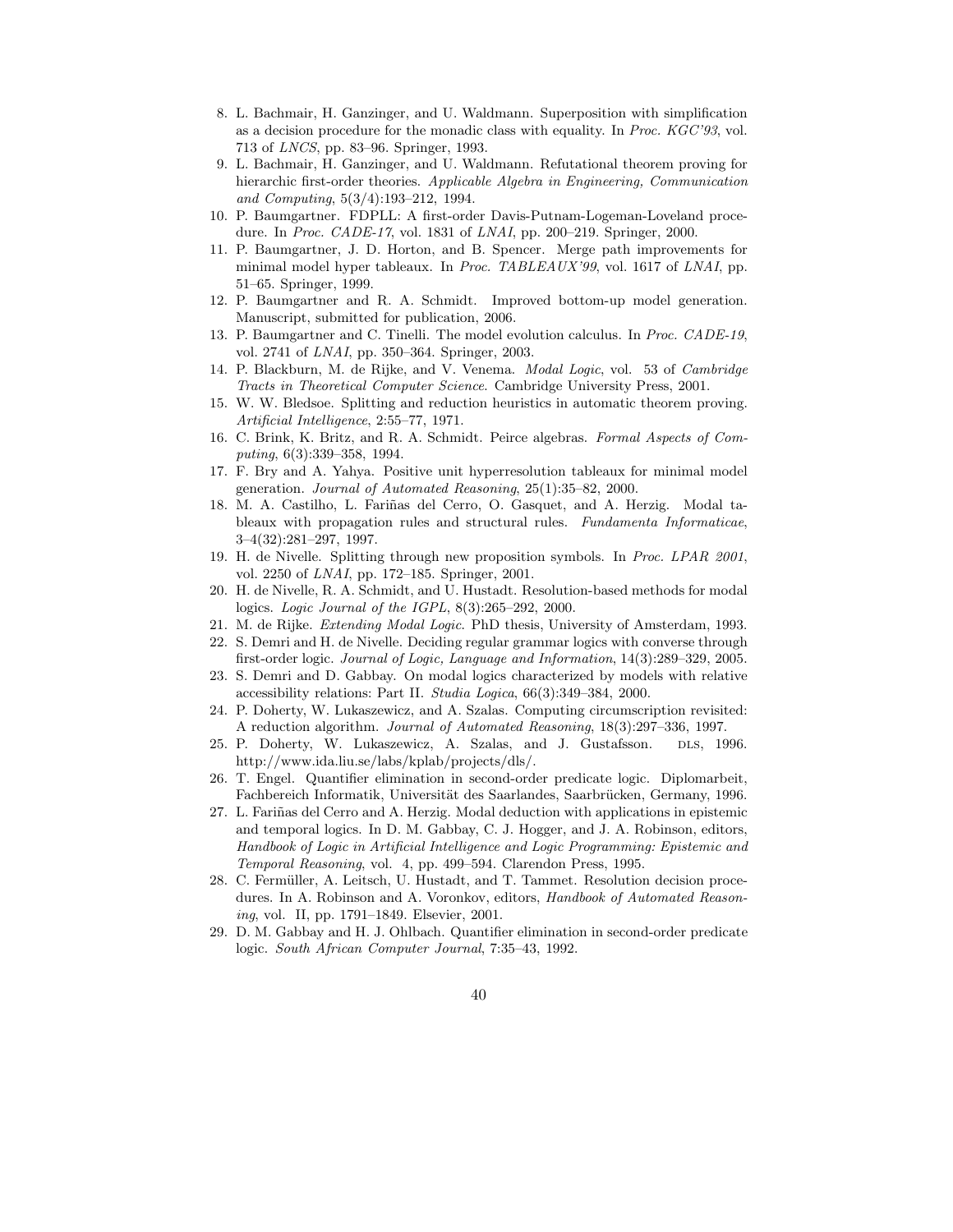- 30. H. Ganzinger and H. de Nivelle. A superposition decision procedure for the guarded fragment with equality. In *Proc. LICS-14*, pp. 295–303. IEEE, 1999.
- 31. H. Ganzinger, U. Hustadt, C. Meyer, and R. A. Schmidt. A resolution-based decision procedure for extensions of K4. In *Advances in Modal Logic, Volume 2*, vol. 119 of *Lecture Notes*, pp. 225–246. CSLI Publications, 2001.
- 32. H. Ganzinger, C. Meyer, and M. Veanes. The two-variable guarded fragment with transitive relations. In *Proc. LICS-14*, pp. 24–34. IEEE, 1999.
- 33. H. Ganzinger and V. Sofronie-Stokkermans. Chaining techniques for automated theorem proving in finitely-valued logics. In *Proc. ISMVL 2000*, pp. 337–344. IEEE, 2000.
- 34. G. Gargov and S. Passy. A note on Boolean modal logic. In *Mathematical Logic: Proceedings of the 1988 Heyting Summerschool*, pp. 299–309. Plenum Press, 1990.
- 35. G. Gargov, S. Passy, and T. Tinchev. Modal environment for Boolean speculations. In *Mathematical Logic and its Applications: Proceedings of the 1986 Gödel Conference*, pp. 253–263. Plenum Press, 1987.
- 36. L. Georgieva, U. Hustadt, and R. A. Schmidt. Computational space efficiency and minimal model generation for guarded formulae. In *Proc. LPAR 2001*, vol. 2250 of *LNAI*, pp. 85–99. Springer, 2001.
- 37. L. Georgieva, U. Hustadt, and R. A. Schmidt. A new clausal class decidable by hyperresolution. In *Proc. CADE-18*, vol. 2392 of *LNAI*, pp. 260–274. Springer, 2002.
- 38. L. Georgieva, U. Hustadt, and R. A. Schmidt. Hyperresolution for guarded formulae. *Journal of Symbolic Computation*, 36(1–2):163–192, 2003.
- 39. V. Goranko, U. Hustadt, R. A. Schmidt, and D. Vakarelov. SCAN is complete for all Sahlqvist formulae. In *Proc. RelMiCS 7*, vol. 3051 of *LNCS*, pp. 149–162. Springer, 2004.
- 40. R. Gor´e. Tableau methods for modal and temporal logics. In M. D'Agostino, D. Gabbay, R. Hähnle, and J. Posegga, editors, *Handbook of Tableau Methods*, pp. 297–396. Kluwer, 1999.
- 41. E. Grädel. Decision procedures for guarded logics. In *Proc. CADE-16*, vol. 1632 of *LNAI*, pp. 31–51. Springer, 1999.
- 42. E. Grädel. On the restraining power of guards. *Journal of Symbolic Logic*, 64:1719– 1742, 1999.
- 43. R. Hasegawa, H. Fujita, and M. Koshimura. Efficient minimal model generation using branching lemmas. In *Proc. CADE-17*, vol. 1421 of *LNAI*, pp. 184–199. Springer, 2000.
- 44. A. Herzig. *Raisonnement automatique en logique modale et algorithmes d'unification.* PhD thesis, University Paul-Sabatier, Toulouse, 1989.
- 45. A. Herzig. A new decidable fragment of first order logic, 1990. In Abstracts of 3rd Logical Biennial, Summer School & Conf. in honour of S. C. Kleene, Bulgaria.
- 46. I. Horrocks, U. Hustadt, U. Sattler, and R. A. Schmidt. Computational modal logic. In P. Blackburn, J. van Benthem, and F. Wolter, editors, *Handbook of Modal Logic*. Elsevier, 2006. To appear.
- 47. I. L. Humberstone. Inaccessible worlds. *Notre Dame Journal of Formal Logic*, 24(3):346–352, 1983.
- 48. I. L. Humberstone. The modal logic of 'all and only'. *Notre Dame Journal of Formal Logic*, 28(2):177–188, 1987.
- 49. U. Hustadt. *Resolution-Based Decision Procedures for Subclasses of First-Order* Logic. PhD thesis, Universität des Saarlandes, Saarbrücken, Germany, 1999.
- 50. U. Hustadt and R. A. Schmidt. An empirical analysis of modal theorem provers. *Journal of Applied Non-Classical Logics*, 9(4):479–522, 1999.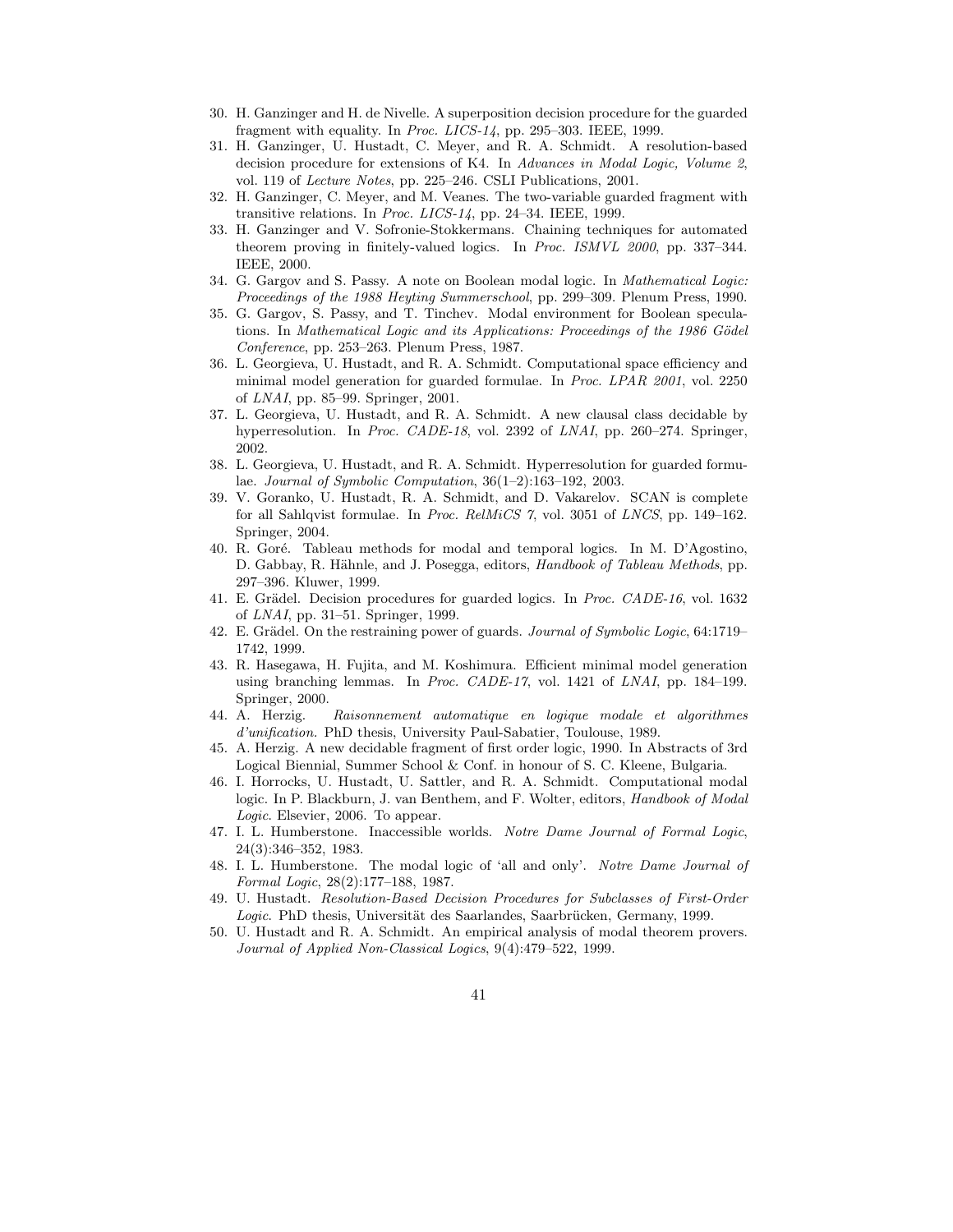- 51. U. Hustadt and R. A. Schmidt. Maslov's class K revisited. In *Proc. CADE-16*, vol. 1632 of *LNAI*, pp. 172–186. Springer, 1999.
- 52. U. Hustadt and R. A. Schmidt. On the relation of resolution and tableaux proof systems for description logics. In *Proc. IJCAI'99*, vol. 1, pp. 110–115. Morgan Kaufmann, 1999.
- 53. U. Hustadt and R. A. Schmidt. Issues of decidability for description logics in the framework of resolution. In *Automated Deduction in Classical and Non-Classical Logics*, vol. 1761 of *LNAI*, pp. 191–205. Springer, 2000.
- 54. U. Hustadt and R. A. Schmidt. MSPASS: Modal reasoning by translation and first-order resolution. In *Proc. TABLEAUX 2000*, vol. 1847 of *LNAI*, pp. 67–71. Springer, 2000.
- 55. U. Hustadt and R. A. Schmidt. Using resolution for testing modal satisfiability and building models. *Journal of Automated Reasoning*, 28(2):205–232, 2002.
- 56. U. Hustadt, R. A. Schmidt, and L. Georgieva. A survey of decidable first-order fragments and description logics. *Journal of Relational Methods in Computer Science*, 1:251–276, 2004.
- 57. M. Kracht. *Tools and Techniques in Modal Logic*, vol. 142 of *Studies in Logic*. Elsevier, 1999.
- 58. S. Ju. Maslov. The inverse method for establishing deducibility for logical calculi. In V. P. Orevkov, editor, *The Calculi of Symbolic Logic I: Proc. of the Steklov Institute of Mathematics edited by I. G. Petrovskiˇı and S. M. Nikol'skiˇı, Nr. 98 (1968)*, pp. 25–96. Amer. Math. Soc., Providence, Rhode Island, 1971.
- 59. F. Massacci. Single step tableaux for modal logics: Computational properties, complexity and methodology. *Journal of Automated Reasoning*, 24(3):319–364, 2000.
- 60. K. Nellas. Reasoning about sets and relations: A tableaux-based automated theorem prover for Peirce logic. Master's thesis, University of Manchester, UK, 2001.
- 61. I. Niemelä. A tableau calculus for minimal model reasoning. In *Proc. TA*-*BLEAUX'96*, vol. 1071 of *LNAI*, pp. 278–294. Springer, 1996.
- 62. Robert Nieuwenhuis and Albert Rubio. Paramodulation-based theorem proving. In A. Robinson and A. Voronkov, editors, *Handbook of Automated Reasoning*, vol. I, pp. 371–443. Elsevier, 2001.
- 63. A. Nonnengart. First-order modal logic theorem proving and functional simulation. In *Proc. IJCAI'93*, pp. 80–85. Morgan Kaufmann, 1993.
- 64. A. Nonnengart. *A Resolution-Based Calculus For Temporal Logics*. PhD thesis, Universität des Saarlandes, Saarbrücken, Germany, 1995.
- 65. A. Nonnengart. Resolution-based calculi for modal and temporal logics. In *Proc. CADE-13*, vol. 1104 of *LNAI*, pp. 598–612. Springer, 1996.
- 66. A. Nonnengart, H. J. Ohlbach, and A. Szalas. Quantifier elimination for secondorder predicate logic. To appear in *Logic, Language and Reasoning: Essays in honour of Dov Gabbay*, Part I, Kluwer.
- 67. H. J. Ohlbach. Semantics based translation methods for modal logics. *Journal of Logic and Computation*, 1(5):691–746, 1991.
- 68. H. J. Ohlbach. Translation methods for non-classical logics: An overview. *Bulletin of the IGPL*, 1(1):69–89, 1993.
- 69. H. J. Ohlbach. Combining Hilbert style and semantic reasoning in a resolution framework. In *Proc. CADE-15*, vol. 1421 of *LNAI*, pp. 205–219. Springer, 1998.
- 70. H.-J. Ohlbach and T. Engel. scan, 1994. http://www.mpiinf.mpg.de/departments/d2/software/SCAN/.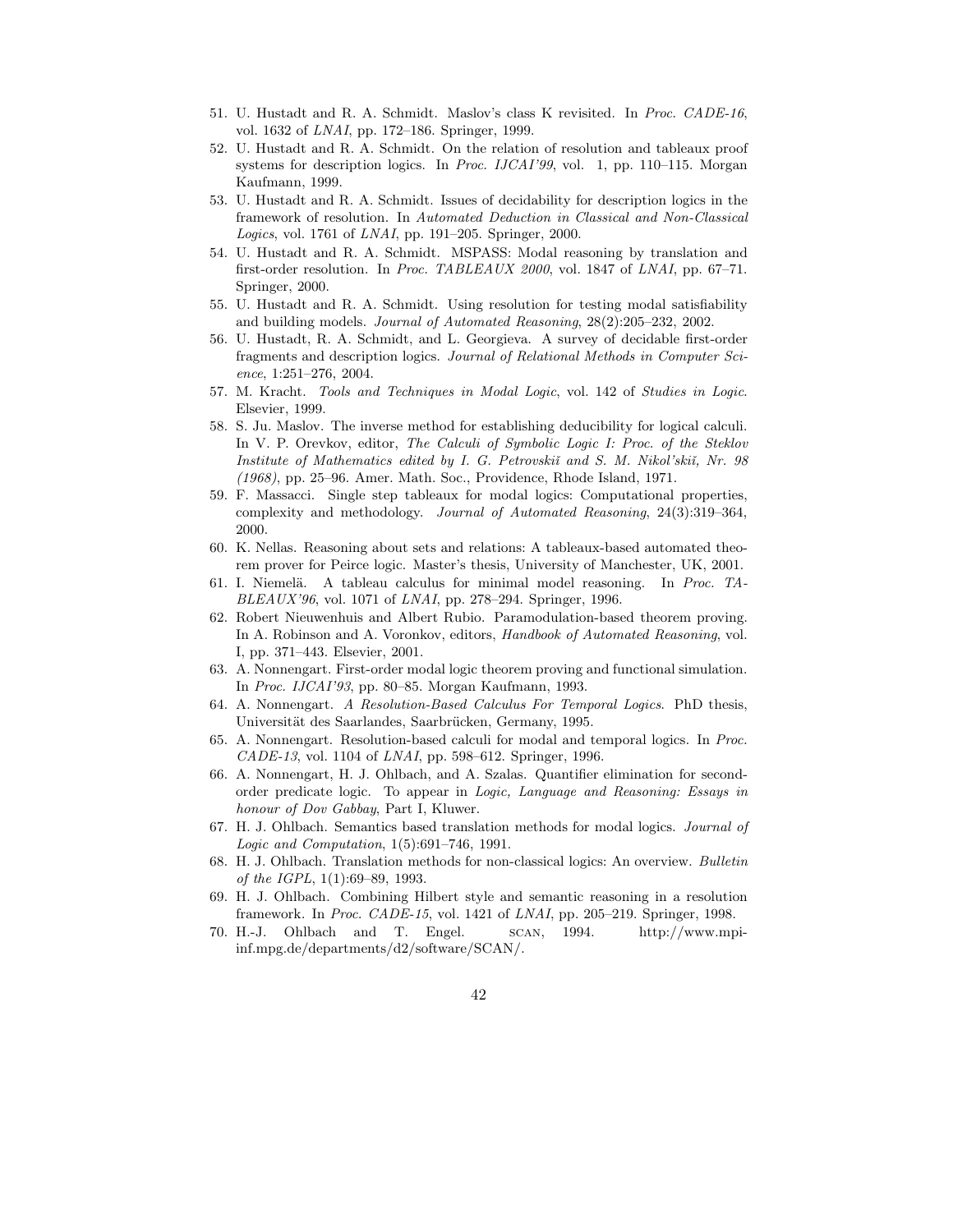- 71. H. J. Ohlbach, A. Nonnengart, M. de Rijke, and D. Gabbay. Encoding two-valued nonclassical logics in classical logic. In A. Robinson and A. Voronkov, editors, *Handbook of Automated Reasoning*, vol. II, pp. 1403–1486. Elsevier, 2001.
- 72. H. J. Ohlbach and R. A. Schmidt. Functional translation and second-order frame properties of modal logics. *Journal of Logic and Computation*, 7(5):581–603, 1997.
- 73. W. C. Purdy. Decidability of fluted logic with identity. *Notre Dame Journal of Formal Logic*, 37(1):84–104, 1996.
- 74. W. C. Purdy. Quine's 'limits of decision'. *Journal of Symbolic Logic*, 64(4):1439– 1466, 1999.
- 75. W. V. Quine. Variables explained away. In *Proc. American Philosophy Society*, vol. 104, pp. 343–347, 1960.
- 76. W. V. Quine. Algebraic logic and predicate functors. In R. Rudner and I. Scheffler, editors, *Logic and Art: Esssays in Honor of Nelson Goodman*. Bobbs-Merrill, 1971.
- 77. A. Riazanov and A. Voronkov. Vampire. In *Proc. CADE-16*, vol. 1632 of *LNAI*, pp. 292–296. Springer, 1999.
- 78. A. Riazanov and A. Voronkov. Splitting without backtracking. In *Proc. IJCAI 2001*, pp. 611–617. Morgan Kaufmann, 2001.
- 79. J. A. Robinson. A machine-oriented logic based on the resolution principle. *J. ACM*, 12(1):23–41, 1965.
- 80. H. Sahlqvist. Completeness and correspondence in the first and second order semantics for modal logics. In *Proc. 3rd Scandinavian Logic Symposium, 1973*, pp. 110–143. North-Holland, 1975.
- 81. R. A. Schmidt. *Optimised Modal Translation and Resolution*. PhD thesis, Universität des Saarlandes, Saarbrücken, Germany, 1997.
- 82. R. A. Schmidt. Decidability by resolution for propositional modal logics. *Journal of Automated Reasoning*, 22(4):379–396, 1999.
- 83. R. A. Schmidt. mspass, 1999. http://www.cs.man.ac.uk/˜schmidt/mspass/.
- 84. R. A. Schmidt and U. Hustadt. A resolution decision procedure for fluted logic. In *Proc. CADE-17*, vol. 1831 of *LNAI*, pp. 433–448. Springer, 2000.
- 85. R. A. Schmidt and U. Hustadt. Mechanised reasoning and model generation for extended modal logics. In *Theory and Applications of Relational Structures as Knowledge Instruments*, vol. 2929 of *LNCS*, pp. 38–67. Springer, 2003.
- 86. R. A. Schmidt and U. Hustadt. A principle for incorporating axioms into the firstorder translation of modal formulae. In *Proc. CADE-19*, vol. 2741 of *LNAI*, pp. 412–426. Springer, 2003.
- 87. R. A. Schmidt and U. Hustadt. The axiomatic translation principle for modal logic. *ACM Transactions on Computational Logic*, 2005. To appear.
- 88. R. A. Schmidt, E. Orlowska, and U. Hustadt. Two proof systems for Peirce algebras. In *Proc. RelMiCS 7*, vol. 3051 of *LNCS*, pp. 238–251. Springer, 2004.
- 89. S. Schulz. E: A brainiac theorem prover. *Journal of AI Communications*, 15(2– 3):111–126, 2002.
- 90. G. Stenz. Dctp 1.2: System abstract. In *Proc. TABLEAUX 2002*, vol. 2381 of *LNAI*, pp. 335–340. Springer, 2002.
- 91. A. Szałas. On the correspondence between modal and classical logic: An automated approach. *Journal of Logic and Computation*, 3(6):605–620, 1993.
- 92. J. van Benthem. Correspondence theory. In D. Gabbay and F. Guenther, editors, *Handbook of Philosophical Logic*, vol. II, pp. 167–247. Reidel, Dordrecht, 1984.
- 93. C. Weidenbach, U. Brahm, T. Hillenbrand, E. Keen, C. Theobald, and D. Topic. SPASS version 2.0. In *Proc. CADE-18*, vol. 2392 of *LNAI*, pp. 275–279. Springer, 2002.